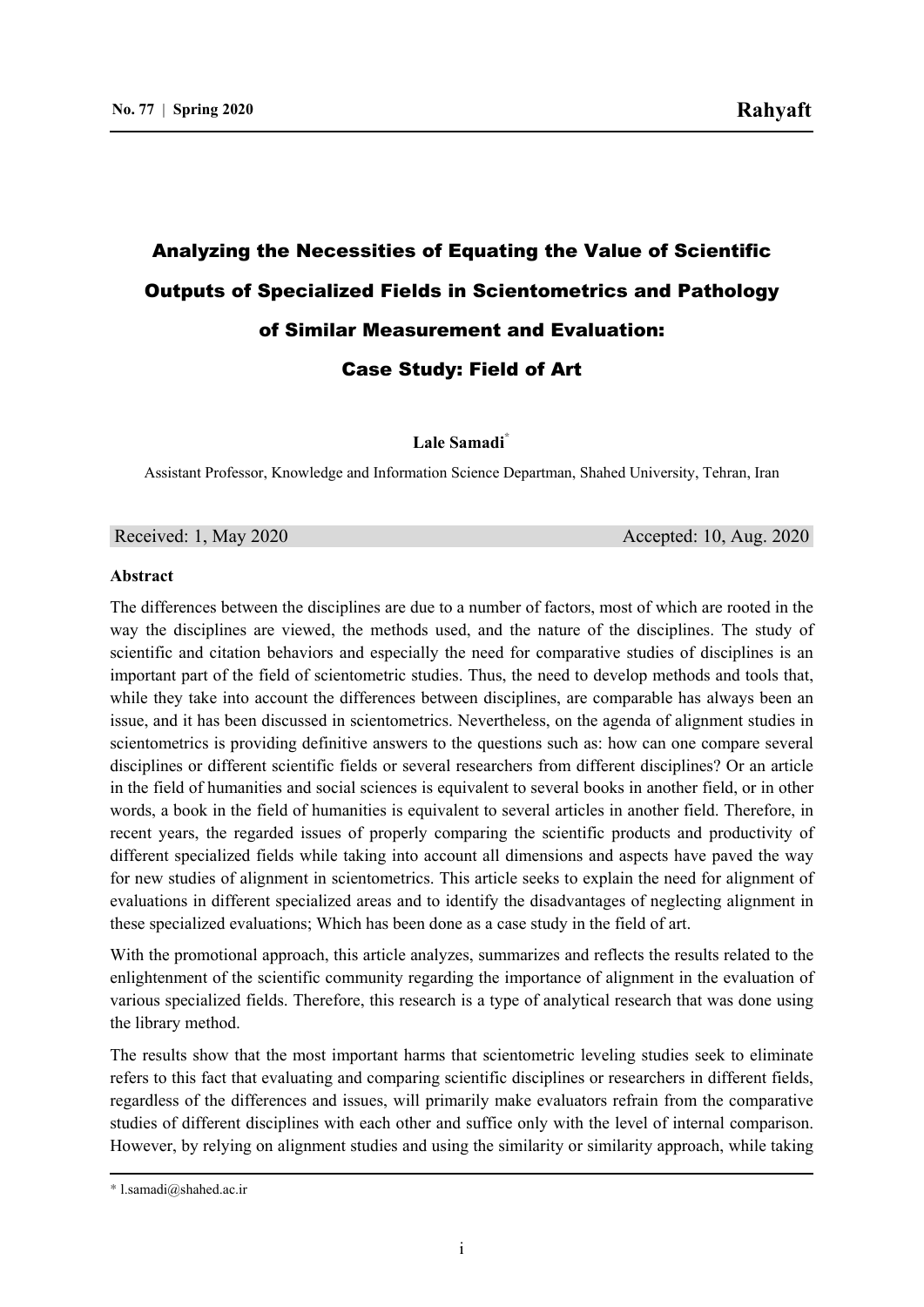into account all the considerations in each of the specialized areas, it is possible to compare different specialized areas, and more practical and policy-making results will be available to planners and policymakers of Science, Technology, and innovation. For example, identifying the dominant outputs of each domain, especially domains that are fundamentally different from other domains, such as the arts domain explored in this article, can be addressed using similar strategies such as alignment and similar methods. The article pointed out that this should be included in the agenda of such organizations.

**Keywords:** Measurement and Evaluating, Similar Measurement, Equating, Similarity, Evaluation of Specialized Fields.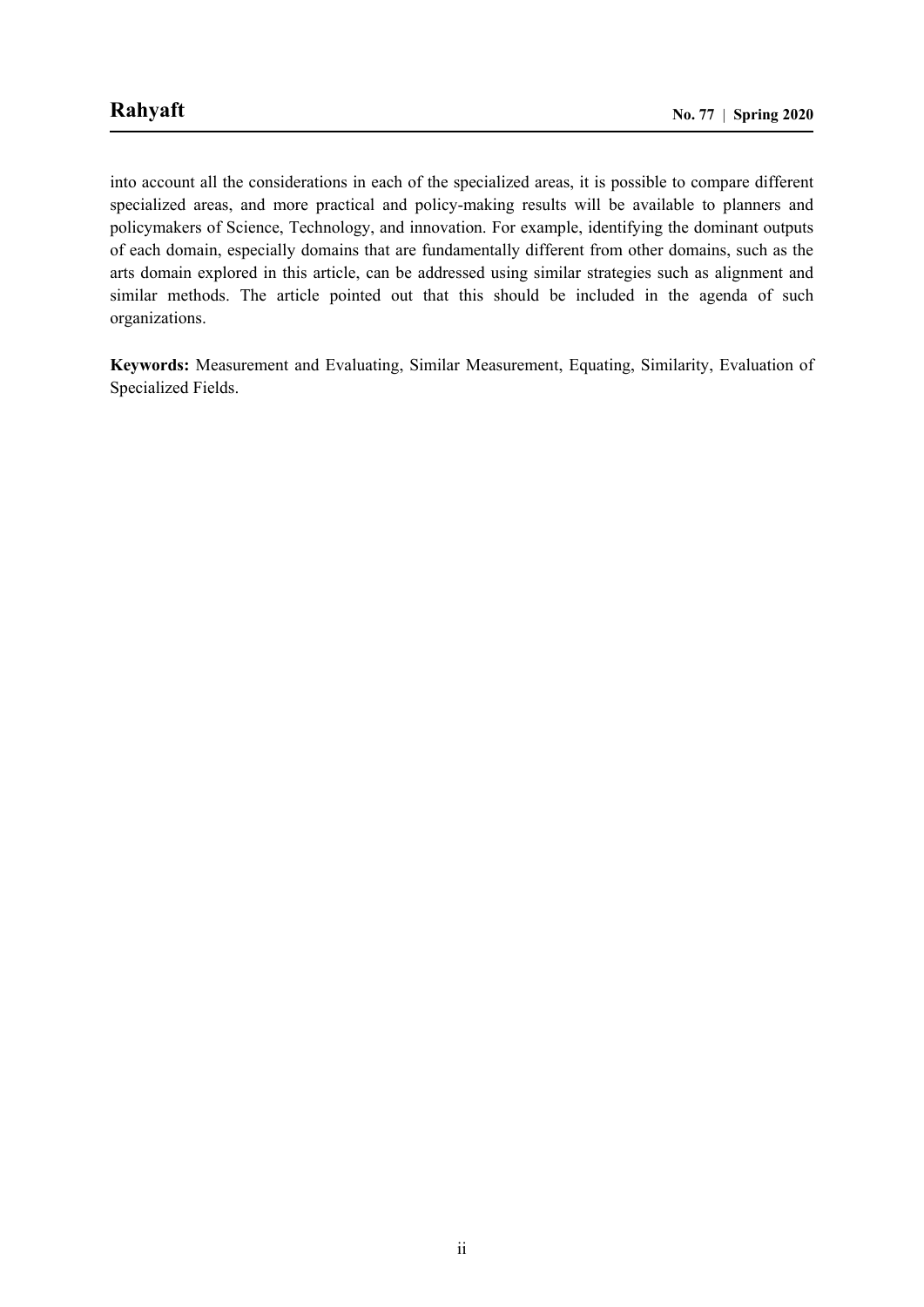



# **تحليل ضرورتهاي همترازسازي ارزش توليدات علمي حوزههاي تخصصي در علمسنجي و آسيبشناسي سنجش و ارزيابي همسان: مطالعه موردي حوزه هنر**

**لاله صمدي\***<sup>1</sup>

**استاديار گروه علم اطلاعات و دانششناسي دانشگاه شاهد، تهران، ايران** 

تاريخ دريافت: 1399/02/12 تاريخ پذيرش: 1399/05/20

#### چکیده

تفاوتهاي موجود ميان رشتهها، به عوامل مختلفي بازميگردد كه ريشه اصلي اكثر آنها، تفاوتي است كه در نوع نگاه رشتهها و همچنين در روشهاي مورد استفاده و ماهيت رشتهها وجود دارد. همين تفاوتها سبب بروز رفتارهاي علمي و استنادي متفاوتي در رشتههاي مختلف نسبت به يكديگر ميشود. از آنجايي كه مطالعه رفتارهاي علمي و استنادي و به ويژه لزوم انجـام مطالعـات تطبيقي رشتهها، بخش مهمي از زمينههاي مطالعاتي علمسنجي را دربرميگيرد، لزوم توسعه روشها و ابزارهايي كه بتواند ضـمن در نظر گرفتن تفاوتهاي ميان رشتهها، آنها را مقايسهپذير كند، مسئلهاي است كه همواره در علمسنجي مطـرح بـوده اسـت. بـا وجود اين، ارائه پاسخهاي قطعي به پرسشهايي مانند «چگونه ميتوان چند رشته يا حوزه علمي متفاوت و يـا چنـد پژوهشـگر از رشتههاي متفاوت را مورد مقايسه قرار داد؟» و يا «يك مقاله در حوزه علوم انساني و اجتماعي معادل چند كتـاب در حـوزه ديگـر است؟ يا به عبارتي، يك كتاب در حوزه علوم انساني معادل چند مقاله در رشته ديگر است؟» در دستور كار مطالعات همترازسـازي در علمسنجي قرار گرفته است. به اين ترتيب، مسائل مطرح در اين خصوص كه چگونـه مـيتـوان توليـدات و بهـرهوري علمـي حوزههاي تخصصي گوناگون را به طور صحيح و با در نظر گرفتن كليه ابعاد و جوانب، نسبت به يكديگر مورد مقايسه قرار داد، در سالهاي اخير زمينهساز انجام مطالعات نوين همترازسازي در علمسـنجي بـوده اسـت. ايـن مقالـه در پـي تبيـين ضـرورتهـاي همترازسازي ارزيابيهاي حوزههاي تخصصي متفاوت و شناسايي آسيبهاي غفلت از همترازسازي در اين ارزيابيهاي تخصصـي است كه به صورت مطالعه موردي در حوزه هنر انجام شده است.

اين مقاله با رويكرد ترويجي به تحليل، جمعبندي و انعكاس نتايج يافتههاي مرتبط بـه منظـور روشـنگري جامعـه علمـي در خصوص اهميت همترازسازي در ارزيابي حوزههاي تخصصي گوناگون پرداخته است. اين پژوهش از نـوع پـژوهشهـاي تحليلـي است كه با استفاده از روش كتابخانهاي انجام شد.

نتايج نشان ميدهد مهمترين آسيبهايي كه مطالعات همترازسازي علمسنجي در پـي رفـع آن اسـت، بـه ايـن واقعيـت بـاز ميگردد كه انجام ارزيابي و مقايسة رشتههاي علمي و يا پژوهشگران حوزههاي مختلف بدون توجه به اين تفاوتها و مسـائل در وهله نخست موجب خواهد شد ارزيابيكنندگان از انجام مطالعات تطبيقي رشتههاي مختلف با يكديگر صرفنظر و فقط بـه سـطح مقايسه درونرشتهاي اكتفا كنند. اين در حالي است كه با تكيه بر مطالعات همترازسـازي و بهـرهگيـري از رويكـرد مشـابهت يـا همساني، ضمن در نظر گرفتن كليه ملاحظات موجود در هر يك از حوزههاي تخصصي، امكـان مقايسـه حـوزههـاي تخصصـي

<u> 1989 - Johann Stoff, amerikansk politiker (d. 1989)</u>

<sup>\*</sup> L.samadi@shahed.ac.ir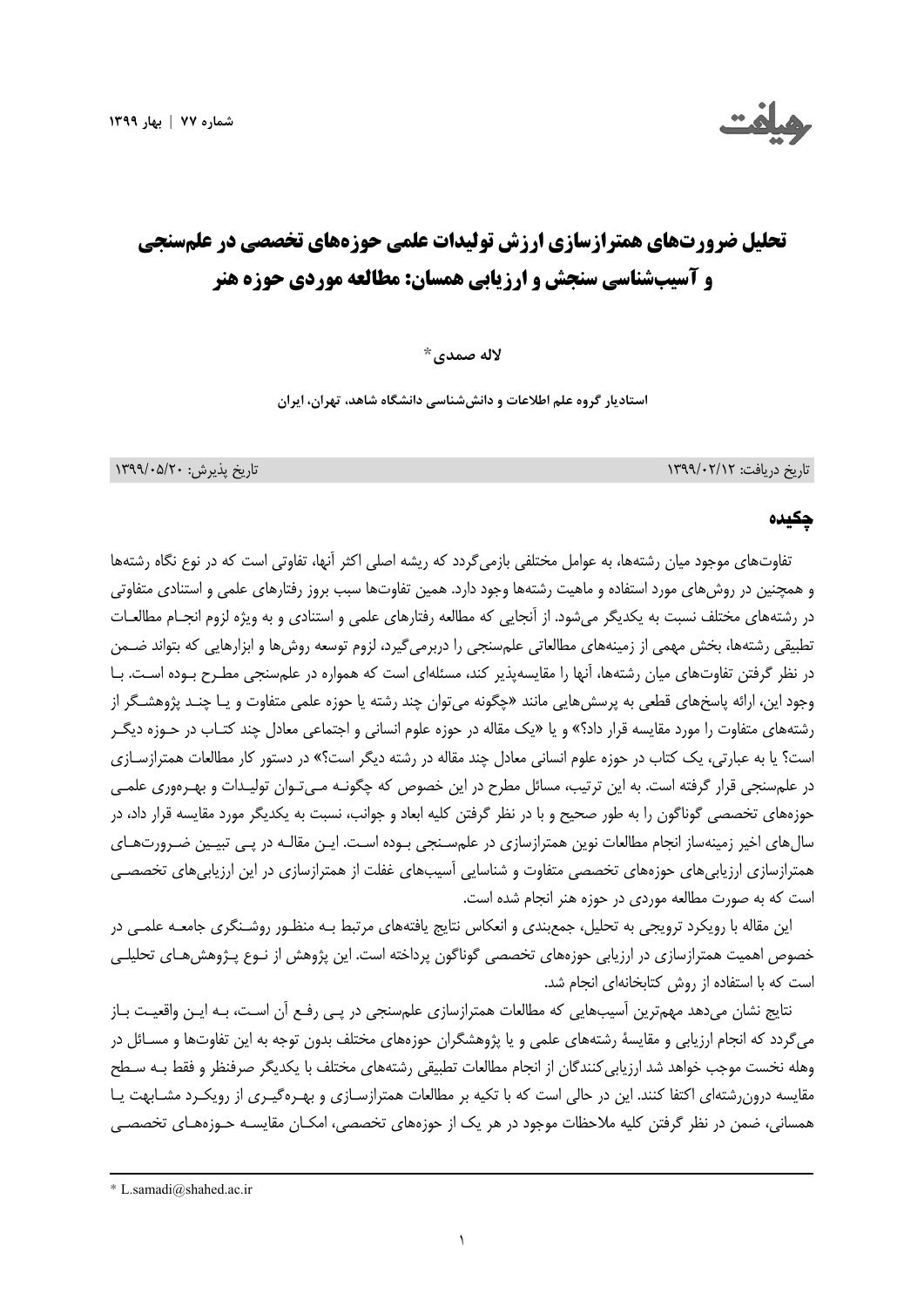متفاوت فراهم ميشود و نتايج كاربرديتر و سياستگذارانهتري به برنامهريزان و سياستگذاران علم، فناوري و نوآوري قابل ارائـه خواهد بود. به عنوان مثال شناسايي بروندادهاي غالب هر حوزه، در خصوص حوزههايي كه از لحاظ ماهيتي تفاوت زيادي با سـاير حوزهها دارند همچون حوزه هنر كه در اين مقاله مورد بررسي قرار گرفت مـيتوانـد بـا اسـتفاده راهكارهـاي مشـابهي همچـون همترازسازي و شيوههاي مشابه كه باز هم در اين مقاله به آن اشاره شد در دستور كار اينگونه سازمانها قرار گيرد.

کلیدواژهها: سنجش <sup>و</sup> ارزيابي، ارزيابي يكسان، همترازسازي، همساني، توليدات علمي، ارزيابي حوزههاي تخصصي.

#### **مقدمه**

مسئله متفاوت بودن رشـتههـا و حـوزههـاي علمـي بـا يكديگر، موضـوعي اسـت كـه بارهـا از سـوي دانشـمندان مختلف حوزه علمسنجي مطرح شده است. به دليـل وجـود همين تفاوتهاست كه تاكنون پاسخ قطعـي بـه ايـنگونـه پرسشها كه «چگونه ميتوان چند رشـته يـا حـوزه علمـي متفاوت و يا چند پژوهشگر از رشـتههـاي متفـاوت را مـورد مقايسه قرار داد؟» و يا «يك مقاله در حوزه علوم انسـاني و اجتماعي معادل چند كتـاب در حـوزه ديگـر اسـت؟ يـا بـه عبارتي ديگر، يك كتاب در حوزه علوم انساني معـادل چنـد مقاله در رشته ديگر است؟» [43] داده نشده است.

واقعيــت ايــن اســت كــه چنانچــه در هنگــام ارزيــابي رشتههاي علمي و يـا پژوهشـگران حـوزههـاي مختلـف از شاخصهاي يكسان استفاده شود اين امر منجر به دريافـت نتايج نادرستي ميشـود كـه تصـميمگيـري بـر مبنـاي آن ميتواند مشكلاتي را به ويژه در سطوح كلان ايجاد كند. به عنوان مثال باعث خواهد شد يا از انجام مطالعـات تطبيقـي يعني مقايسه رشتهها با هـم، در سـطوح مختلـف صـرفنظر شود و مقايسهها فقط درون هر رشته انجام شـود؛ و يـا بـه منظور فرار از اين مشكل فقط به دادههاي خام اكتفا شـود؛ يعني تعداد مقالههاي بيشتر را نشانگر برتري بودن دانسـت كه به هيچوجه، روشي مناسب در اين خصوص نيست؛ زيـرا اين امر راهگشاي مناسبي براي سياسـتگـذاران در سـطح دانشگاهها و كشور نخواهد بود. مثال ديگر در سـطح خـرد، رؤساي دانشگاهها نياز دارند بدانند، توان علمي كداميـك از استادان يا پژوهشگران در دانشگاه بـدون توجـه بـه رشـته علمي بالاتر است. به طبع رشتههـايي كـه در آن، نگـارش مقاله از اولويت برخـوردار اسـت رتبـه بـالاتري نسـبت بـه رشتهاي بـه دسـت خواهـد آورد كـه نگـارش مقالـه در آن

جايگاه چنداني ندارد (به عنوان مثال رشته شيمي در مقابـل رشته نقاشي).

نكته حائز اهميت اينكه روشهاي ارزيابي كـه در حـال حاضر وجود دارند چه آنهايي كه در داخـل كشـور در حـال استفادهاند مانند آييننامه ارتقاي اعضاي هيئت علمي و چـه آنهايي كه در سطح بينالمللي مورد استفادهاند مانند شاخص توان علمي، شاخص مقياس مستقل، شاخص كراون و مانند آن داراي مشكلات و نواقصياند كه شايد بتـوان آنهـا را در مجموع در دو مقوله خلاصه كرد:

- .1 متمركز بودن نظامهاي ارزيابي موجود بر يكسانشماري بروندادها و توليدات علمي ناشي از پژوهش اعم از مقاله علمي، گزارش طرحها و پروانههاي ثبت اختراع؛
- .2 كمتوجهي به ويژگيهاي خاص موجود در هر حـوزه در فرايند مقايسه رشتههاي علمي مختلف با يكديگر.

بديهي است كه وجود چنين رويكردهايي در ارزيابي، نه فقط مانعي در مسير كاربردي شدن علم محسوب ميشـود، بلكه در نهايت منجر به آن خواهد شد كه مشكلات جامعـه به قوت خود باقي بماند؛ زيرا در اين صورت، پژوهشگران را به جاي انديشيدن به مشكلات جامعه و ارائه دسـتاوردهايي كاربردي براي رفع آن، به سوي انجام اموري سوق خواهـد داد كه اگرچه موجبات ارتقاي علمي پژوهشگران را فـراهم ميآورد، اما شايد براي كاهش مشكلات جامعه، در اولويـت نباشد. البته بايد خاطرنشان كرد كه هر كدام از اين تلاشها از جايگاهي برخوردارند و به نوعي مـيتواننـد تعيـين كننـده مســير علمــي و پژوهشــي پژوهشــگران و بــه دنبــال آن تعيينكننده سياستها و مسيرهاي علمي و پژوهشي جامعه علمي باشند؛ با وجود اين، بايد به انتقادهاي سازندهاي توجه نشان داد كه به لحاظ روششناسي، ارزيابي توليدات علمـي و استنادها را به عنوان شاخص هايي محدود بـراي سـنجش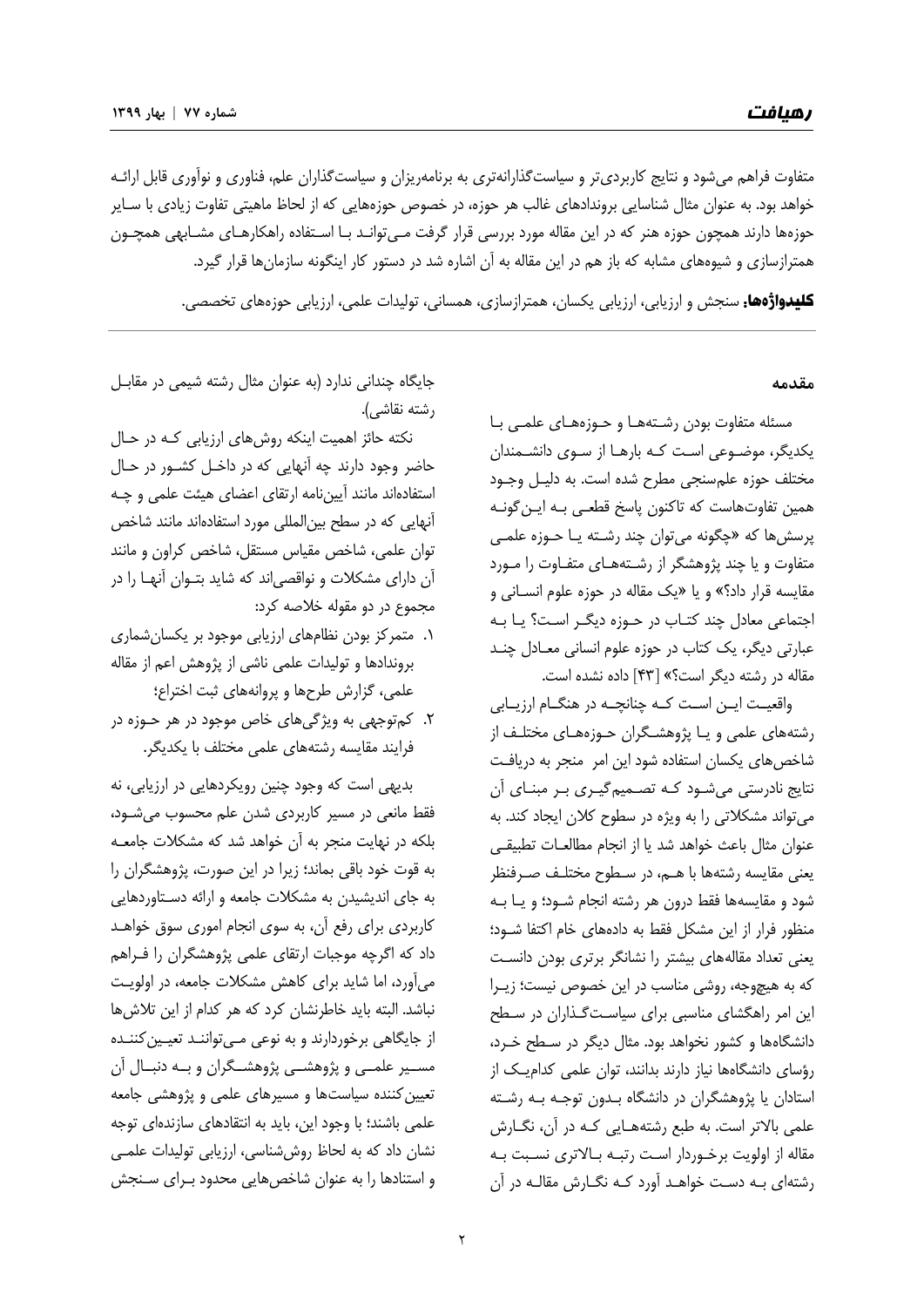كيفيت يا اثرگذاري پژوهشي مورد نقد قرار ميدهنـد [ 23]. در نهايــت آنچــه مســلم اســت اينكــه پــژوهشهــا بايــد مسئلهمحور باشند و رفـع مشـكلات جامعـه را بـه صـورت كاربردي يا بنيادي در نظر داشته باشند تـا منـافع آن عايـد جامعه شود.

بنابراين زماني كه كار ارزيابي پژوهشگران به درسـتي و دور از سوگيري انجام شـود يعنـي بـا اسـتفاده از چـارچوبي خاص و با استفاده از شاخص هاي مناسب صورت پذيرد؛ در چنين شرايطي پژوهشگراني شناسايي ميشوند كه در واقـع داراي بيشترين بهـرهوريانـد و در راسـتاي توسـعه علمـي كشور مـيتواننـد بـه خـوبي ايفـاي نقـش كننـد. يكـي از اصليترين راهحلها براي برطـرف كـردن مشـكلات ذكـر شده، همترازسازي است. واژه همترازي در فرهنگ آكسفورد [30] به معناي «مشابه بودن چيزي بـه چيـز ديگـر يـا دارا بودن اهميت چيزي به اندازه آن چيز ديگر اسـت». همتـراز كردن اشيا با هم با استفاده از رويكردي مـيتوانـد صـورت گيرد كه مشابهت يا همساني نام دارد. در فرهنگ آكسـفورد [31]، مشابهت يا همساني به معناي «شبيه چيزي بـودن و نه دقيقاً يكسان بودن» تعريف شده است. همانطور كـه از تعريف ارائه شده مشخص است، ميتوان ايـن مفهـوم را در مورد مدارك و توليـدات علمـي بـه كـار بـرد و بـا رويكـرد همساني بـه همترازسـازي توليـدات علمـي در حـوزههـاي تخصصي پرداخت. به عنوان مثال ميتوان با درنظر گـرفتن وزن براي مدارك، آثار علمي و هنري حوزههاي مختلـف را با يكديگر مورد مقايسه قرار داد. با ايـن رويكـرد مـيتـوان بسياري از مسائل و دغدغههاي موجـود كـه در سـنجش و ارزيابي عملكردهاي تخصصي پژوهشگران مطرح است كـه ناشي از تفاوتهاي موجـود در بـين حـوزههـاي تخصصـي آنهاست را مرتفع ساخت [20]. دغدغههايي از جملـه اينكـه ارزيابي فعاليتهاي علمي پژوهشگران از حوزههاي مختلف چگونه بايد صورت پذيرد كه در آن، تفاوتهاي موجود ميان آنها لحاظ شود و با درنظر گرفتن اين تفـاوتهـا، بتـوان در خصوص عملكرد آنها قضـاوت كـرد. بـيتـوجهي بـه ايـن تفاوتها ميتواند آسيبهاي احتمالي را وارد كند به عنـوان مثال بيتوجهي به تفاوت در تعداد توليدات علمي حوزههاي تخصصي مختلف ميتواند در تعيين ميزان بهرهوري آسـيب وارد كند زيرا تعداد توليدات علمي فقط به تنهايي نميتوانـد

تعيينكننده ميزان بهرهوري علمي باشد زيرا ايـن شـاخص، كمتر به كيفيت يا اهميت اثر علمي توجه دارد [47]. آسـيب ديگري كه در اثر بيتوجهي به وزن و انـواع اسـتنادها وارد ميشود اينكه در حوزههايي كه استنادهاي كتاب به كتاب از اهميت بالاتري برخوردار است، اگر بـر اسـاس اسـتنادهاي نشـريه بـه نشـريه آنهـا در خصـوص كيفيـت برونـدادهاي علميشان قضاوت شود، نتايجي صـحيح را نشـان نخواهـد داد. بيتوجهي به سـابقه فعاليـت و قـدمت موضـوعي ايـن آسيب را به همراه خواهد داشت كه هرچه قدمت دانشگاهها بيشتر باشد، به طور معمول زيرساختهاي آنها نيـز تقويـت ميشود و بر ايـن اسـاس ممكـن اسـت بخـش اعظمـي از برتريهاي آنها در توليد علم، به دليل غناي زيرساختهاي دانشـگاههـاي آنهــا باشـد نــه بـه دليــل برتـري آنهــا در شاخصهايي نظيـر توانمنـديهـاي علمـي پژوهشـگران و دانشجويان آنها [7] بنابراين از اين چشمانداز نيز مـيتوانـد بيتوجهي بـه تفـاوتهـاي حـوزههـاي تخصصـي هنگـام سنجش و ارزيابي، آسيبهايي را وارد كند.

در ميان تفاوتهاي ذكر شده بين حوزههاي تخصصـي مختلف، تفاوت در انواع توليدات علمي يكي از بـزرگتـرين موانع بـراي انجـام مطالعـات تطبيقـي و ارزيـابي تطبيقـي رشتههاي تخصصي مختلف محسوب ميشـود. بـراي رفـع اين مانع بزرگ، همانطور كه مطرح شد مـيتـوان از روش همترازسازي استفاده كرد. چنانچه همترازسازي بـه درسـتي صورت پذيرد، ميتواند بـراي دغدغـههـايي كـه در زمينـه چگونگي و ميزان ارزش فعاليتها، دستاوردها و آثار علمـي، تخصصــي، هنــري و فنــاوري پژوهشــگران حــوزههــاي تخصصي مختلف نسبت به يكديگر وجود دارد، راهكارهـاي لازم را ارائه دهد و موجب شود به شيوهاي همترازسازيشده و بدون اينكه نوع مدرك توليدشده يا نوع فعاليت انجامشده در نتايج ارزيابي آنها تأثيرگذار باشد، بتوان بهرهوري واقعـي آنها را مورد سـنجش و ارزيـابي قـرار داد. عـلاوه بـر ايـن، همترازسازي نشان ميدهـد كـه نمـيتـوان بـدون همتـراز ساختن شاخصها، به ارزيابي پژوهشگراني كه در دو حـوزه كاملاً متفاوت فعاليـت مـيكننـد پرداخـت و آنهـا را مـورد ارزيابي قرار داد و به دنبال آن بهرهوري واقعي هر دو گـروه را به درستي شناسايي كرد. منظـور از بهـرهوري پژوهشـي، مجموعهاي از تفكرات و ايدههاي جديدي است كه پـس از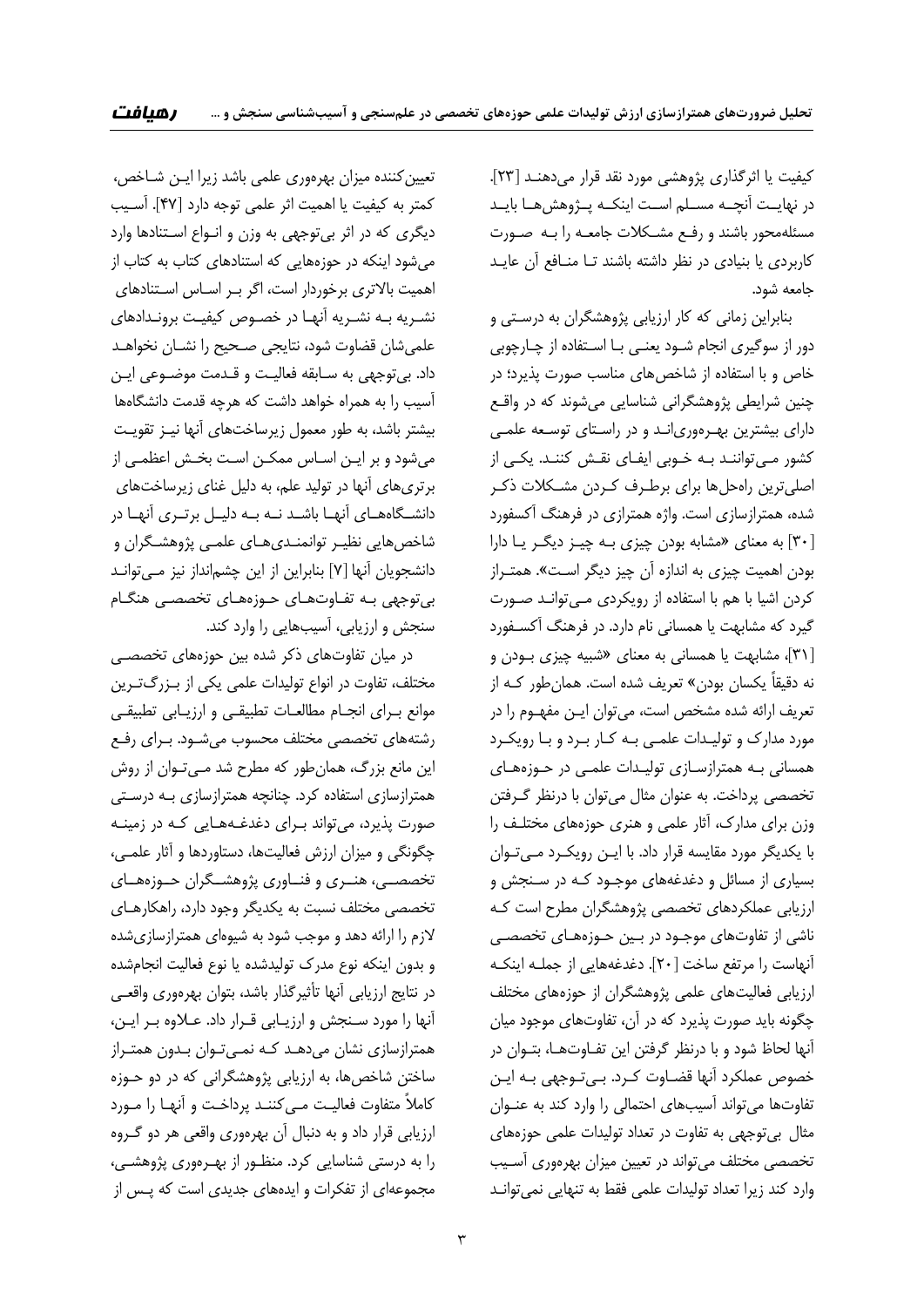مطالعات نظري و عملي، منجر به چاپ مقاله در مجلههـاي معتبر دنيا، ثبت اختراعها و يا استنادسازي شوند [11].

براي انجام همترازسازي رشتههاي مختلف تلاشهايي توسط برخي از پژوهشگران در خارج از كشور همچون اپتف و ليدسدورف [20] و والتمن و رويـز كاسـتيلو ( 2015) [35] صورت گرفته است اما به دليل در نظر نگرفتن مشكلاتي از جملـه تفـاوتهـاي موجـود از بعـد ماهيـت و نـوع توليـد بروندادهاي علمي در حوزههاي علمي مختلف چندان موفق نبودهاند. به همين علت اين مطالعه قصد دارد به اين مسئله اصلي پاسخ دهـد كـه سـنجش و ارزيـابي توليـدات علمـي حوزههاي تخصصي مختلف چگونه بايـد صـورت گيـرد تـا نتايج مطلوب و قابل اتكايي را در اختيار سياسـتگـذاران و مسئولان علمي كشـورها قـرار دهـد؟ بـه همـين دليـل در راستاي دستيابي به اين هدف، پژوهشگر پاسخگويي به اين پرسشها را ضروري ميداند:

- .1 هنگام سنجش و ارزيابي حوزههاي تخصصي مختلف با يكديگر چه ابعادي از تفاوتها بايد مدنظر قرار گيرند؟
- .2 چـه شـاخصهـايي بـراي همترازسـازي در سـنجش و ارزيابي توليدات علمي حوزههاي تخصصي وجود دارد؟
- .3 چالشهايي كه هـر كـدام از روشهـاي مـذكور بـراي سنجش و ارزيابي توليدات علمي حوزههـاي تخصصـي دارند، كداماند؟
- .4 راهكار اصلي براي سنجش و ارزيابي يكسـان توليـدات علمي حوزههاي تخصصي چيست؟

# **پيشينه پژوهش**

با توجه به بافت پژوهش حاضر، پيشينه پـژوهش در دو بخش ارائه شده است؛ در بخش اول پيشـينههـايي كـه بـه تفـاوتهـاي موجـود بـين حـوزههـاي تخصصـي از منظـر شاخصهاي انتشاراتي و استنادي پرداختـهانـد و در بخـش دوم پيشينههايي مورد بررسي قرار گرفتند كه شاخصهـاي به هنجار شده (نرماليزه شده) را مطالعه كرده بودند كه شرح آنها در ادامه آمده است.

**تفاوتهاي موجود بين حـوزههـاي تخصصـي از منظـر شاخصهاي انتشاراتي و استنادي** 

#### **الف) داخل كشور**

سـعادت و همكـارانش [36] در مقالـه خـود بـا عنـوان «بررسي ميـزان اسـتناد مقالــهـهــاي آي[س]ي ٰ بــه پايگــاه مجلـههـای دسترسـی آزاد<sup>۲</sup> در دو حـوزه علـوم بهداشـت و پزشكي و علوم پايه» به بررسي ميزان معناداري تفاوت بين ميزان اسـتنادهاي صـورت گرفتـه بـه پايگـاه مجلـههـاي دسترسي آزاد در دو حوزه مذكور پرداخته است. نتـايج آنهـا نشان داد حوزه پزشكي عمومي بيشترين ميزان اسـتنادها و دندانپزشكي كمترين ميزان استناد را دريافـت كـرده اسـت. همچنين مشخص شد كه ميان اين دو حـوزه در خصـوص تعداد استنادها، تفاوت معناداري وجود دارد.

داورپناه [3] در پژوهش خود كه با هـدف كشـف رفتـار استنادي نويسندگان حوزه علوم انساني در عرصه مقالههاي علمي و پژوهشي داخلي و مقالههاي نمايـهشـده در پايگـاه استنادى علوم اجتماعي<sup>"</sup> با استفاده از روش تحليـل ثانويـه انجام داد، به بررسي مقالههاي تأليفي به زبان فارسي حـوزه علوم انساني مندرج در مجلههاي علمي- پژوهشـي در دوره زماني 5 ساله و در سطح بينالمللي مجلههاي تحت پوشش ده پايگاه اطلاعاتي حوزه علوم اجتمـاعي و نيـز بـه عنـوان نمونه مقالههاي يكي از رشتههاي علوم اجتماعي (كتابداري و اطلاعرساني) نمايه شده در پايگاه استنادي علوم اجتماعي از مجموعه پايگاههاي اطلاعاتي مؤسسه آياسآي در دوره پنج ساله پرداخت. يافتههاي او نشان داد كه رفتار انتشاراتي و استنادي حوزه علوم انساني متفاوت از حوزه علـوم اسـت. بنابراين، شاخصهاي اساسي علمسنجي مانند نـرخ اسـتناد، عامل تأثير و شاخص فوريت با توجه بـه اينكـه نيمـه عمـر اسـتنادي در حـوزه علـوم انسـاني طـولاني اسـت، كـارايي چنداني ندارند.

جعفري و گلتاجي [13] در پژوهشي به بررسي وضعيت توليدات علمي اعضاي هيئت علمـي دانشـكدههـاي علـوم انساني و هنر و علوم اجتماعي دانشگاههـاي دولتـي كشـور

<sup>1.</sup> ISI web of science

<sup>2.</sup> DOAJ

<sup>3.</sup> SSCI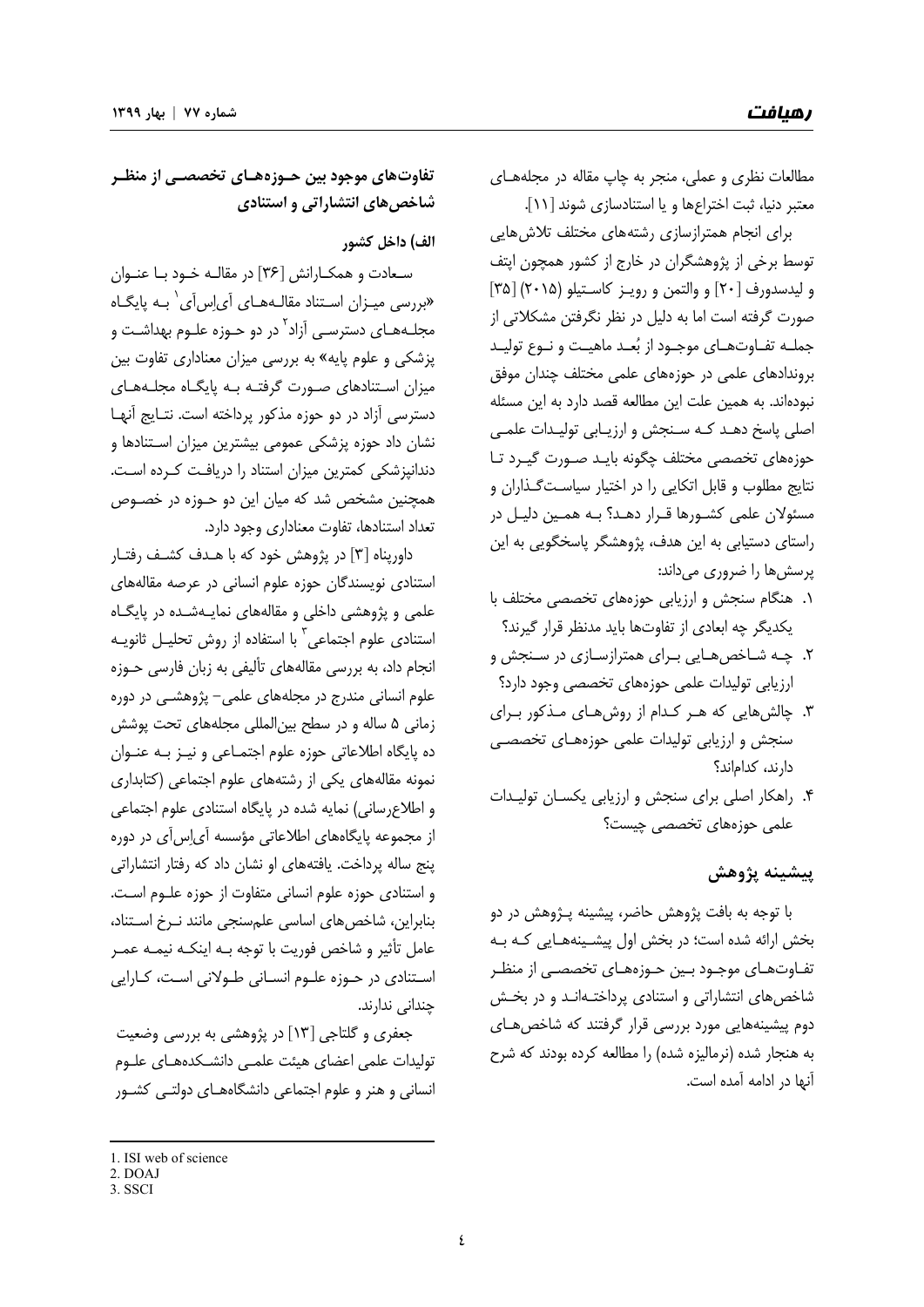طي سالهاي 2000-2008 در نمايهنامههاي استنادي علوم اجتماعي و هنر و علوم انساني پرداختند. نتايج آنها نشان داد كه در بيشتر دانشگاههـا اعضـاي هيئـت علمـي در رشـته روانشناسي توليد علمي داشتهاند، اما در برخي از رشتهها از جمله حقوق فقط اعضاي هيئت علمي دانشگاه تهران داراي دو عنوان مقاله بوده كه نشان ميدهد رشد توليـدات علمـي ناهمگن است.

نوروزي چاكلي و صمدي [28] در مقاله خود به منظـور تأكيد بر ضرورت همترازسازي و نرمالسازي شـاخصهـاي ارزيابي بهـرهوري پـژوهش بـه بررسـي تفـاوتهـاي بـين حوزههاي علمي مختلف پرداختند و نشان دادند كه به لحاظ وجود تفاوتهاي زيادي كه از لحاظ ماهيتي بين حوزههـاي علمي وجود دارد، چنانچه تجزيه و تحليـل و مقايسـههـاي رايج در مطالعات علمسنجي با توجه به اين تفاوتها و پس از نرمالسازي صورت پذيرد امكان ارائه اطلاعات و نتايجي واقعيتر براي سياستگذاران و برنامهريزان پژوهشي فراهم خواهد شد.

#### **ب) خارج از كشور**

هـاملين و گوستافســون [12] در پژوهشــي بــا عنــوان «توليد پژوهش در هنر و علوم انساني» به بررسي و تعيـين اثر عوامل مختلف در توليد پـژوهش فـردي پرداختنـد كـه تعدادي از آن به وسيله خود نويسندگان بيان شد و تعـدادي عوامل از پيش تعيينشده نيز بـه صـورت پرسشـنامه و بـر اساس اهميت وزندهي مورد اسـتفاده قـرار گرفـت. نتـايج نشان داد كه توليد مقاله با عوامل سـازماني مـرتبط اسـت. ساير نتايج نشان ميدهد:

- .1 موقعيت اجتماعي دانشـكده نيـز بـر علـوم انسـاني اثـر ميگذارد؛
- .2 عوامل سازماني نقش كمتري در مقايسه با خصوصـيات فردي در علوم اجتماعي نسبت به علوم دارد.

تفاوت در توليد مقالههايي با جنس نويسـندگان مـرتبط است اما به اندازه، زمينه يا زبان انتشارات مربوط نيست.

در گزارشي تحت عنوان «كاربرد كتابسنجي در علـوم اجتماعي و انساني» كه توسط آرچامبولت و ويگنولا گـاگن [2] ارائه شد، به تفصيل به بررسي ويژگيهاي خاص علـوم انساني و اجتماعي پرداخت و تأثير آن بـر كتـابسـنجي در

ارزيابي و مصورسازي علوم تعيين شد.

ندرهوف [26] در پژوهشي به بررسي سنجش عملكـرد پژوهشي در علوم اجتمـاعي و علـوم انسـاني بـا اسـتفاده از تحليل استنادي پرداخت كه توانست بر اساس آن بـه بيـان تفاوتهاي رفتار استنادي و انتشاراتي بين علوم پايه و علوم انساني و اجتماعي بپردازد. همچنين محدوديتهـاي نمايـه استنادي علوم اجتماعي و نمايه استنادي علوم انساني و هنر براي سنجش عملكرد پژوهشـي را مـورد بحـث قـرار داد و لزوم گسترش نمايهها و روشهاي مـورد اسـتفاده در علـوم پايه به منظور بهكارگيري آنهـا در علـوم اجتمـاعي و علـوم انساني را بيان كرد.

لاريوير و همكاران [18] به تحليل همكاريهاي علمي پژوهشگران در حوزههاي علوم اجتماعي و علوم انسـاني در مقايسه با علوم طبيعي و مهندسي در كشور كانادا پرداختنـد و بر اساس آن نقشه همكاريهاي ملي، بينالمللـي و بـين مؤسســهاي را ترســيم كردنــد. طبــق يافتــههــاي آنهــا همكاريهاي موجود در علوم طبيعي و مهندسي بيشتر قابل مقايسه با علوم اجتماعي است تـا علـوم انسـاني. همچنـين زبان و جغرافيا بر همكـاريهـاي علمـي علـوم اجتمـاعي و علوم طبيعي و مهندسي مؤثر است.

لاروير و آرچامبولت [17] در پژوهشي بـه انـدازهگيـري نظاممند نقش متون مجلهها در ساخت دانش علوم طبيعي و مهندسـي و علـوم اجتمـاعي و انسـاني پرداختنـد. در ايـن پــژوهش از نســخههــاي لــوح فشــرده اسســيآي 1 ، اساسسي]ي<sup>۲</sup> و اِيسـي|چ]ي<sup>۳</sup> اسـتفاده شـد. اسـتنادهاي مجلهها و ساير متون شمارش و بـر اسـاس زمـان و رشـته تجزيه شدند. نتايج نشان مـي دهـد كـه در علـوم طبيعـي و اجتماعي اهميت مجلهها رو به افزايش ولي در علوم انساني ثابت و راكد است. در اين پـژوهش اهميـت انـواع مختلـف انتشارات با ميزاني كه در مقالـههـاي علمـي و سـاير انـواع مدارك استنادشده، اندازهگيري شد.

در پـژوهش البـارن و همكـارانش [1] كـه بـه توزيـع نامتوازن استنادها و ارجاعها در 219 رشته فرعـي علـوم در سطوح مختلـف تجمـع مـيپـردازد، نتـايج نشـان داد بـين

<sup>1.</sup> SCI

<sup>2.</sup> SSCI

<sup>3.</sup> ACHI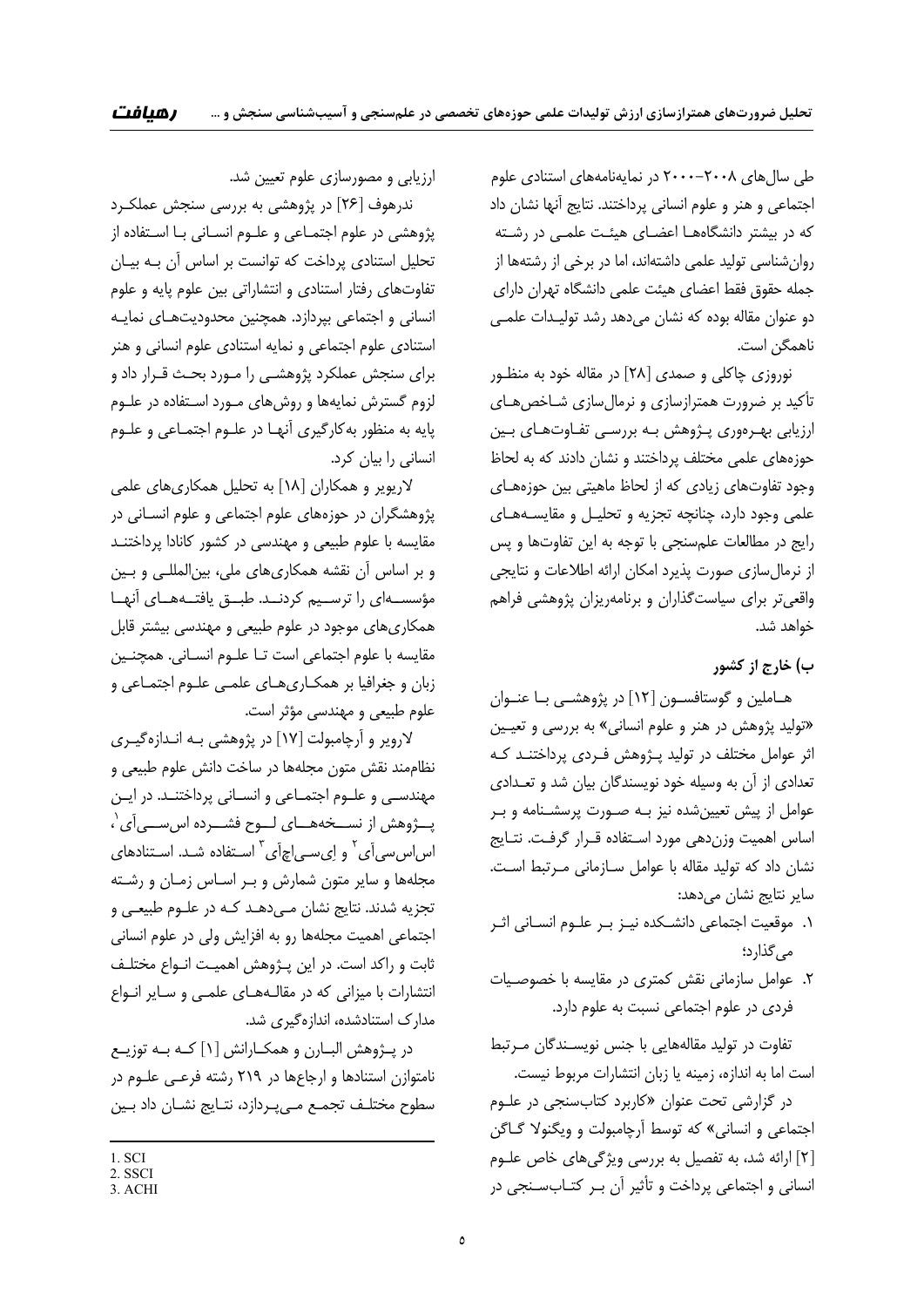استنادها و ارجاعها در بين رشتههاي علمي تفـاوت زيـادي قابل ملاحظه است. آنها در پژوهش خـود بـه كـاربرد ايـن روش در سطوح تجمـع متفـاوت بـراي 3/7 ميليـون مقالـه علمي منتشر شـده در بـازه 1998-2002 در پايگـاه علمـي تامسون نيز پرداختند و با كـاربرد مجموعـه بزرگـي از داده، مبناي نظاممندي درباره وجود نظم بنيادي در شـكل توزيـع استنادها و ارجاعها در سطوح مختلف تجمع ارائه كردند. در سطح رشتههاي فرعي توزيـع ارجـاعهـا بـه طـور متوسـط نامتوازن است و چنانكه انتظار ميرفت، توزيع اسـتنادها بـه شدت نامتوازن است.

در مطالعهاي ديگر وينلـوان [ 42] بـه بررسـي توليـدات علمي در دو رشـته آمـوزش و روانشناسـي در فيليپـين در مقايسه با كشورهاي آسيايي همجوار پرداخته اسـت. دليـل توليدات علمي پـايين ايـن كشـور در اينگونـه موضـوعهـا، شاخصهاي اقتصادي،گرايش محلي بسـياري از تحقيقـات علوم اجتماعي، بودجه، خصوصـيات فـردي پژوهشـگران و فرهنـگ توليـد دانـش (كيفيـت ضـعيف دسـتورالعملهـا و آموزش ناكافي با هدف تحقيق و پژوهش) در كشور اسـت. تمايـل پژوهشـگران علـوم اجتمـاعي بيشـتر بـه چـاپ در مجلـههـاي پايگـاه اسـتنادي علـوم اجتمـاعي، كتـابهـا، مجلههاي علمي و متون غيرعلمي است.

## **پژوهشهاي مربوط به شـاخصهـاي بـه هنجارشـده (نرماليزه شده)**

#### **الف) داخل كشور**

داورپناه [3] در پژوهشي به بررسي انواع شـاخصهـاي رشته- پايه اشاره ميكند و شاخص توان علمي كه به نوعي نرمالسازي را در سطوح انتشار و استناد انجـام مـيدهـد و كميت و كيفيت را با هم بررسي ميكند را بهترين شـاخص از بين شاخصهاي شناخته شده بيان كرده است. به منظـور مشخص كردن تفاوت در انتخاب شاخصهـا و معايـب آن، با استفاده از اين شاخص و سـاير شـاخصهـا، مقالـههـاي نمايهشده حـوزه علـوم اجتمـاعي كشـور مـالزي در پايگـاه استنادي علوم اجتماعي را طي دوره ده ساله (1999-2008) مورد آزمون قرار داده و به مقايسه نتايج و تفاوت موجـود در آن پرداخته است.

رضايي [34] در پاياننامه خود بـا عنـوان «شناسـايي و

اعتبارسـنجي شـاخصهـاي ارزيـابي بهـرهوري پژوهشـي پژوهشگران و دانشگاههاي كشور» كه بـه شـيوه پيمايشـي انجام داد، نشان داده است كه براي پژوهشگران حوزه علوم انساني شاخصهاي مربوط به كتاب اهميت زيـادي دارد در حالي كه براي پژوهشـگران علـوم پايـه و علـوم پزشـكي، شاخصهاي مربوط به مقاله اهميت بيشتري نسبت به ساير شـاخصهـا دارد و از نظـر پژوهشـگران فنـي- مهندسـي شاخصهاي مربوط به اختـراعهـا و طـرحهـاي تحقيقـاتي نسبت به سـاير شـاخصهـا از اعتبـار بيشـتري در ارزيـابي بهرهوري پژوهشي پژوهشگران برخوردار است.

قضاوي [6] نيز در پاياننامه خود سعي كرده است تا بـا در نظر گـرفتن تفـاوتهـايي كـه بـين عملكـرد پژوهشـي حوزههاي علمي مختلف و رشتههاي علمـي مربـوط وجـود دارد و با وزندهي و ارزشگـذاري مؤلفـههـاي مربـوط بـه انتشارات و استنادهاي اين حوزهها در شاخصهاي ارزيـابي فعلي، اين شاخصها را در راستاي ارزيابي دقيقتـر عوامـل توليد علم در حوزههـاي گونـاگون در مقايسـه بـا يكـديگر تعديل كند. او براي مقايسه ارزشهـا، دادههـاي حاصـل از تعداد عملكرد پژوهشي جامعه مورد بررسي خود را بـا روش آنتروپـي شـانون وزندهـي كـرد. همچنـين بـا اسـتخراج وزنهاي حاصل از ارزيابي خبرگان براي اهميت هر يـك از توليدات علمي برگرفته از ساير پژوهشها و تعديل آن، وزن نهايي براي هر يك از توليدات علمي آنها را به دسـت آورد. همچنين براي محاسبه وزن شاخص هاي اسـتنادي از روش ميانگين وزني دادهها استفاده كرد.

صمدي [37] در پاياننامه خـود بـه ارائـه مـدلي بـراي همترازسازي شاخصهاي ارزيابي بهرهوري پژوهشگران دو حوزه هنر و علوم پزشـكي بـا رويكـرد همسـاني پرداخـت. يافتههاي پژوهش او نشان داد در رشـتههـاي حـوزه هنـر، انواعي از بروندادهاي غالب وجـود دارد كـه در پايگـاههـاي نمايه استنادي ماننـد نمايـه هنـر و علـوم انسـاني مؤسسـه تامسون، سايمگو و اي اس آي وجـود نـدارد. برونـدادهايي همچون نمايشگاههاي نقاشي، آهنگسازي، كارگرداني تئاتر، كـارگرداني سـينما. او بـه منظـور ارائـه مـدل، وزن نسـبي بروندادهاي غالـب در هـر حـوزه را تعيـين كـرد سـپس بـا استفاده از رويكرد همساني و تطبيق برونـدادهاي هـموزن، مدلي بـراي ارزيـابي بهـرهوري همترازسـازي بـه ازاي هـر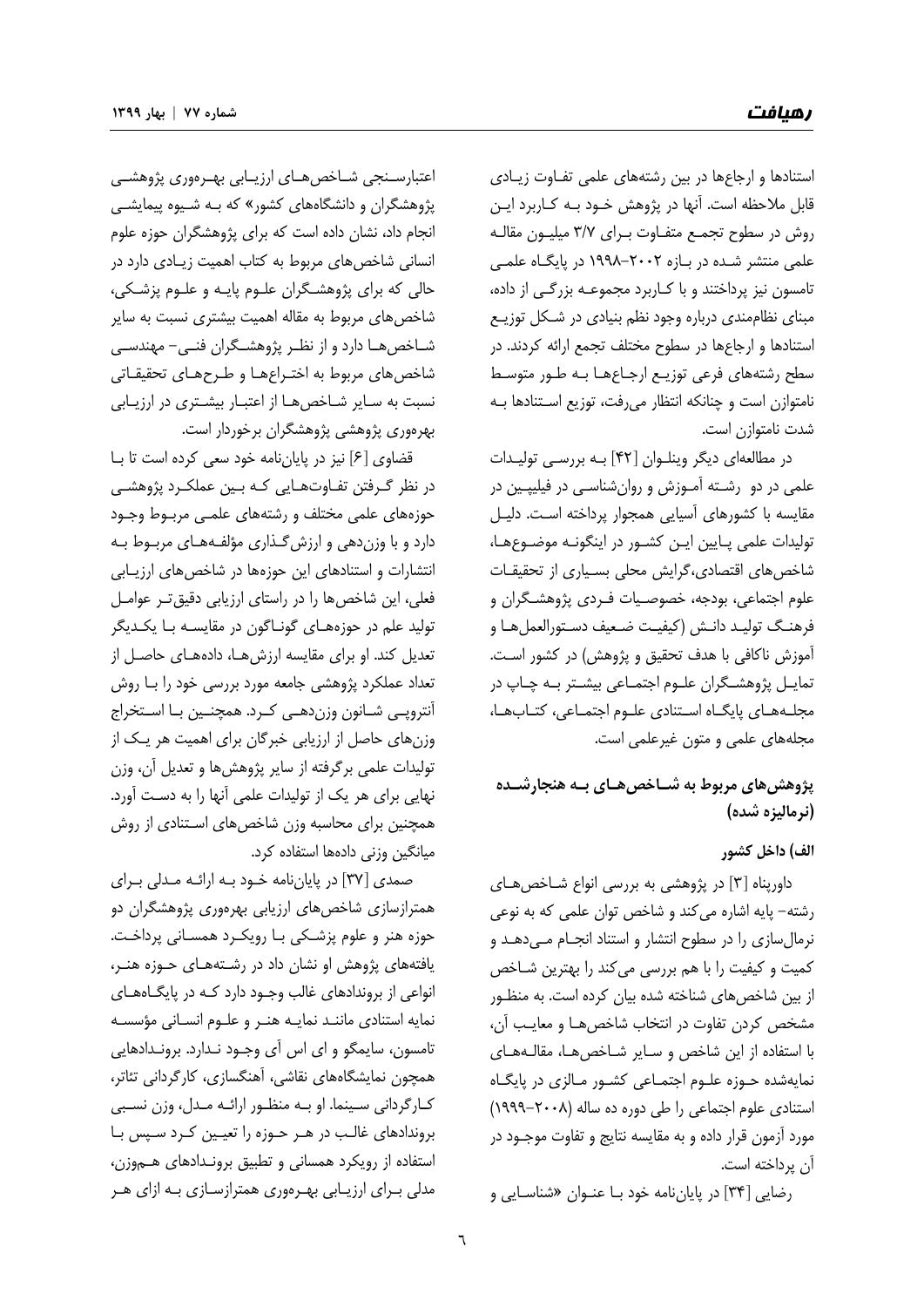برونـداد در هـر حـوزه را ارائـه كـرد. عـلاوه بـر ايـن فـرم پيشنهادي براي آييننامه ارتقاي اعضـاي هيئـت علمـي در رشتههاي حوزه هنر ارائه كرد.

صمدي و همكاران [38] در پژوهش خـود بـه بررسـي مدل همترازسازي ارزيـابي بهـرهوري پژوهشـگران هنـر و علوم پزشكي ايران پرداختند. يافتههاي آنها نيـز نشـان داد كــه ارزيــابيهــاي مقايســهاي بهــرهوري پژوهشــي بــين رشتههاي علمي مختلف داراي ابعاد پيچيدهاي است؛ يكـي از اصليترين راهحـلهـا بـراي ايـن مسـئله، همترازسـازي ارزيابيهاي بهرهوري پژوهشگران اسـت. آنهـا در پـژوهش خود دو رشته هنرهاي نمايشي و آموزش بهداشت و ارتقاي سلامت، را براي ارائه مدل همترازسازي ارزيـابي بهـرهوري پژوهشگران مورد بررسي قرار دادند. نتـايج پـژوهش نشـان داد كه تفاوت معناداري بين بروندادهاي تخصصي دو رشته از لحاظ نوع وجود دارد. رشته هنرهـاي نمايشـي داراي 21 نوع برونداد است؛ همترازسازي اين بروندادها با بروندادهاي رايج موجود در رشته آموزش بهداشت و ارتقاي سلامت، به بسياري از ابهامهاي مربوط به ارزيابي بهـرهوري پژوهشـي اين حوزه پايان داد.

### **ب) خارج از كشور**

كيويــك [16] در تحقيقــي الگوهــاي بهــرهوري را در رشتههاي علوم طبيعي، علـوم پزشـكي، علـوم اجتمـاعي و علــوم انســاني بــا شــمارش توليــدات وزندهــي شــده و غيــروزندهــي مقايســه كــرد. همچنــين شــاخصهــاي محدودكنندهاي چون نوع انتشارات و چندنويسندگي را براي تعديل به كـار بـرد. او بـراي فعاليـت انتشـاراتي از دو نـوع اندازهگيري استفاده كرد:

- .1 تعداد كل انتشارات به ازاي هر پژوهشگر؛
- .2 شـاخص بهـرهوري كـه از طريـق نـوع انتشـار و چنـد نويسندگي اندازهگيري شد.

شاخص بر اساس مقاله براي هر نوع انتشارات محاسـبه شد، به طوري كه مقاله مجله ارزش ،1 كتاب ارزش 2-6 بر اساس نوع كتاب و تعداد صفحههـا (كتـاب تحقيقـي ،2-6 كتاب درسي ۴-۲، كتاب ويرايش شـده ۳-۲، ترجمـه ۳-۲). گزارش تحقيقي نيز (1-6) مانند كتاب ارزشگذاري شد. در موارديكه بيش از يك نويسنده بـر يـك كتـاب يـا مقالـه

مشاركت كرده بودند، به صورت معيارهاي آتي محاسبه شد: اگر 2 يا 3 نويسنده باشد 1/2 امتياز و بيش از آن 1/3 امتياز را دريافت كردند. هدف اين بود كه اندازهگيري نرمالسازي شده از بهرهوري بر اساس نوع و تعداد نويسندگان به دست آيد. بنابراين در نهايت تعداد مقالـههـاي يـك شـخص بـه دست ميآيـد. در نهايـت تفـاوت خاصـي بـين رشـتههـاي گوناگون ديده نشد.

شوبرت و براون` [٣٩] در پژوهشي ضمن بيان تفاوتها در بين حوزههاي علمي (دانشـگاهي) و رشـتههـا بـه ارائـه راهكارهايي چـون انتخـاب اسـتاندارد مرجـع و فراينـدهاي سنجشي و شاخصهاي نرمالشده نسبي مثل نـرخ اسـتناد نسب<sup>٢</sup>، شاخص فعاليت ّو شاخص جذابيت ً، بـراي مقايسـه رشتهها اشاره كردند و بر اساس ايـن روشهـا بـه بررسـي نمونهاي از پـنج رشـته علمـي در هونگـاري در سـالهـاي 1990 تا 1994 پرداختند.

در تحقيــق فــان ران [33] كــه بــه بررســي «كــاربرد تحليلهاي كتابسنجي به منظور پايش و ارزيابي عملكـرد پژوهشي پيشرفتهاي علمي بين رشتهاي» پرداخت، بـراي توضيح شاخصهاي كتابسنجي، نتايج بررسـي از مؤسسـه پژوهشي پزشكي آلمان در دوره زماني 1992-2000 مـورد بحث قـرار داد و شـاخصهـاي مختلفـي چـون انتشـارات، اســتنادها، اســتنادها در هــر مــدرک°، درصــد مقالــههــاي استنادنشده <sup>ع</sup>، استنادهای هر مدرک تقسیم بر نمره استنادی محله<sup>۷</sup>، استنادهای هـر مـدرک تقسـيم بـر نمـره اسـتنادی رشته<sup>^</sup>، نمره استنادى مجله تقسيم بر نمره استنادى رشته<sup>٩</sup>و درصد خوداستنادی<sup>۰۰</sup> در دورهها*ی* مختلف بررسی میشود و با استفاده از آن بيان ميدارد كه چگونه ميتوان با محاسـبه اين شاخصها قوت و ضعف عوامل مختلف توليـد علـم در رشتههاي گوناگون را تعيين كرد.

تيجز و گلنزل [40] در پژوهشي به بررسي شاخصهاي

<u> 1989 - Johann Barn, mars eta bainar eta industrial eta bainarra (h. 1989).</u>

- 1. Schubert and Braun
- 2. Relative Citation Rate (RCR)
- 3. Activity Index (AI)
- 4. Attractivity Index (AAI)
- 5. CPP
- 6. % pnc 7. CPP /JCSm
- 8. CPP /FCSm
- 9. JCSm /FCSm

<sup>10. %</sup> SCit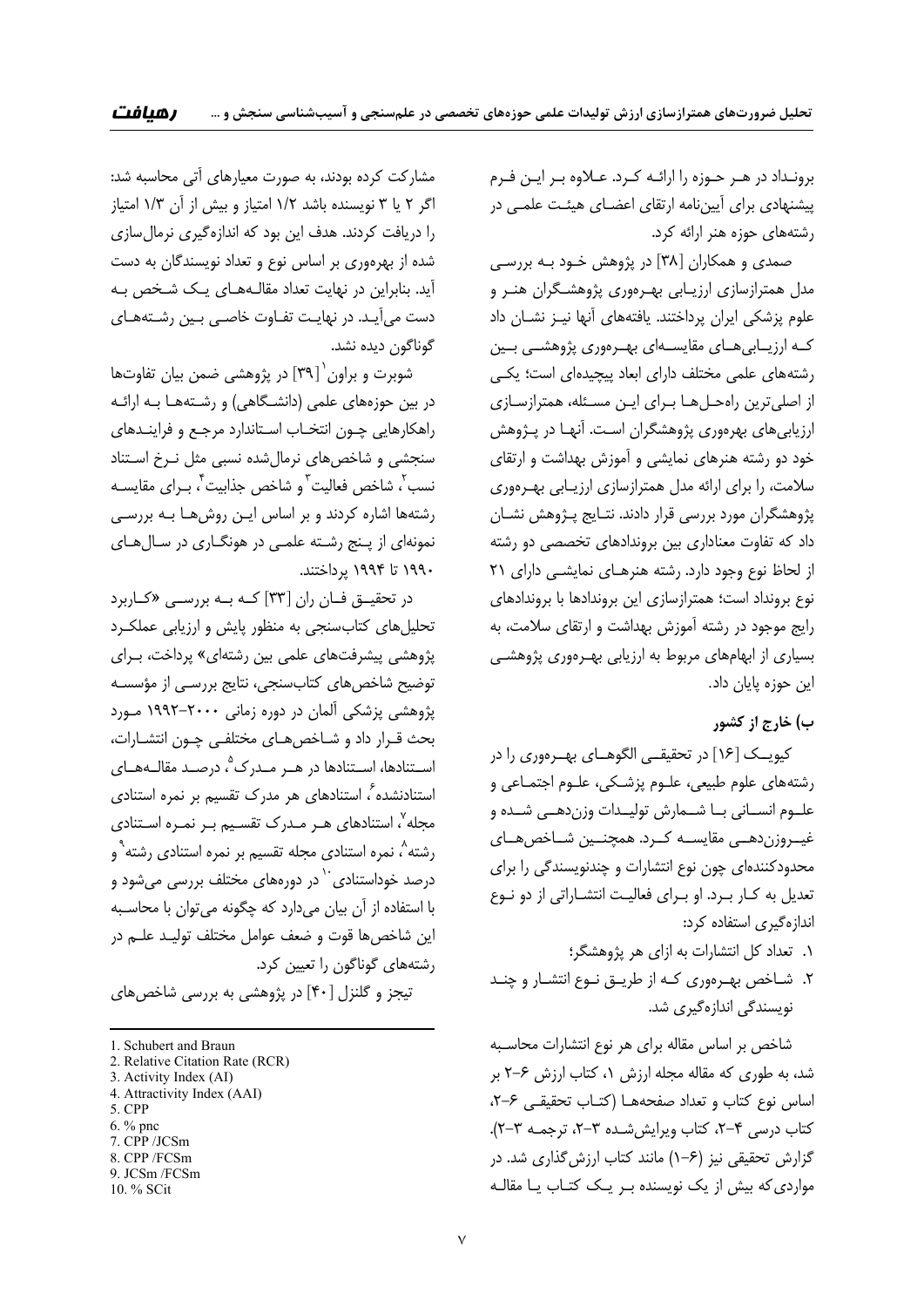رايج براي اسـتنادها و انتشـارات در گـروههـاي موضـوعي تعيينشده پرداختنـد. نتـايج نشـان داد كـه مؤسسـههـا در گروههاي بين رشتهاي در دوره مشابه به طور متوسط بيش از دو برابر ميزان انتشارات علوم طبيعـي و فنـي و ده برابـر متوسط گروههاي پزشكي، شيمي و زيستشناسي انتشارات دارند. همكاريهاي بينالمللي در گروه علوم فضـا و زمـين طبق انتظار بود، ولي مؤسسههاي گروههاي پزشكي به طور متوسط كمتر از 30 درصد از مقالههاي مشترك بينالمللـي را دارا بودند. براي شاخصهاي استنادي، نيـز تفـاوتهـايي مورد انتظار يافت شد. فقط گروه با نرخ استناد نسـبي كمتـر از 1 گروه شيمي بود، كه همچنين پايينتـرين ميـانگين در اشــتراك مقالــههــاي استنادشــده، متوســط نــرخ اســتناد مشاهدهشده و متوسط نرخ استناد استانداردشـده را داشـتند. كل 13 شاخص تفاوت معناداري را در همه 8 گروه با سطح معنادار كمتر از 0,01 نشان دادند. كه اثبـاتي بـر تفـاوت در ويژگيهاي كتابسنجي رشتههاي مختلف است.

همچنين والتمن و همكارانش [45] در پژوهشي ديگـر، دو فرمول را در تحليل دادههاي استنادي 8 طبقه موضوعي در هلند در سال 1999 بهكار بست و بـه تحليـل و مقايسـه نتايج در 4 سطح گروه تحقيقاتي، مؤسسه تحقيقاتي، كشـور و مجله پرداخت. نتايج او نشان داد كـه در بررسـي سـطوح بالا مثل مؤسسههاي تحقيقاتي و يا كشـورها، تفـاوت بـين نتايج اين دو شاخص كم است، ولي در سطوح كوچك مثل گروههاي تحقيقاتي يا مجلهها تفاوتها بين اين دو شاخص آشكار ميشود.

ليدسدورف و اپتف [20] در پژوهش خود شاخص كراون كه به نرمالسازي حوزهها پرداخته بود را مورد نقد و بررسي قرار دادنـد. آنهـا بيـان كردنـد كـه اسـتفاده از گـروههـاي موضوعي آياسآي كه در شاخص كراون به كار رفته است در خصوص انجام مقايسه تفاوتهاي موجـود در رفتارهـاي استنادي حوزههاي موضوعي مختلف موفق عمل نميكنـد. آنها به ارزيابي هفت پژوهشـگر از طريـق دو نـوع شـاخص نرمالسازي شده مختلف (در سطح رشته و مجله) پرداختند، نتـايج نشـان داد كـه ارزيـابيهـاي آن پژوهشـگران داراي تفاوت معناداري است. به اين معنا كه ميتوان بيان كرد كه با انجام نرمالسازي حوزهها و مجلهها ميتوان اين مفهـوم را تصديق كرد كه علـوم سـاختارهايي از نخبگـان جهـاني

است. آنها استفاده از محاسبه كسري را براي نرمـالسـازي تفاوتهاي موجود در رفتار استنادي نويسندگان حـوزههـاي مختلف پيشنهاد كردند.

والتمن [43] در پژوهشي بـه بررسـي شـاخص كـراون فعلي<sup>'</sup> كـه بـراي نرمـالسـازي ميـزان اسـتنادها در مركـز مطالعات علوم و فناوري دانشگاه ليدن هلند بهكـار مـيرود، نقدهايي را بيان كرده است و به معرفي شاخص ديگري بـه نام شاخص (نمره) استنادى نرمـال شـده در سـطح رشـته<sup>۲</sup> پرداخته است كه ميتواند به عنوان جايگزيني بـراي آن بـه كار برده شود. او براي هر دو مورد فرمول رياضي مربـوط و اثبات آن را ارائه داده است.

تورس ساليناس و همكاران [41] در پژوهشي بـه ارائـه شاخصي دو بعدي به عنوان روششناختي براي رتبـهبنـدي مؤسسه- رشته ميپردازند كه توليد خـالص وكيفيـت آن را درنظر ميگيرد. اين شـاخص، راه و روش جـامع و هدفمنـد براي مقايسه برونـداد پژوهشـي مؤسسـههـاي مختلـف در رشتهاي خاص را فراهم ميكند كه با به كارگيري مشاركت و استنادهاي مجلههـا صـورت مـيپـذيرد. ايـن مطالعـه در نهايت شاخص مذكور را براي طبقهبندي دانشگاههاي برتـر اسپانيا در رشته شيمي و علـوم كـامپيوتر در دوره 2000 تـا 2009 استفاده ميكند.

رويز كاستيلو و والتمن <sup>۳</sup> [۳۵] در پـژوهش خـود، ديـدگاه جديدي را در خصوص انتخاب روشهاي محاسبه مختلـف ارزيــابي بهــرهوري پژوهشــي ارائــه كردنــد كــه در تأييــد بحثهاي مربوط به محاسبه كسري قبل از آنهـا بـود. آنهـا پيشتر اين موضوع را بيان كرده بودند كـه مشـكل انتخـاب مناسب روش محاسبه ارزيابي بهرهوري پژوهشي بسيار زياد به مشكل نرمالسـازي حـوزه در شـاخصهـاي مبتنـي بـر استناد نزديك است. از نقطهنظر نرمالسـازي حـوزه، روش محاسبه كسري بر سـاير روشهـاي محاسـبه برتـري دارد. شاخصهاي نرمـالسـازي شـده حـوزه چنانچـه از طريـق محاسبه كامل نتـايج مناسـبي دربـر نخواهـد داشـت حتـي ميتواند نتـايج آن بـه اشـتباه تفسـير شـوند. در حـالي كـه محاسبه كسري، ميتواند نتايج مناسبي را از شـاخصهـاي

<u> 1989 - Johann Barn, mars eta bainar eta industrial eta bainarra (h. 1989).</u>

<sup>1.</sup> Crown Indicator (CPP/FCSm)

<sup>2.</sup> MNCS

<sup>3</sup>. Ruiz-Castillo, Javier and Ludo Waltman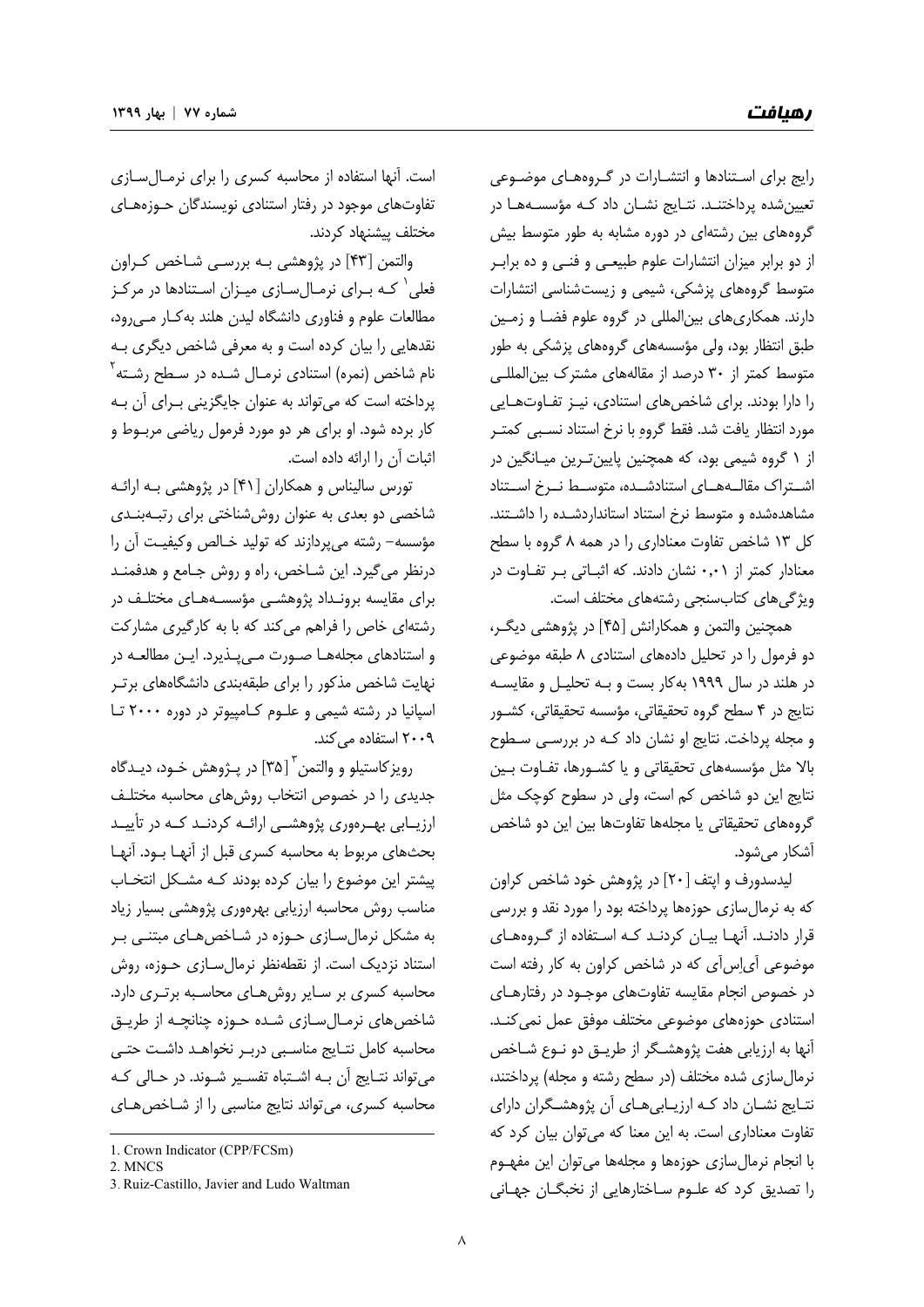نرمالسازي شده فراهم سازد. آنها نشـان دادنـد كـه نتـايج حاصل از محاسبه كامل، براي سازمانها و كشـورهايي كـه فعاليتشان بر اينگونه حوزهها متمركز است داراي سوگيري است، در حالي كه محاسبه كسري اين مشكل را نـدارد. در محاسبه كسري، هر انتشار صرفنظر از تعـداد نويسـندگانش فقط يك بار محاسبه ميشود كه اين مسـئله مقايسـه بـين حوزهها را از سوگيري رهايي ميبخشد. آنها تمايز بيشـتري را ميان محاسبههاي كسري متفـاوت ايجـاد كردنـد. نتـايج تجربي آنهـا بـراي ارزيـابي بهـرهوري پژوهشـي در سـطح كشورها پيشنهاد مي كند كه تفاوت ميان متغيرها در مقايسه با تفاوتهاي ميان محاسبه كسري و كامل بـه نسـبت كـم است. با وجود اين، آنها معتقد بودند كه محاسبه كسري بـه دليل اينكه اولين نويسنده يا نويسنده متناظر را در محاسـبه استفاده ميكند چه در سطح نويسنده چه در سطح مخاطـب كـاربرد مناسـبي دارد و ايـن شـيوههـاي محاسـبه، نتـايج نرمالسازي حوزه مناسبي را فراهم ميكند.

بنابراين آنچه مشخص است اينكه مطالعات انجام شـده فقط به سنجش رشتههاي يك حوزه در مقايسه با يكـديگر پرداختهاند و در حقيقت همترازسازي انجام شده، به صـورت كلي در مورد كل قالبهاي اطلاعاتي به صورت يكسان بـه كار گرفته شده اسـت و هـيچيـك از پـژوهشهـاي مـورد بررسي به همترازسازي و وزندهـي انـواع مـدارك در ازاي نــوع ديگــر در بــين حــوزههــاي مختلــف نپرداختــهانــد و راهكارهاي پيشنهاد شده بيشتر بـه همترازسـازي اسـتنادها براساس استانداردهاي مختلف- آن هم بيشتر در يك شاخه موضوعي همسان- و نـه انتشـارات پرداختـهانـد. بنـابراين، پژوهشگران بايد با در نظر گرفتن تفاوت حوزههاي علمي از جمله جهتگيري ملي و منطقهاي يا بينالمللـي، انتشـارات مجلهاي يا غيرمجلهاي، سرعت متفاوت در توسـعه نظـري،

رويكرد پژوهش منفرد در برابـر پـژوهش گروهـي و سـهم انتشارات براي جامعه غيرعلمي و با در نظر گـرفتن مزايـا و معايبي كه براي هر يك از ابزارها و شـاخص هـاي معرفـي شده براي سنجش در حوزههاي تخصصي بسته بـه سـطح ارزيـابي و اطلاعـات مـورد نيـاز بـه ارزيـابي و سـنجش و اولويتبنـدي حـوزههـاي تخصصـي مختلـف بـا يكـديگر بپردازند.

### **روششناسي**

اين پژوهش با رويكرد ترويجي به تحليل، جمعبنـدي و انعكاس نتايج يافتههاي مرتبط به منظور روشنگري جامعـه علمــي در خصــوص اهميــت همترازســازي در ارزيــابي حوزههاي تخصصي گوناگون ميپردازد. اين پژوهش از نوع پــژوهشهــاي تحليلــي اســت كــه بــا اســتفاده از روش كتابخانهاي انجام شد.

#### **يافتهها**

**پرسش نخست: هنگام سنجش و ارزيابي حـوزههـاي تخصصي مختلف بايكديگر چه ابعادي از تفاوتها بايـد مد نظر قرار گيرند؟** 

بررسي متون و منابع موجـود در ايـن خصـوص نشـان مـيدهـد كـه تفـاوتهـاي گونـاگوني از لحـاظ ماهيـت و رفتارهاي پژوهشگران در هر حوزه تخصصي وجود داردكـه بايد هنگام سنجش و ارزيابي پژوهشگران به آنها توجه كرد اين تفاوتها را ميتوان به دو دسته تقسيم كرد [37]: الـف. تفاوتهاي درونحوزهاي؛ <sup>ب</sup>. تفاوتهاي برونحوزهاي كـه در جدول (1) به آنها اشاره شده است.

جدول ۱. تفاوتهای میان حوزههای تخصصی مختلف در ابعاد گوناگون که باید هنگام سنجش و ارزیابی مورد نظر قرار گیرند

| تعداد پژوهشگران فعال در هر حوزه تخصصی از لحاظ سن بهرهوری          | <b>ٰ تفاوتھای</b><br>درونحوزهای (ماهیتی) |
|-------------------------------------------------------------------|------------------------------------------|
| تعداد تولیدات علمی در هر حوزه تخصصی                               |                                          |
| وزن استنادها در هر حوزه تخصصى                                     |                                          |
| تفاوت در تعداد استنادهای دریافتی در حوزههای تخصصی گوناگون         |                                          |
| تفاوت الگوی مشارکت علمی در حوزه تخصصی مختلف (کار گروهی و انفرادی) |                                          |
| رسانه انتشاراتی غالب در هر حوزه تخصصی                             |                                          |
| تفاوت در تعداد نشریههای علمی در حوزههای تخصصی مختلف               |                                          |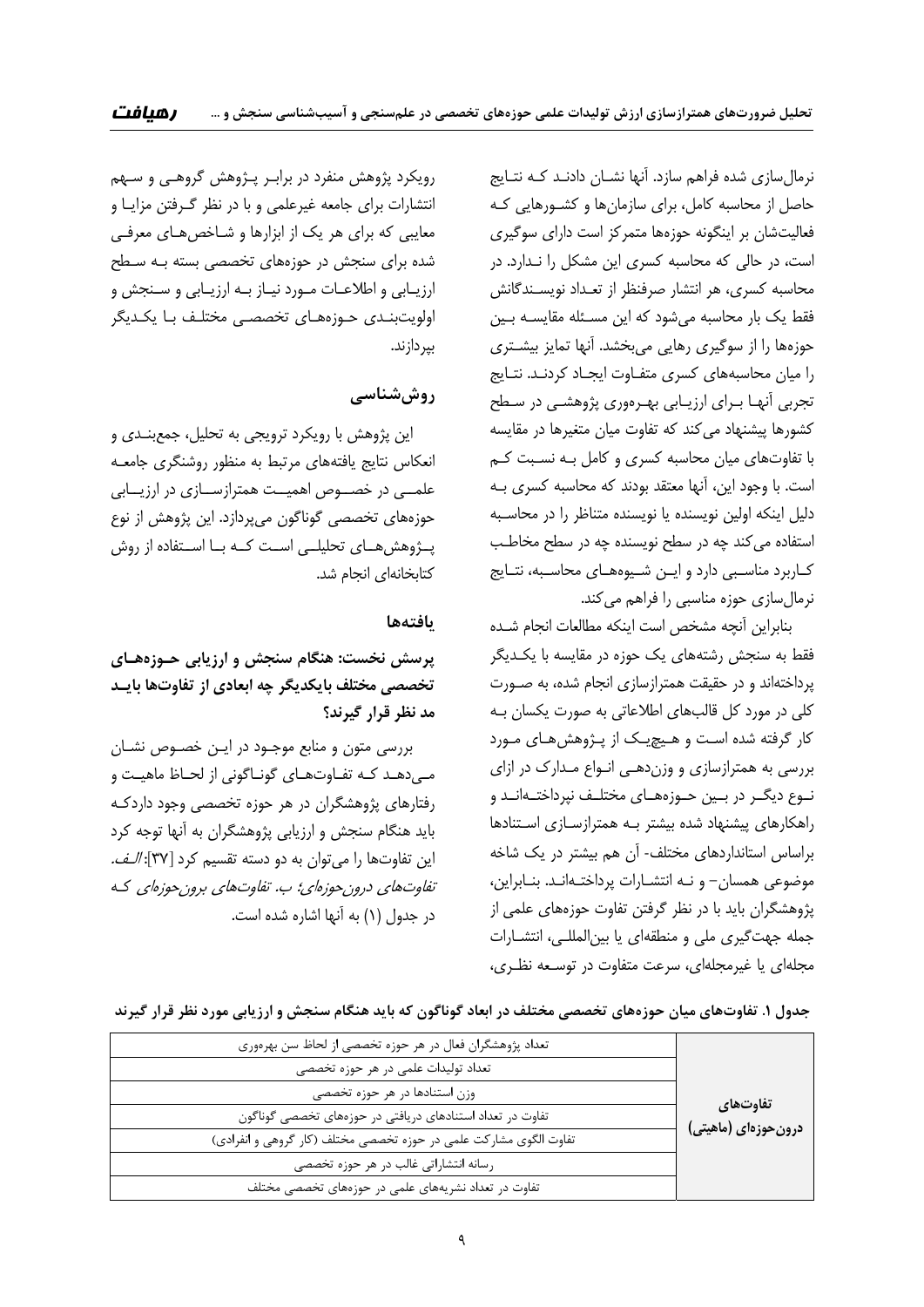| میزان بودجه و هزینهکرد                                                                               | تفاوتهاي<br>برونحوزهاى |
|------------------------------------------------------------------------------------------------------|------------------------|
| سرانه ناخالص ملی و تولید ناخالص داخلی <sup>۱</sup>                                                   |                        |
| سابقه فعاليت و قدمت هر حوزه موضوعي                                                                   |                        |
| شرایط خاص مختلف علوم نظیر بومی بودن بسیاری از مسائل علوم انسانی، هنر و علوم اجتماعی و بینالمللی بودن |                        |
| بيشتر مسائل علوم پزشكى                                                                               |                        |

**الف. تفاوتهاي درونحوزهاي (ماهيتي)** 

- .1 **تعداد پژوهشگران فعال در هر حـوزه تخصصـي از لحاظ سن بهرهوري:** پژوهشگراني كه در يـك حـوزه تخصصي بيشترين توليدات علمي را دارند افراد كمياند و در بازه سني مشخصي قرار دارند و در خارج از آن بازه سني تعـداد توليـدات علمـيشـان بـه كمتـرين ميـزان ميرسد. لمن [19] در نتـايج مطالعـات خـود در همـين زمينه نشـان داد كـه در بيشـتر حـوزههـاي موضـوعي، بالاترين سطح بهرهوري علمي دانشمندان، پـيش از 39 سالگي اتفاق مـيافتـد كـه البتـه در فاصـله 30 تـا 34 سالگي به نقطه اوج خود نزديكتـر اسـت. بـه گفتـه او بيشــترين بهــرهوري علمــي دانشــمندان پــيش از 39 سالگيشان رخ ميدهد البته ايـن گفتـه بـه معنـاي آن نيست كه آنهـا نمـيتواننـد در سـنين بـالاتر از آن بـه بهرهوري علمي برسند. البته نكته قابل تأمل اينكه بايـد ميان ميزان توليد علم پژوهشگراني كه به طور مسـتمر در حال توليد انتشارات علمـيانـد و ميـزان توليـد علـم دانشمنداني كه به دليل داشتن مسئوليتهاي اجرايـي و صنعتي دست از انتشار توليدات علمي برميدارند تفاوت قائل شد<sup>۲</sup>. در حوزه هنر نيـز سـن بهـرهوري هنرمنـدان متفاوت است. تجزيه و تحليل 20 برنده اسكار بهتـرين بازيگر زن و بهترين بازيگر مـرد نشـان مـيدهـد سـن جايزه اسكار افزايش يافته است به گونهاي كه ميـانگين سني برندگان اسكار بهترين بازيگرد مـرد مكمـل 49 و همين آمار در بخش زنان 40 سال است [10]؛
- .2 **تفاوت در تعداد توليدات علمي مختلف در حوزههاي** <mark>تخصصي متفـاوت:</mark> تحقيقـات نشـان مـي دهـد تعـداد توليدات علمي در هر حوزه تخصصي متفاوت است. بـه دليل اينكه شـرايط خـاص برخـي از حـوزههـا ايجـاب

.2 ايدوسون، 1966

ميكند كه ميزان توليد علم در آنها بالاتر باشد [24] بـه عنوان نمونه در حوزههاي علوم انساني و علوم اجتماعي به طور طبيعي ميزان توليد مقاله، پايينتر از ميزان توليد مقاله در رشتههاي علـوم طبيعـي و پزشـكي اسـت؛ در حوزههايي نظير حوزه هنر، توليدات علمي مانند توليـد و انتشار مقاله از اولويت برخوردار نيسـتند و توليـد آثـاري همچون توليد قطعهاي موسيقي، توليد فيلم و ماننـد آن در اولويت قرار دارد بنابراين تعداد توليدات علمي حـوزه هنر از ساير حوزهها بسيار كمتر است [37]؛

- .3 **تفاوت در تعداد استنادهاي دريافتي در حـوزههـاي تخصصي گونـاگون:** ايـن تفـاوتهـا در زمينـه تعـداد استنادهاي مقالههاي رشتههاي گوناگون وجود دارد، بـه گونهاي كه براي نمونه موضـوعهـاي ميـانرشـتهاي و علوم پايه در قيـاس بـا سـاير رشـتههـا و موضـوعهـا، استنادهاي بيشتري دريافت ميكنند [29]. اين در حالي است كه در برخي از رشتههاي حوزه هنر مانند نقاشي و يا موسيقي به دليل وجـود اسـتنادهاي پنهـان بـه آثـار هنري، ثبت تعداد استنادها امكانپذير نيست [37]؛
- .4 **تفــاوت در وزن و انــواع اســتنادها در حــوزههــاي تخصصي گوناگون:** با توجه بـه متفـاوت بـودن تعـداد استنادهاي دريافتي در حوزههـاي تخصصـي گونـاگون، وزن استنادها نيز در حوزههاي تخصصي مختلـف داراي شــرايطي متفــاوت اســت. در برخــي از حــوزههــا كــه كتابمحورند مانند حوزههاي هنر و علوم انسـاني [ 37]، وزن استنادها به گونهاي ديگر عمل مـيكنـد و ايـن در حالي است كه در حـوزههـايي كـه مقالـهمحورنـد، وزن استناد داراي تأثيري متفاوت است. به هر حال، به دليـل شرايط متفاوتي كه در حـوزههـاي موضـوعي گونـاگون وجود دارد، نميتوان براي هر كدام از اسـتنادهاي آنهـا وزنـي شـبيه هـم در نظـر گرفـت. همـين امـر، انجـام نرمالسازي در وزن استنادها را نيز ضرورت ميبخشـد. همانطور كه وزن استنادها در حوزههاي مختلـف داراي

<sup>&</sup>lt;u> Andrew Maria (1989)</u> 1. Gross domestic Product (GDP)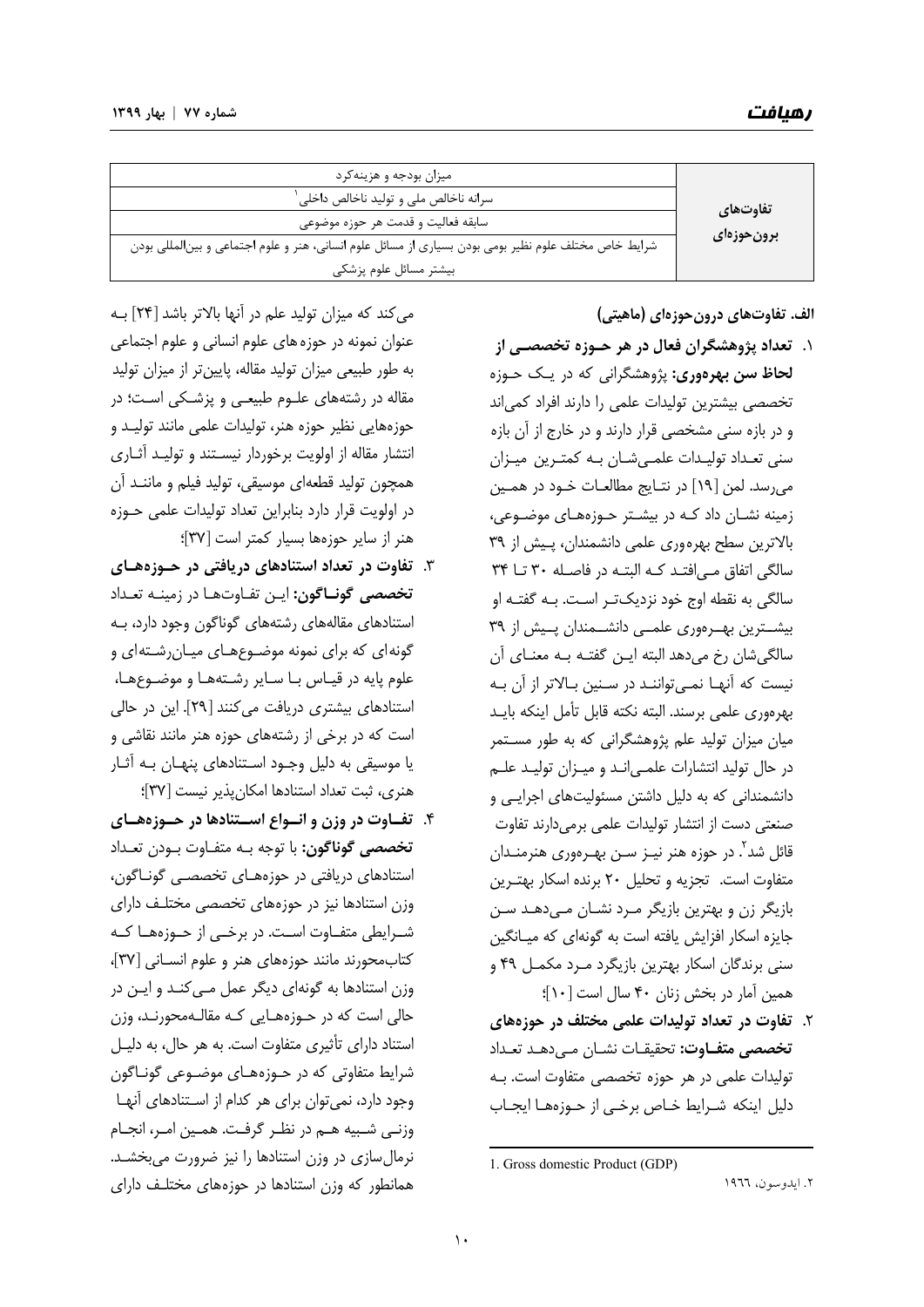تفاوتهايي اسـت، انـواع اسـتنادها نيـز در حـوزههـاي موضوعي گوناگون متفاوت است. استنادهاي كتـاب بـه كتاب، كتاب به نشريه، نشـريه بـه كتـاب و نشـريه بـه نشريه، از جمله انواع استنادهايياند كـه در حـوزههـاي گوناگون داراي معاني متفاوتياند [28]؛

.5 **تفاوت الگوي مشاركت علمـي در حـوزه تخصصـي مختلف (كار گروهي و انفرادي):** [28] تفاوت ديگـري كه بسيار زياد در ميان حـوزههـاي تخصصـي مختلـف مشاهده ميشود ناشي از نوع رفتار اطلاعاتي متفاوت در هر حوزه تخصصي است. اين امر موجب شده است كـه در بسياري از حـوزههـاي علـوم انسـاني و در برخـي از حـوزههـاي فرعـي علـوم اجتمـاعي، بـه خصـوص در رشــتههــايي كــه رويكردشــان بيشــتر كيفــي اســت، پژوهشهاي انفـرادي بـيش از پـژوهشهـاي گروهـي صورت گيرد. در اين حوزهها، حتي پژوهشهاي گروهي نيز محدود به دو، سه يا حداكثر چهـار نفـر مـيشـود و كمتر پژوهشهايي با تعداد بـيش از چهـار نفـر همكـار انجام ميشود. در همـين زمينـه، نتـايج پـژوهشهـاي 1 پرايس [24] نشان داد كه علوم انسـاني بيشـتر فـردي است در حالي كه دانشمندان علوم تجربي با اشتراك در كانون فكري به لحـاظ اجتمـاعي گـروههـايي سـازمان يافتهاند و از طريق همايشها يا مجلـههـاي علمـي در سطحي جهاني با يكديگر تعامل دارند، جبهه بينالمللـي پژوهش را شكل ميدهند كه در آن تعامـل نزديـك بـا اهالي فـن و آگـاهي از جديـدترين فعاليـتهـاي آنهـا، اهميتي حياتي دارد. همچنين پژوهشهاي ندرهوف نيز نشان ميدهد پژوهشگراني كه به صـورت گروهـي بـه پژوهش ميپردازند، بـه طـور قابـل تـوجهي انتشـارات بيشتري نسبت به نويسندگان انفرادي دارند [26]، [46]؛ امـا ايـن در حـالي اسـت كـه در حـوزههـاي تجربـي، پژوهشهاي گروهي، آن هم با همكاراني بيش از چهار نفر بسيار رايج است و بخش عمده اي از پـژوهشهـاي آن حوزههـا را دربرمـيگيـرد. همچنـين در حـوزههـاي هنري مانند نقاشـي خلـق تـابلوي نقاشـي بـه صـورت گروهــي امكــانپــذير نيســت در حــالي كــه در حــوزه

<u> Andrew Maria (1989)</u>

فيلمسازي كـار گروهـي مبنـا و پايـه اصـلي محسـوب ميشود [37]؛

- .6 **تفاوت در تعداد نشريههـاي علمـي در حـوزههـاي تخصصي مختلف:** تعداد نشريههاي علمي نيـز در هـر حوزه تخصصي با ساير حـوزههـا متفـاوت اسـت. موئـد معتقد است دست كم دو عامل در اين امر دخيل اسـت: عامل اول بسيار كم بودن تعداد مجلههاي تحت پوشش در نمايههاي استنادي و عامل دوم ميزان حضور ساختار هسته در نظام مكتوب. تعداد به نسبت زيـاد مجلـههـا، جهتگيري ملي قوي را در بخشهاي معينـي از علـوم اجتماعي و نيز در علوم انساني نشان ميدهند. در چنين قلمروهايي از علوم، عامل اخير نقشـي مهـم دارد [24]. بنابراين با توجه به متفاوت بودن تعداد توليدات علمي و همچنـين تعـداد نشـريههـاي مربـوط بـه حـوزههـاي موضوعي مختلف كـه در نمايـه هـاي اسـتنادي تحـت پوشش قرار ميگيرند، بديهي است كه نسبت توليد علم به تعداد نشريهها در حوزههاي موضـوعي نيـز متفـاوت خواهد بود. بنابراين، نسبت توليد علم به تعداد نشريههـا نيز يكي ديگر از مقولههـايي اسـت كـه در حـوزههـاي موضوعي مختلف داراي شرايطي متفاوت اسـت و بايـد مورد توجه قرار گيرد [28]؛
- .7 **تفـاوت در توليـدات علمـي غالـب در حـوزههـاي تخصصي مختلف:** توليدات علمي غالب نيز در هر حوزه تخصصي متفاوت است. بـه عنـوان مثـال نـارين [25] كتـابهـا را بـراي حـوزههـايي نظيـر علـوم انسـاني و اجتماعي و همچنين براي بعضي ديگر از حـوزههـا، بـه عنوان اصليترين نوع مدرك علمي معرفي ميكنـد. در حقيقت رسانههاي انتشاراتي در علوم اجتماعي و انساني به نسبت علوم پايه، پزشكي و مهندسي متنوعتر اسـت. به طوري كه نقش تكنگاشتهـا، مقالـههـا و خلاصـه مذاكرههاي كنفـرانسهـا و متـون غيرعلمـي در علـوم اجتماعي و انساني بيشتر است. بسته به رشته، مقالـههـا ممكن است در مقايسه با ساير رسانهها مثل كتـاب بـه نسبت سهم كمتري داشته باشد. بـه گفتـه هـيكس [6] بهترين پژوهشهاي علوم طبيعي و مهندسي در مقالهها منتشر ميشوند اما بهترين پژوهشهاي علوم اجتمـاعي و انساني در كتابها چاپ شده است. به همين ترتيـب،

<sup>1.</sup> Price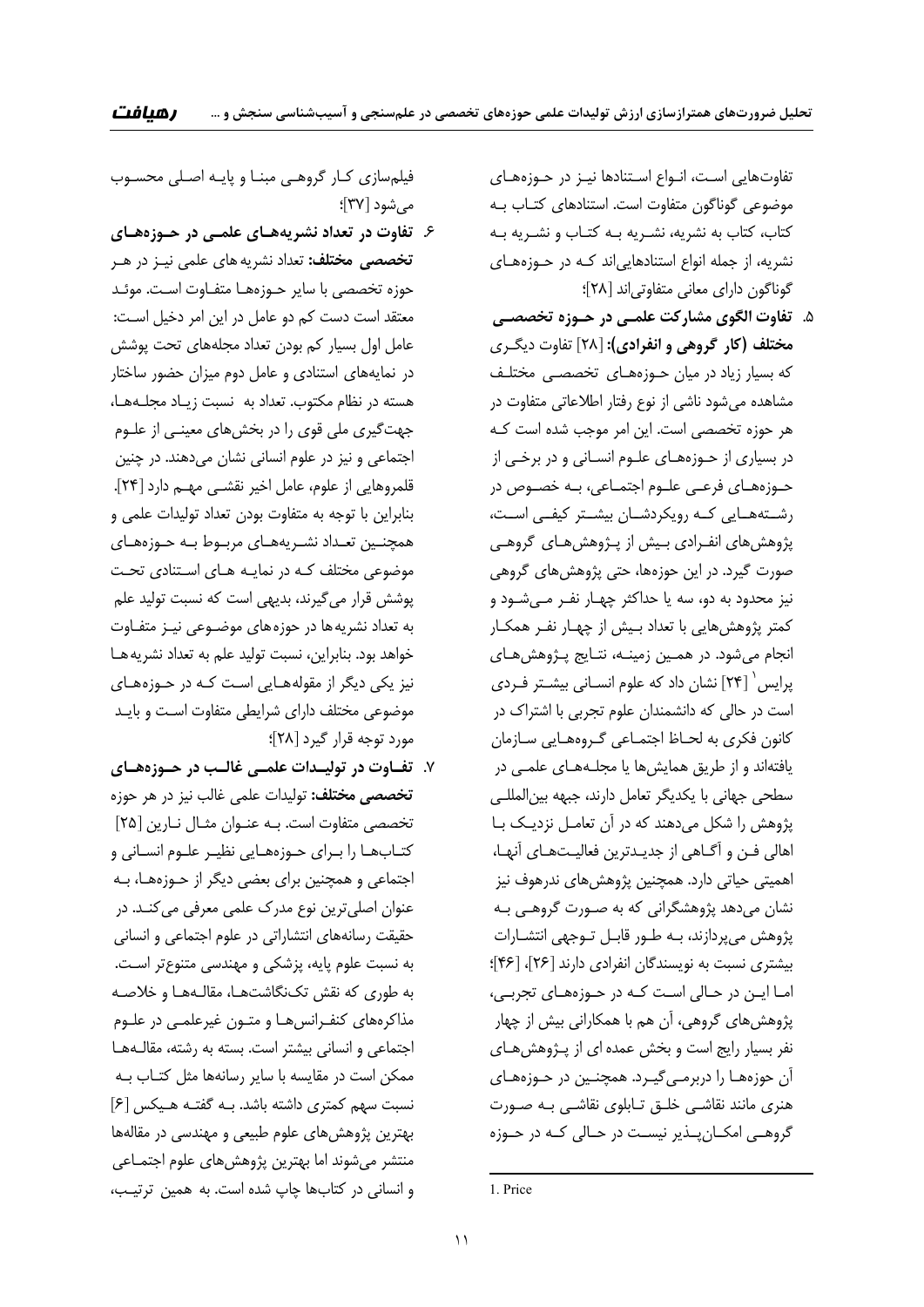صمدي [37] نيز در پژوهش خود نشان داد كه توليدات علمي غالب براي حوزههاي هنري از جنس كتاب و يـا مقاله نيستند بلكه برونـدادهاي غالـب از نـوع برگـزاري نمايشگاههاي نقاشي، آهنگسـازي، كـارگرداني تئـاتر و سينما است. اين تنوع انتشـاراتي ايجـاب مـيكنـد كـه نسبت مدارك در يك رشته و بين رشتههاي مختلـف و حتي نسبت يك مدرك در يك رشته با مدركي متفاوت در رشتهاي ديگر تعيين شود، چنانكه آرچامبولت و گاگن [2] نيز به اين مطلب اشاره ميكنند كـه بـراي ارزيـابي كتابسنجي علوم اجتماعي و انساني بهتر اسـت نسـبت دقيـق مقالـههـا، كتـابهـا، گـزارشهـاي كنفـرانس، گــزارشهــاي دولتــي و ديگــر انــواع انتشــارات و پژوهشهاي با تمايلات محلي در هـر رشـته سـنجيده شود.

تمام مواردي كه ذكر شد به تفاوتهـايي مربـوط اسـت كه از درون ميان حوزههاي تخصصي مختلف وجود دارد اما در مقابل تفاوتهايياند كه از بيرون به حوزههاي تخصصـي تحميل ميشوند و باعث تفاوت ميان حوزههـاي تخصصـي ميشوند.

**ب. تفاوتهاي برونحوزهاي** 

.1 **تفــاوت در ميــزان بودجــه و هزينــهكــرد:** يكــي از تفاوتهاي برونحوزهاي مسـائل بودجـه و هزينـهكـرد سازمانهاست. در اين خصوص نارين معتقد است كه با رشد علم، نيـاز بـه تخصـيص منـابع مـالي نيـز بيشـتر مــيشــود و در چنــين شــرايطي، علــم بــه ناچــار بــا محدوديتهايي در تخصيص منابع مواجه خواهد شـد و بنابراين، چارهاي جز انتخاب وجود ندارد [25] از نظـر او اين انتخابها دو نوعاند، يكي از آنهـا انتخـاب از ميـان حوزههاي اولويتدار اسـت و ديگـري انتخـاب از ميـان مؤسسههاي تحقيقاتي و صنعتي كه پيشتيبانيهايي را از دولت دريافت ميكننـد. بنـابراين اسـتفاده از معيارهـا و مقيـاسهـايي كـه قـادر باشـند اولويـتهـا را از ميـان حوزههاي علمـي نمايـان سـازند گريزناپـذير مـي كنـد، بنـابراين فقـط تكيـه بـر شـاخصهـاي كمـي متنـي و استنادي راهگشا نيست و در اين راه بايد شـاخصهـا و

روشهايي گستردهتـر و متنـوعتـر كـه در علـمسـنجي مطرحاند به كار گرفته شود.

- .2 **سرانه ناخالص ملي و توليد ناخالص داخلـي:** تفـاوت ديگر مسائل مربوط بـه سـرانه ناخـالص ملـي و توليـد ناخالص داخلي اسـت. پـرايس [ 32] در مقالـه خـود بـا عنوان «ملتها يا بايد منتشر كنند يا از بين برونـد» بـه منظور اثبات وجود همبستگي ميان بهـرهوري علمـي و توليد ناخالص ملـي هـر كشـور، محاسـبههـايي را روي بهــرهوري علمــي و توليــد ناخــالص ملــي برخــي از كشورهاي اروپـايي، آمريكـايي و آسـيايي انجـام داد. او نتيجه گرفت كه سهم متون علمي يك كشور در جهان، خيلي به سهم آن كشور از ثروت جهان نزديك است كه بر اساس توليد ناخالص ملي محاسبه ميشود. اين سهم خيلي با نسـبت جمعيـت آن كشـور از جمعيـت جهـاني تفاوت دارد و به طور مشهودي با ميزان هزينـهكـرد آن كشور در آموزش عالي آن مرتبط است [28]؛
- .3 **شرايط خـاص مختلـف علـوم نظيـر بـومي بـودن بسياري از مسائل علوم انساني، هنر و اجتمـاعي، و بينالمللـي بـودن بيشـتر مسـائل علـوم پزشـكي:** حوزههاي تخصصي گوناگون به لحاظ نگـاهي كـه بـه جامعه بومي خود دارند نيز شرايطي متفـاوت نسـبت بـه يكديگر دارند. در اين ميان، حوزههايي مانند هنر و علوم انساني كه بيشتر با مسائل بومي و محلي ارتباط دارنـد، داراي توليـدات علمـي مـيشـوند كـه شـايد در سـطح بينالمللي داراي خواهان نباشد، يا بنا به مصالحي انتشار آن در سطح بينالمللي جايز نباشد [2] در مقابل، مسائل بسياري ديگر از حـوزههـا، از جملـه حـوزههـاي علـوم پزشكي و تجربي و مانند آن، فراملي و بينالمللي اسـت و نبايد از آنها انتظار داشت كه به طور مستقيم با مسائل داخلي و ملي ارتباط داشته باشند [24] بديهي است كـه وجود چنين تفاوتهايي بايد در ارزيابيهاي علمسـنجي مورد توجه قرار گيرد.
- .4 **سابقه فعاليت و قدمت هر حوزه موضوعي:** در نهايت موضوع سابقه فعاليت و قدمت هر حوزه تخصصي نيز از ديگر تفاوتهاي بيروني به شـمار مـيرود كـه ممكـن است هنگام ارزيابي موجب شود تا نتايج سوگيرانهاي به دست آيد. به عنوان مثال قـدمت برخـي از دانشـگاههـا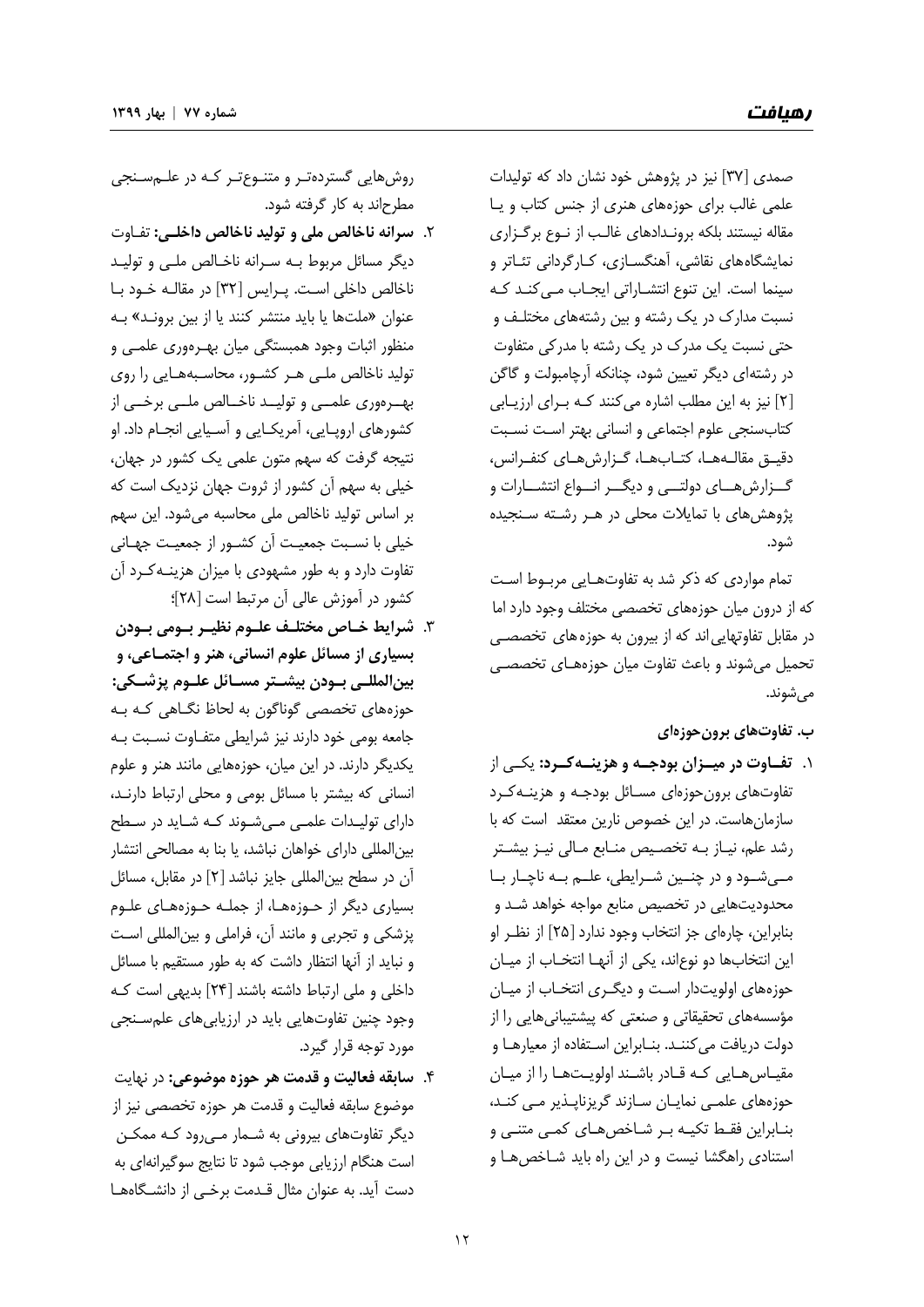مانند دانشگاههاي آكسفورد، كمبريج، بولونيا، هايدلبرگ، پاريس و پراگ به قـرن دوازدهـم و سـيزدهم مـيلادي بازمي گردد. بر اساس شاخص اثر متيو، بايد به اين اصل بديهي توجه كرد كه روند توليد علـم در دانشـگاههـاي باسـابقهتـر و داراي درونـداد بيشـتر نسـبت بـه اغلـب دانشگاههاي كشورهاي در حال توسعه يـا بـه عبـارتي، جهان سوم روندي رشديافتهتر و موفـقتـر اسـت [27]،  $\sqrt{7\lambda}$ 

# **پرسش دوم: چه شاخصهايي بـراي همترازسـازي در سنجش و ارزيابي توليدات علمي حوزههاي تخصصـي وجود دارد؟**

اشاره شد كه سنجش و ارزيابي بهرهوري پژوهشـگران، از مهمترين ملزومات سياستگذاري و برنامهريزي پژوهشي محسوب ميشود. بنابراين، نتايج هرگونه سنجش و ارزيابي در اين زمينه، بايد قادر باشـد مسـير صـحيح را پـيش روي ذينفعان قرار دهد. به اين معنا كه ضـمن در نظـر گـرفتن تفاوتها و گوناگونيهاي موجود در انواع شاخصها، مقايسه هر يك از عوامل و مؤلفههاي مورد نظر امكانپذير شود. در اين ميان، همترازسـازي از مهـمتـرين ملزومـات مطالعـات علمسنجي است كه تجزيه و تحليل اطلاعات بر اساس آن، از اهميتـي بنيـادين برخـوردار اسـت. در واقـع، در تمـامي سـطوح، از جملـه در سـطوح موضـوعي، سـازماني، ملــي، بينالمللي، زيرساختهاي علمي و بسياري ديگر از مـواردي كه قرار است مقايسهاي ميان مؤلفههاي گونـاگون صـورت پذيرد، اجراي همترازسازي ضروري اسـت [8]. بنـابراين در ادامه با توجه به اهميت همترازسازي در مقايسهپذير كـردن سنجش و ارزيابي حوزههاي تخصصي مختلف، شاخص هاي گوناگوني مورد بررسي قرار ميگيرند كه به نوعي بـا هـدف فراهم كردن شرايط لازم براي سنجش و ارزيابي حوزههاي گوناگون به شيوهاي همترازسازي شده ارائه شدهاند.

1 .1 **شـاخص كـراون :** بـراي درك پـايين يـا بـالا بـودن استنادها نياز به همترازسازي آنهاست تا بتوان در سـطح رشته مقايسه انجام داد. يكي از شاخصهايي كه سـطح مرجع جهاني براي نرخ اسـتنادهاي سـازمانهـا فـراهم

ميسازد، شاخص كراون است. اين شاخص تقريباً يـك دهــه اســت كــه توســط «مؤسســه مطالعــات علــم و فناوري»<sup>۲</sup> دانشگاه ليدن هلند براي ارزيابي برونـدادهاي مؤسسههاي پژوهشي، دانشگاهها، گروههاي پژوهشي و پژوهشگران استفاده ميشود. در ايـن شـاخص پـس از شمارش تعداد استنادها، استنادها در هـر رشـته و گـروه تفكيك و پس از همترازسازي بين گروهها و مقايسه آن با ميانگينهاي به دست آمده در جهان، نتايج دقيقتري به دست ميدهد [3]. در اين شاخص تعداد استنادها بـه مقالهها در حوزه موضوعي خاص، در دوره زماني معـين و در بـين نـوع خاصـي از انتشـارات ماننـد مقالـههـاي مجلهها (بنيادي) و مقالـههـاي كنفـرانسهـا (مـروري) محاسبه و با ميانگين استناد به همان نـوع انتشـارات در همان حوزه و در همان دوره زمـاني مقايسـه مـيشـود. هريك از اين سه عنصـر يـك مـدخل در نظـر گرفتـه مـيشـود و همترازسـازي ارزش اسـتنادها در مجمـوع استنادهاي هر مـدخل (نـوع، زمـان و موضـوع) انجـام ميگيرد. نتيجه عدد اعشـاري خواهـد بـود كـه نسـبت شاخص به ميانگين جهاني را نشان ميدهد [28]؛

.2 **شاخص ميانگين استنادي نرمـال شـده [در سـطح :** اين شاخص به منظـور رفـع محـدوديتهـاي <sup>3</sup> **رشته]** شـاخص كـراون از سـوي «مؤسسـه مطالعـات علـم و فناوري» دانشگاه ليدن هلند معرفـي شـد. يعنـي بـراي اصـلاح تفـاوتهـاي موجـود در رفتـار اسـتنادي بـين حوزههاي موضوعي، تفـاوتهـاي موجـود در خصـوص تعداد استنادهاي مورد انتظار براي انواع مختلف مقالهها (كه مقالههاي مـروري تمايـل بـه دريافـت اسـتنادهاي بيشــتري نســبت بــه مقالــههــاي پژوهشــي دارنــد) و تفاوتهاي موجـود در عمـر مقالـههـاي استنادشـونده/ كننده (مقالههاي قديميتر ميتواننـد طـي دوره زمـاني طولانيتري استنادهاي بيشتري دريافت كنند و بنابراين نرخ استنادي بالاتري نسبت به مقالههـاي تـازه منتشـر شــده دارنــد) [24]. شــاخص كــراون را بــه شاخصــي همترازسازي شده تبـديل كردنـد، زيـرا همانگونـه كـه

<sup>&</sup>lt;u> 1989 - Johann Barn, mars eta bainar eta industrial eta bainarra (h. 1989).</u> 2. CWTS

<sup>3.</sup> Means Normalized Citation Score (MNCS)

<sup>&</sup>lt;u> Andrew Maria (1989)</u> 1. Crown Indicator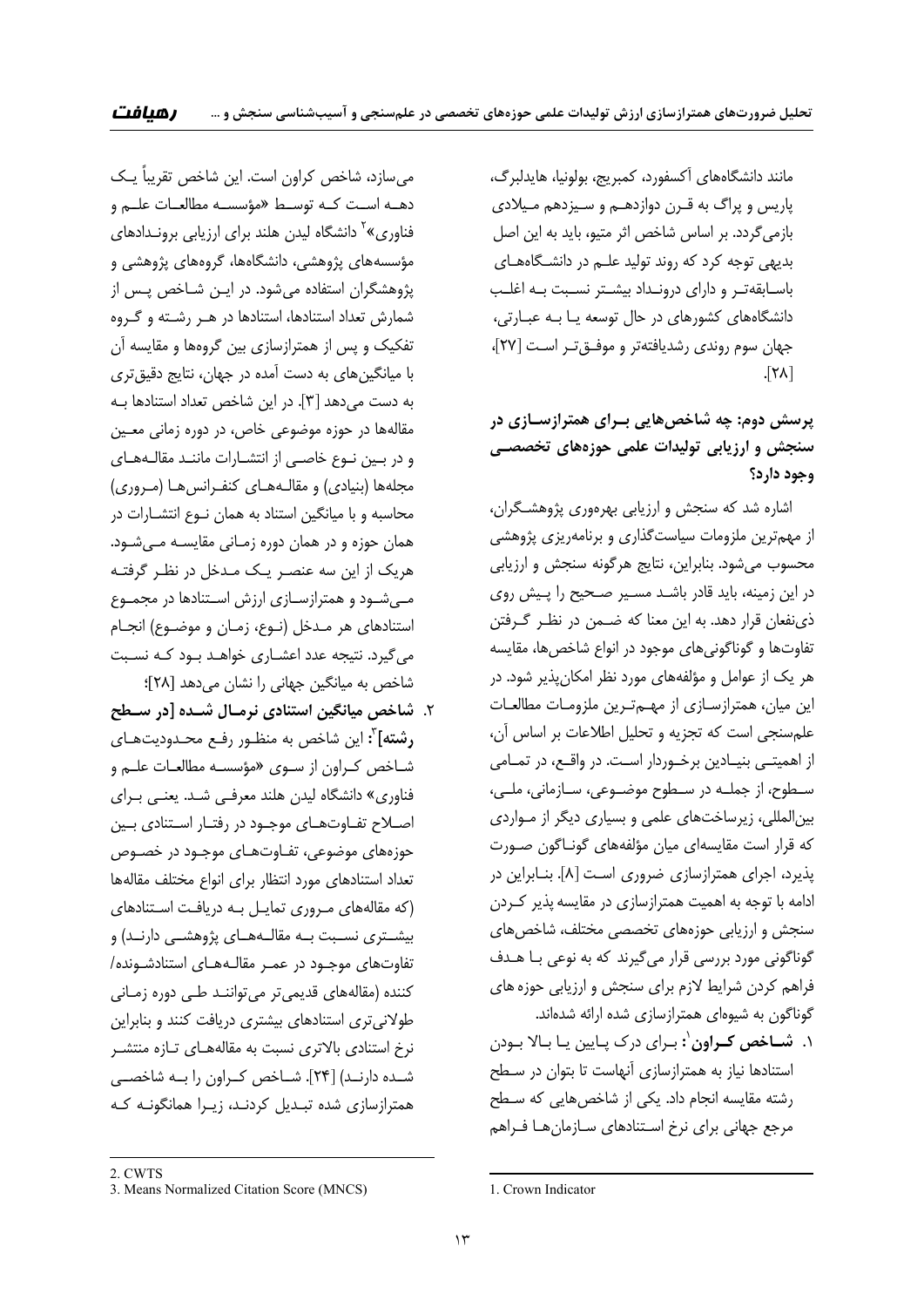رهيافت **شماره <sup>77</sup> | بهار <sup>1399</sup>**

پيشتر اشاره شد رفتار اسـتنادي در سـطح حـوزههـا بـا يكديگر متفاوت است. حـوزهاي ممكـن اسـت هـزاران استناد به مقاله هايش دريافت كنـد در حـالي كـه حـوزه ديگر چنين نباشد. بـا توجـه بـه اينكـه مقايسـه تعـداد استنادها به مقالهاي كه ده سـال قبـل منتشـر شـده بـا تعداد استنادها به مقالهاي كه در سال 2014 منتشر شده مقايسه درستي نيست؛ اين شـاخص تعـداد اسـتنادهاي مقالههاي منتشر شده يك سازمان را كه در برهه زماني مشخص منتشر شدهاند را بـر اسـاس حـوزه موضـوعي مقاله و سال انتشار مقاله همترازسازي مي كند؛

.3 **شاخص اسنيپ يا محاسـبه كسـري اسـتنادي بـه عنوان همترازسازي حوزه:** محاسبه كسـري اسـتنادها در چارچوب مقالههاي استنادكننده در پايگاه اسـكوپوس مورد استفاده قرار گرفـت كـه بعـدها بـه نـام شـاخص اسنيپ<sup>'</sup> (تأثير نرمال سازي شده هر مقاله) شـهرت پيـدا كرد. اسمال و سوئيني<sup>۲</sup> (۱۹۸۵) اولين كسان*ي* بودند كـه مفهوم «محاسبه كسري» را براي هم استناديها به كار بردند تا بتوانند تفاوتهاي مطرح در تعـداد اسـتنادهاي بين رشتههاي علوم را كنترل كنند [27] سپس زيـت و 3 اسمال (2008) [48] «محاسبه كسري» استنادها را در خصوص همترازسـازي بـه كـار بردنـد، امـا از فرمـولي استفاده كردند كه در آن ميانگينهـا بـه جـاي گـرفتن ميانگين بيش از يك توزيع در مخرج كسر تقسيم شـده بودند. موئد (2010) [22] همين خطا را هنگـام توسـعه شاخصهاي ليدن تكرار كرد، يعني در شـاخص اسـنيپ ابتدا جمع و سپس هم در صورت و هم در مخرج كسـر تقسيم كرد. بايد بيان كرد كه ايده اصلي ايـده مناسـبي اسـت زيـرا شـخص مـيتوانـد، بـه جـاي اسـتفاده از ميانگينها در بين مجموعـههـايي كـه حـدومرز خيلـي مشخصي ندارند، همترازسازي را بر اسـاس مقالـههـاي استنادكننده به طور مستقيم براي رفتار اسـتنادي انجـام دهد؛ به عنوان مثال براي رشتههـايي از علـوم كـه بـر اساس گروههاي موضوعي آياسآي يا به روشي ديگـر دستهبندي شدهاند [20]. رويز و والتمن [35] پيشتر اين

موضوع را بيان كرده بودند كه مشكل، انتخاب مناسـب روش محاسبه ارزيابي بهرهوري پژوهشي بسيار زياد بـه مشكل همترازسازي حوزه در شـاخص *هـ*اي مبتنـي بـر استناد نزديك است. از نقطـهنظـر همترازسـازي حـوزه، روش محاسـبه كسـري بـر سـاير روشهـاي محاسـبه برتـري دارد. شـاخصهـاي همترازسـازي شـده حـوزه چنانچه از طريق محاسـبه كامـل نتـايج مناسـبي دربـر نخواهد داشت حتي ميتواند نتايج آن به اشـتباه تفسـير شوند. در حالي كه محاسـبه كسـري، مـيتوانـد نتـايج مناسبي را از شـاخص هـاي همترازسـازي شـده فـراهم سازد؛

**:** يوناس لانـدربرگ از مؤسسـه <sup>4</sup> .4 **شاخص زد لگاريتمي** كارولينسكاي سوئد، اين شاخص را ارائه كرد. يوناس بـا توجه به شاخص استنادي نرمالشـده در سـطح رشـته، شاخص جديدي را پيشنهاد داد كه نرمالسازي را علاوه بر سطوحي كه در شاخص كراون قابل محاسـبه اسـت ميتواند در سطح مقالههاي حوزههاي موضوعي مختلف نيز محاسبه كند. در اين شاخص، مقايسـه بـا ميـانگين لگاريتمهاي تعداد استنادهاي دريافتشده با اقلام قابـل مقايسه انجام مـيگيـرد و بـا لگـاريتم ميـانگين تعـداد استنادهاي داده شده به اقلام، قابل مقايسـه نيسـت [ 3] براي محاسبه اين شاخص در رشـتهاي موضـوعي بايـد ميــانگين يكايــك شــاخصهــاي زد لگــاريتمي آثــار منتشرشده آن گروه يا رشـته را بـه دسـت آورد كـه بـر مبناي مدخلهاي دوره زماني، حـوزه موضـوعي و نـوع مقالهها است. در شاخص زد لگاريتمي امكان ارزشـيابي و مقايسه بر اساس دوره زماني، موضوع و نوع مقالـههـا وجود دارد و بـا اسـتفاده از روشهـاي آمـاري دقيـق و نرمالسازي با ميانگين جهاني امتيازهـاي دانشـگاههـا، مجلهها و نويسندگان قابل محاسبه اسـت و نسـبت بـه ساير شاخصها دقت بسيار بالايي دارد. بـا وجـود ايـن، محاسبه شاخص زد لگاريتمي پيچيده است. شـاخص زد بيانكننده اين است كه چه مقداري از ميـانگين جامعـه فاصله دارد. اين شاخص به عنوان متمم شـاخص نمـره استنادي نرمالشده براي رشته استفاده ميشود [21]؛

<u> 1989 - Johann Barn, mars eta bainar eta industrial eta bainarra (h. 1989).</u>

 1. Situated normalized impact per paper (SNIP)

<sup>2.</sup> Small & Sweeny

<sup>3.</sup> Zitt & Small

<sup>4.</sup> Logarithm– Based Citation Z-Score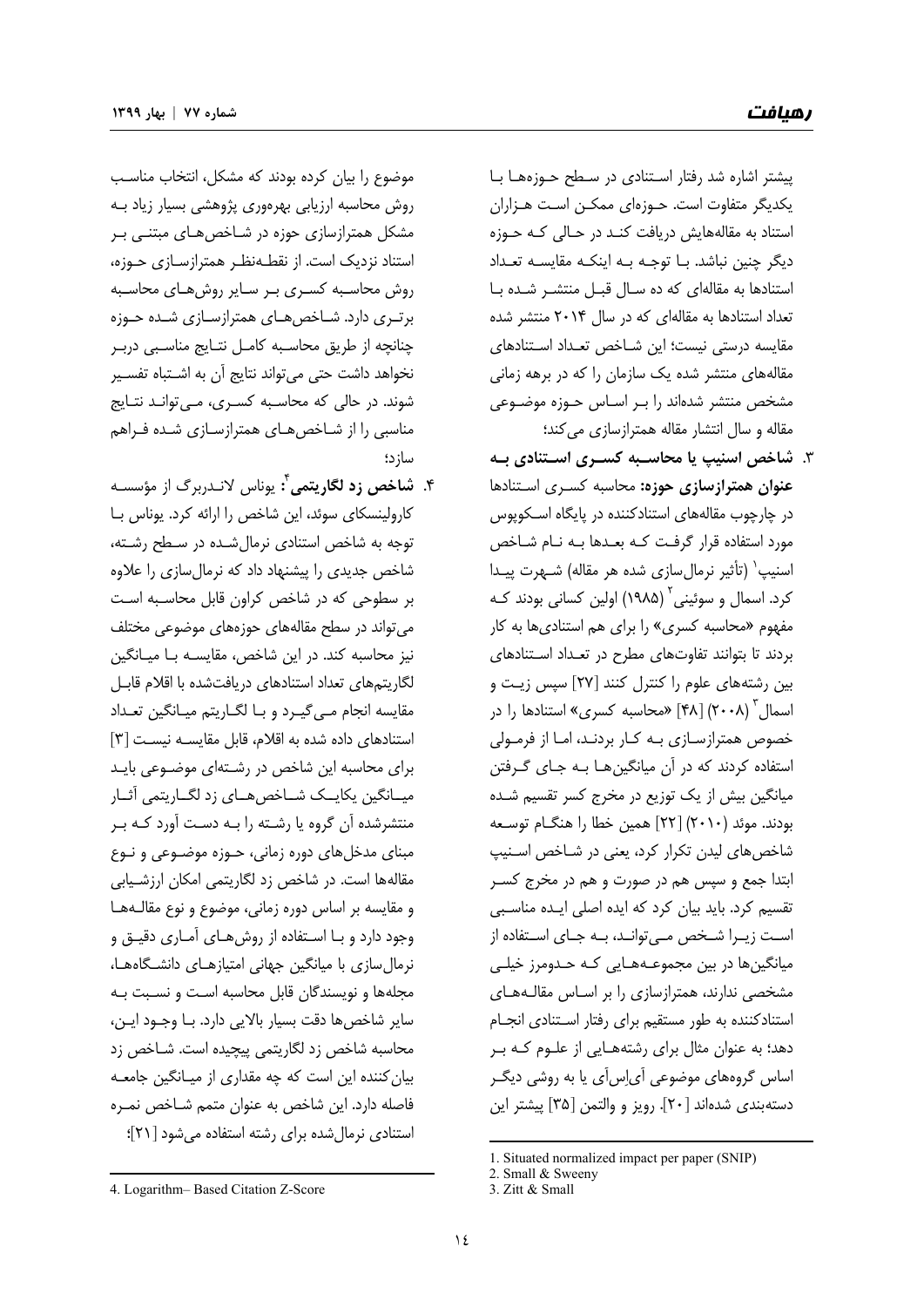- 1 .5 **ارزش متيو :** اين شاخص توسـط رابـرت مرتـون و بـه منظور اصلاح نظام تخصيص اعتبار ايجـاد شـد كـه در واقع شكل اصلاحشـده ضـريب تـأثير اسـت و آن را در دورهاي پنج ساله و رشتهاي خاص محاسبه ميكند. اين شاخص تعداد استنادها به مقالههاي يك مجلـه در دوره پنج ساله را به تعداد مقالههاي همان مجله و در همـان دوره تقسيم ميكند و عدد به دست آمـده را بـا همـين نسبتها در كل حوزه مورد پژوهش اندازهگيـري و نيـز مجلهها را ارزشيابي و با همترازسازي براي بهبود نتيجه به دست آمده تلاش مي كند [٢٨]؛
- **:** اين شاخص بـراي نشـان دادن <sup>2</sup> .6 **شاخص توان علمي** قدرت و ضعف رشتههاي درون يك حوزه بهكار ميرود. نتايج و پژوهشهاي انجام شده نشان ميدهد كه فقـط شاخص انتشارات و استنادها نميتوانـد مبنـاي قضـاوت درباره توان علمي يك رشته قرار گيـرد. شـاخص تـوان علمي، قدرت نسبي تحقيقاتي كشـوري در رشـتهاي يـا حوزهاي معين را ترسيم و بـراي ايـن مهـم اثـر ميـزان انتشار، ميزان استناد، استناد نشدهها، حجـم انتشـارات و استنادهاي مجموعه يا حوزه، همترازسازي و دوره زماني و پنجره استنادي مشترك را لحاظ ميكند. اين شاخص ميتواند مبناي كمي قابـل اطمينـاني بـراي مقايسـه و سنجش قدرت و ضـعف رشـتههـاي درون يـك حـوزه مشخص باشد [3]؛
- .7 **شاخص مقياس- مستقل:** كتز [15] با مطـرح كـردن پرسشهايي از اين قبيـل كـه چطـور مـيتـوان انتظـار داشت تمامي كشورها يا دانشگاههايي كه در حوزههـاي موضوعي مختلف فعاليـت مـي كننـد برونـداد يكسـاني داشته باشند؟ و اينكه آيا دروندادهاي تمام دانشگاههـاي فعال در حوزههاي موضوعي گوناگون يكسان بوده است كه انتظار يكسان بودن بروندادهاي آنهـا وجـود دارد؟ و تحـت تـأثير اثـر متيـو شاخصـي را بـراي رتبـهبنـدي  $^{\rm v}$ دانشگاهها و كشورها به نام شاخص مقيـاس– مسـتقل معرفي كرد و آن را مورد استفاده قرار داد. در واقع كتز با استانداردسازي شاخص هاي ارزيابي دانشگاههـا كوشـيد

مقياسهاي مستقل و استانداردشدهاي را ارائه دهـد كـه از توانـايي رتبـهبنـدي بهتـر و منصـفانهتـر كشـورها و مؤسسههايي بهرهمند باشد كه در حوزههـاي موضـوعي متفاوتي نسبت به يكديگر فعاليـت مـيكننـد. شـاخص مقياس- مستقل شرايطي را فراهم ميآورد كه با دقتـي بيشتر بتوان به رتبهبندي كشورها و اين نوع دانشگاههـا پرداخــت و بــه صــورت مطلــوبتــري تفــاوتهــا و شباهتهاي ميان آنها را در نظر گرفت.

# **پرسش سوم: چه چالشهايي براي سنجش و ارزيـابي يكسان توليدات علمي حوزههاي تخصصي وجود دارند؟**

شاخصهاي مورد مطالعه، در واقع نشـاندهنـده برخـي تلاشهايي است كه از سوي متخصصان علمسنجي بـراي تعديل كردن مسائل مربوط به ارزيابي مقايسهاي حوزههاي تخصصي متفاوت صورت گرفته است. شاخصهاي كـراون، شاخص معدل اسـتنادي نرمـال شـده رشـته و شـاخص زد لگاريتمي، از جمله شاخصهايي اند كه براي ارزيابي، ميـزان اسـتناد در سـطح حـوزه را مـورد توجـه قــرار مــىدهنــد. همچنين«ارزش متيو» نيز تعداد اسـتنادهاي مقالـههـا را در رشتهاي خاص مورد بررسي قرار مي دهد.

چالش اصـلي ايـن شـاخصهـا بـه روششناسـيهـاي محاسبه همترازسازي يا نحوه ملاك قـرار دادن محـدوده و مرزهايي بازميگردد كه يـك حـوزه موضـوعي را از حـوزه موضوعي ديگر جدا ميكند. البته مسائلي از ايـن قبيـل كـه مجلهاي كه در چند گروه موضوعي قابل دستهبندي است و به لحاظ موضـوعي داراي همپوشـاني اسـت بايـد در كجـا دستهبندي شود نيز از جمله مسـائلي اسـت كـه بـه همـان نكتهاي بازميگردد كـه در خصـوص تعيـين حـدومرز يـك حوزه موضوعي مطرح است. همينطور، مسائلي از اين قبيـل كه مقالهاي كاملاً تخصصي كه در مجلهاي كمتر تخصصي يا حتي عمومي منتشر ميشـود، چگونـه بايـد دسـتهبنـدي موضوعي شود تا استنادهاي به آن بر گروه موضوعي مربوط تأثيرگذار باشد، از جمله ديگر مسائل مرتبط با آن بـه شـمار ميرود. چالشهايي كه شاخصهاي همترازسازي كـراون و لايدن به كار بردند ميتوان در موارد زير دستهبندي كرد: .1 **نحوه تعريف و دستهبندي موضوعها:** بـه طـور كلـي دستهبندي مرسوم در تحليلهاي علمسنجي، مبتني بـر

<sup>1.</sup> Mathew Effect

<sup>2.</sup> Scientific Power Index

<sup>3.</sup> Scale-Independent indicator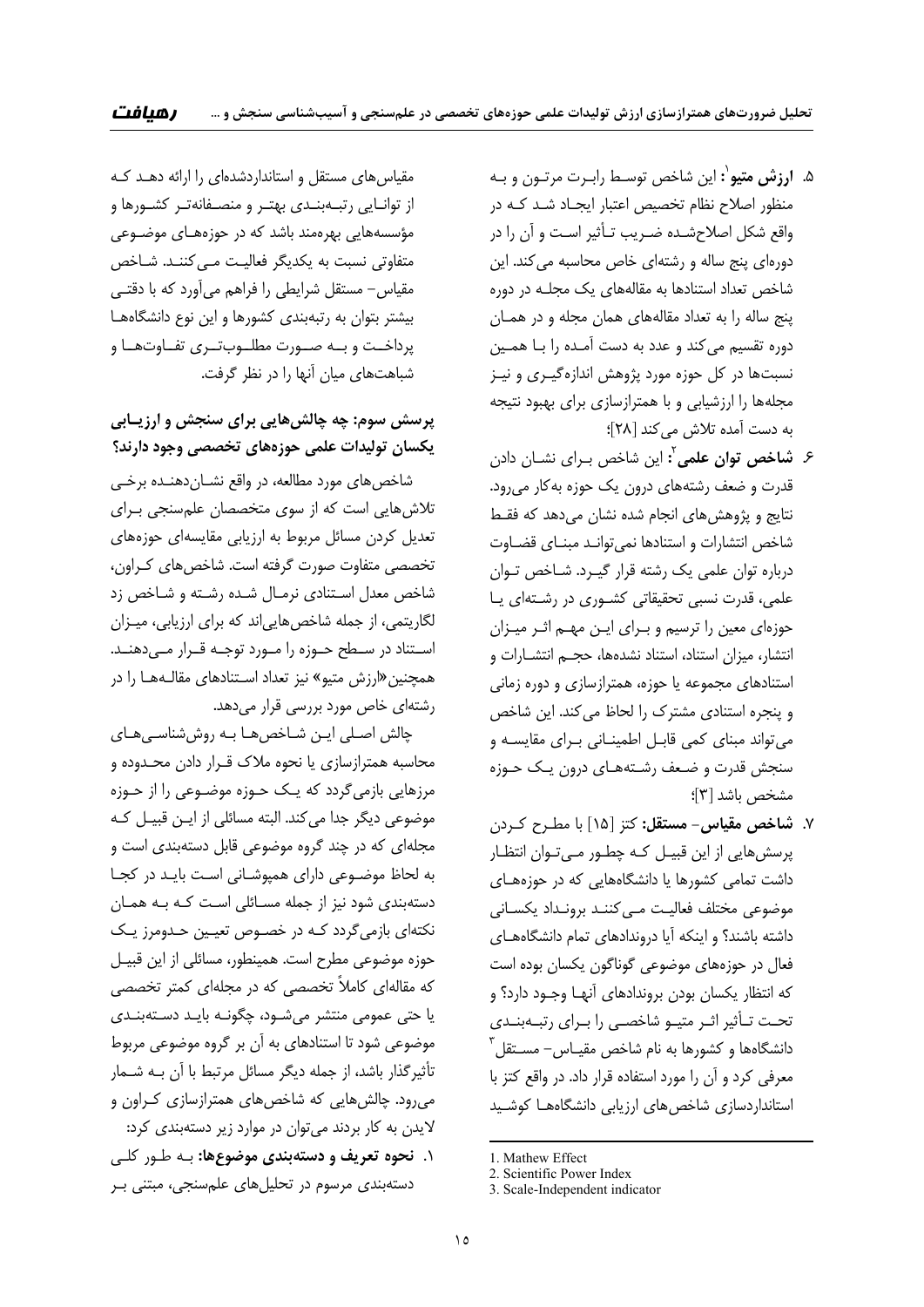دستههاي مجلـهاي اسـت كـه بـر اسـاس گـروهبنـدي مجلهها به حوزههـاي فرعـي علـوم قـرار دارد. يكـي از مشـكلات عمـده دسـتهبنـدي، وجـود مجلـههـاي بـه اصطلاح چندرشتهاي است كه حوزههاي فرعي متنوعي را دربرميگيرد. براي مثـال دو مجلـه نيچـر و سـاينس نمونههايي از اين مجلهها محسـوب مـيشـوند كـه در مجلههاي چندرشتهاي قرار ميگيرند يـا در حـوزه هنـر مجله أي جي|ىإي ` مجلهاي ميـانرشـتهاي اسـت كـه حــوزههــاي فرعــي متنــوعي از طراحــي، موســيقي، زيباييشناسي، آموزش حركـات مـوزون و نظريـههـاي هنري را منتشر ميكند [37] اين امر موجب ميشود تـا در سطوح مختلف تراكم موضوعي انبوهتـر باشـد [23]. بنابراين، مسائلي از اين قبيل كه حوزهها را بايد چگونـه مشخص و تعيين كرد و حدومرز هر حوزه تا كجا پـيش ميرود چالش مهمي به حساب ميآيد؛

- .2 **نحوة همترازسازي مجلههاي هر حوزه:** اين مسئله از اين نظر مطرح است كه مجلهها، واحدهاي مشخصي از تجزيـه و تحليـلانـد و وابسـتگيشـان بـه موضـوعي مشخص، بر نحوه همترازسـازي آنهـا تـأثير مـيگـذارد  $\sqrt{37}$ ؛
- .3 **عملكرد استنادي متفاوت در حوزههاي مختلف:** تمـام شاخصهايي كه از استناد بـه عنـوان ارزيـابي اسـتفاده ميكنند به اين نكته مهم توجـه نكـردهانـد. بـه عنـوان مثـال شـاخص كـراون ايـن اسـت كـه چـون قبـل از همترازسازي مجموعه همه استنادها و ميانگينها جمـع ميشود، حاصل آن تحت تأثير يك يـا چنـد مقالـه پـر استناد قرار نميگيرد و امتيـاز بـه نسـبت درسـتي ارائـه ميدهد. اين شاخص پس از محاسـبه تعـداد اسـتنادها، ابتــدا اســتنادهاي هــر رشــته را تفكيــك و پــس از همترازسازي، حوزهها را با يكديگر و با ميانگين جهـاني مقايسه ميكند. اما با توجه به تفاوت عملكرد اسـتنادي حوزههاي مختلف، مبناي مقايسـه شـايد نتـايج چنـدان دقيقي ارائه ندهد. در حوزه هنر شايد اين چالش بيشـتر احساس شود زيرا پژوهش صمدي [37] نشـان داد كـه در حوزه هنر نوعي از استناد بـه نـام «اسـتناد پنهـان»
- .4 **تعداد نويسندگان همكار و نحوه محاسبه اسـتنادي آنها:** انتشاراتي كه داراي نويسندگان همكارنـد بـه ازاي هر نويسنده محاسبه انجام ميشـود و ايـن خـود تـأثير نادرسـتي بـراي حـوزههـايي پديـد مـيآورد كـه در آن همنويسندگي فـراوان اسـت و همبسـتگي قـوي ميـان همنويسـندگي و اسـتناد در آن حـوزههـا وجـود دارد. از طرفي ديگر، حوزههايي كه در آن همنويسـندگي كمتـر رايج است و همبسـتگي بـين اسـتناد و هـمنويسـندگي ضعيف است اين نوع محاسبه ميتواند مشكلساز باشد. البته براي رفع اين چالش اسـتفاده از محاسـبه كسـري پيشنهاد شد. والتمن و وان ايك [44] تمايز بيشـتري را ميان محاسبههاي كسري متفاوت ايجاد كردنـد. نتـايج تجربي آنها براي ارزيابي بهرهوري پژوهشـي در سـطح كشورها پيشنهاد ميكند كـه تفـاوت ميـان متغيرهـا در مقايسه با تفاوتهاي ميـان محاسـبه كسـري و كامـل نسبتاً كم است. با وجـود ايـن، آنهـا معتقـد بودنـد كـه محاسبه كسري به دليل اينكه اولـين مؤلـف يـا مؤلـف متناظر را در محاسبه استفاده ميكند چه در سطح مؤلف چــه در ســطح مخاطــب كــاربرد مناســبي دارد و ايــن شيوههاي محاسبه، نتايج همترازسازي حوزه مناسـبي را فراهم مي كند؛
- .5 **متمركز بودن نظامهاي ارزيابي موجود بـر توليـدات علمي ناشي از پژوهش اعم از مقاله علمي، گـزارش طرحها و پروانههاي ثبت اختـراع**: بـه عنـوان مثـال انجام پژوهش در حـوزه پزشـكي مسـتلزم هزينـههـاي بسيار زيادي است. با وجـود اينكـه در سـالهـاي اخيـر پژوهشگران حوزه سلامت بيشترين تمركـز خـود را بـر اين امر معطوف كردهاند كه چگونه ميتوانند اثرگـذارتر باشند، اما هنوز شـيوه مرسـوم بـراي ارزيـابي در حـوزه پزشكي، توجه به برونـدادهاي پـژوهش اسـت و توجـه چنداني به دستاورد و اثر پژوهش نميشـود. بـه عنـوان نمونه، مقالهاي ممكن اسـت بنـا بـه هـر دليلـي، ارزش آموزشي زيادي داشته باشد و در آموزش مبحث پزشكي به طور پيوسته مورد استفاده قرار گيرد، اما چون كـاربرد پژوهشي نـدارد مـورد اسـتناد قـرار نگيـرد [ 14] يـا در

وجود دارد كه نميتوان آنها را براي ارزيابي بهرهوري به سادگي شناسايي كرد؛

<sup>&</sup>lt;u> Andrew Maria (1989)</u> 1. International Journal of Education and the Arts (IJEA)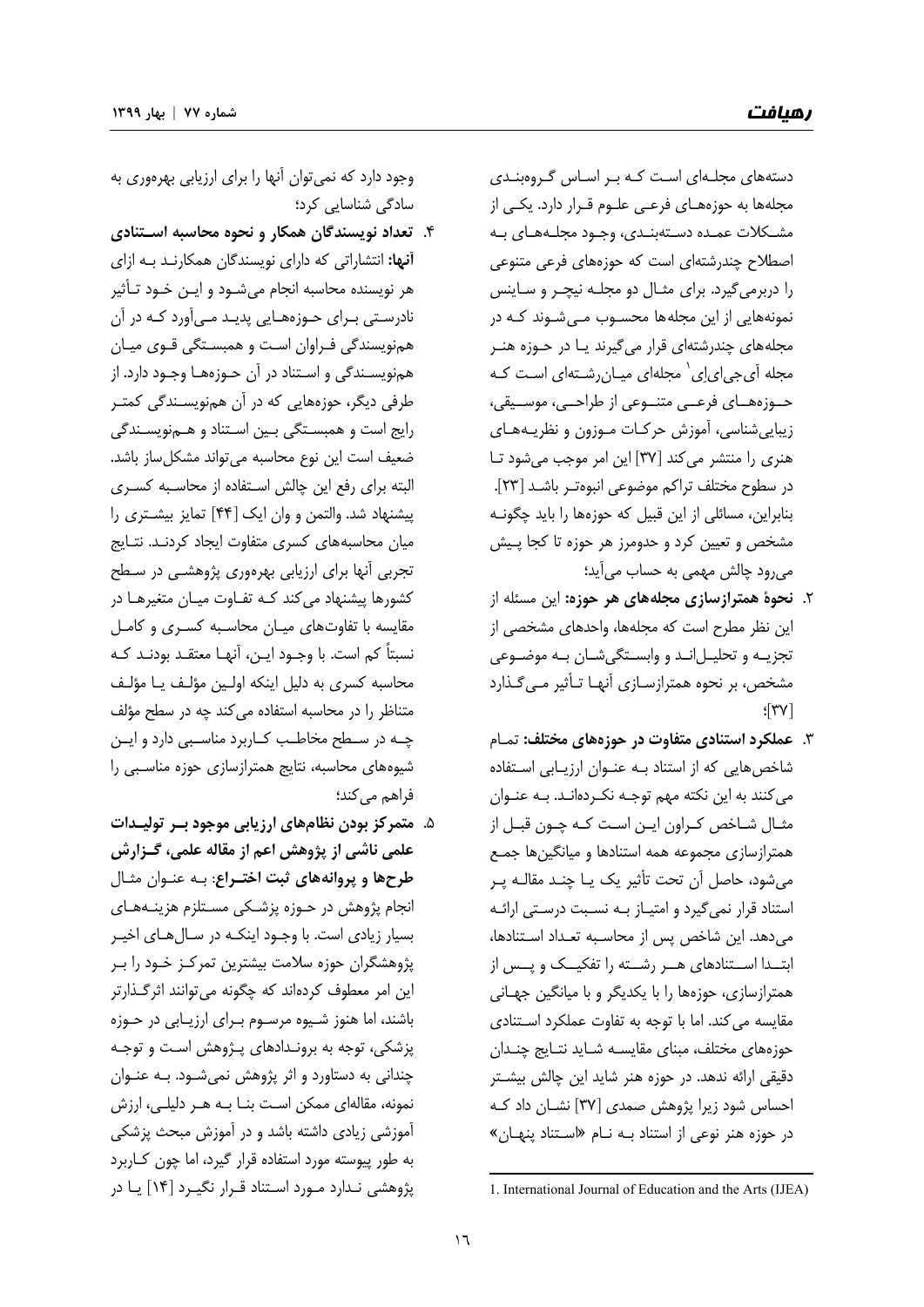حوزههاي انتزاعي همچون هنـر، برونـدادها و توليـدات علمي رشتههاي هنر فقط مقاله و يـا گـزارش طـرح يـا گزارش نمايشگاه نقاشي و يا اجراهاي موسيقي نيسـتند، بلكه توليد قطعههاي مختلف موسيقي، خلق اثر نقاشـي و يا توليد فيلم سينمايي و غيره از بروندادهاي اين رشته به حساب ميآيند كه تمركز نظامهاي ارزيابي موجود در خصوص آنها كمتر است [38]؛

.6 **كمتوجهي به ويژگيهاي خاص موجود در هر حـوزه در فرايند مقايسـه رشـتههـاي علمـي مختلـف بـا يكديگر**: در واقع بايد گفت اين مسئله به ويژگـيهـاي خاص برخي از حوزهها برميگردد كـه در ارزيـابيهـاي موجود اين ويژگيها در نظر گرفته نشـده اسـت. توجـه ناكافي به اين مسئله باعث شده تا بخشهاي عمـدهاي از توانمنديهاي واقعي متخصصـان كـه اتفاقـاً جامعـه بيش از پيش به همان بخـش از توانمنـديهـا نيازمنـد است ناديده گرفته شود [2]، [26] و در اين ميان، جامعه در شناسايي بهرهوري واقعي پژوهشگران خود در حـوزه هنر كه بروندادهاي آن با قالبها و چهارچوبهاي رايج تعريــف نمــيشــود و ســنخيت كمتــري دارد و نيــز در شناسايي بهرهوري واقعي متخصصان در حوزه پزشـكي كه علاوه بر امور تحقيقاتي، امور فناورانـه نيـز در آن از نقشي محوري برخـوردار اسـت، بـيش از همـه متضـرر ميشود و به اين ترتيـب، بـه دليـل خطـا در ارزيـابي و شناسايي متخصصـان داراي بهـرهوري مـؤثرتر، بخـش قابل توجهي از سرماية انساني ارزشمند خود را از دسـت ميدهد [6]. به عبارتي ديگر بايد گفـت كـه اسـتفاده از شاخصهاي يكسان براي همه آنها و نيز مقايسه آنها با همان شاخصهـاي يكسـان منجـر بـه دريافـت نتـايج نادرستي ميشود كه تصميمگيري برمبناي آن ميتوانـد مشكلاتي را به خصوص در سطوح كلان ايجاد كند.

به طور كلي بايد اشاره كرد كه تمام نظامهـاي ارزيـابي موجود در يك مشكل بسيار مهم با هـم مشـتركانـد و آن بيتوجهي به تفاوتهاي موجـود ميـان رشـتههـاي علمـي است. شايد هر كدام از روشهاي ارزيابي مذكور را بتوان به صورت جداگانه در هر رشته علمي مورد استفاده قرار داد اما اين روشها قابليت كاربرد براي مقايسه رشتههاي مختلـف علمي را ندارند. بنابراين اسـتفاده از شـاخصهـاي يكسـان

براي همه آنها و مقايسه آن منجر به نتايج نادرستي ميشود كه تصميمسازي بر مبناي آن به خصوص در سطوح كـلان را با اشكال روبهرو ميكند. همچنين گردآوري دادههايي كه مبنـاي كـار ارزيـابي قـرار گيـرد نيـز مشـكل اسـت زيـرا پايگاههاي اطلاعاتي موجود پوشش كافي از همه رشتههـا، همه انواع منابع اطلاعاتي، همه گرايشها و همـه زبـانهـا ندارند. اما با وجود اين اشكالها همچنـان، بهتـرين روش و ابزار موجود در انجام ارزيابي آثار پژوهشـي و پژوهشـگران، كتابسنجي و علمسنجي است و با وجود محـدوديتهـايي كه در رشتههاي علمي مختلف وجود دارد، ولي چنانكه فان ران  $\lceil \mathfrak{r} \mathfrak{r} \rceil$  اشاره كرده است، نقص هاي موجود به انـدازهاي نيستند كه كل رويكرد را بياعتبار سازند. كتـابسـنجي بـه فرايند درك (شناخت) و ارزيابي قوت و ضعف سيستم توليد دانش در علوم انساني و اجتماعي كمك ميكند، بـه عـلاوه در عمل براي مصورسازي برونداد پـژوهشهـاي مشـترك ضروري و براي تشخيص جايگاه تمركز دانـش و تخصـص مفيد است [2].

# **پرسش چهارم. راهكار اصلي براي سنجش و ارزيـابي يكسان توليدات علمي حوزههاي تخصصي چيست؟**

يكــي از راهكارهــا در خصــوص انجــام ارزيــابيهــاي همترازسازيشده، شناسايي تفاوتهاي موجود در خصـوص توليد بروندادهاي علمـي و انتشـار آنهـا در سـطح ملـي يـا بينالمللي در حوزههاي علمي مختلف است كه در هر يـك از پژوهشهاي اشاره شده فقـط بخشـي از ايـن تفـاوتهـا مدنظر قرار گرفتـه بـود. همـانطـور كـه پيشـتر ذكـر شـد پژوهشـــگران تـــلاش كردنـــد تـــا شـــاخصهـــاي همترازسازيشدهاي را ارائه كنند كه فقـط تفـاوت در تعـداد استنادها را براي همترازسازي حوزهها مدنظر قرار مـي داد از جمله شاخص كراون، نمره استنادي نرمـالشـده رشـته، زد لگاريتمي، ارزش متيو، شاخص مقيـاس مسـتقل و شـاخص توان علمي. با توجه به اينكه، شاخصهاي مذكور، فقط يك بعد از تفاوت را مدنظر قـرار مـيدهنـد و بـه عبـارتي فاقـد رويكرد تركيبياند؛ بنابراين نميتوانند به بررسي مقايسـهاي رشتههاي مختلف بپردازند و اكثـر آنهـا نيـز بـر جنبـهاي از

<u> 1989 - Johann Barn, mars eta bainar eta industrial eta bainarra (h. 1989).</u>

<sup>1</sup>. Van Raan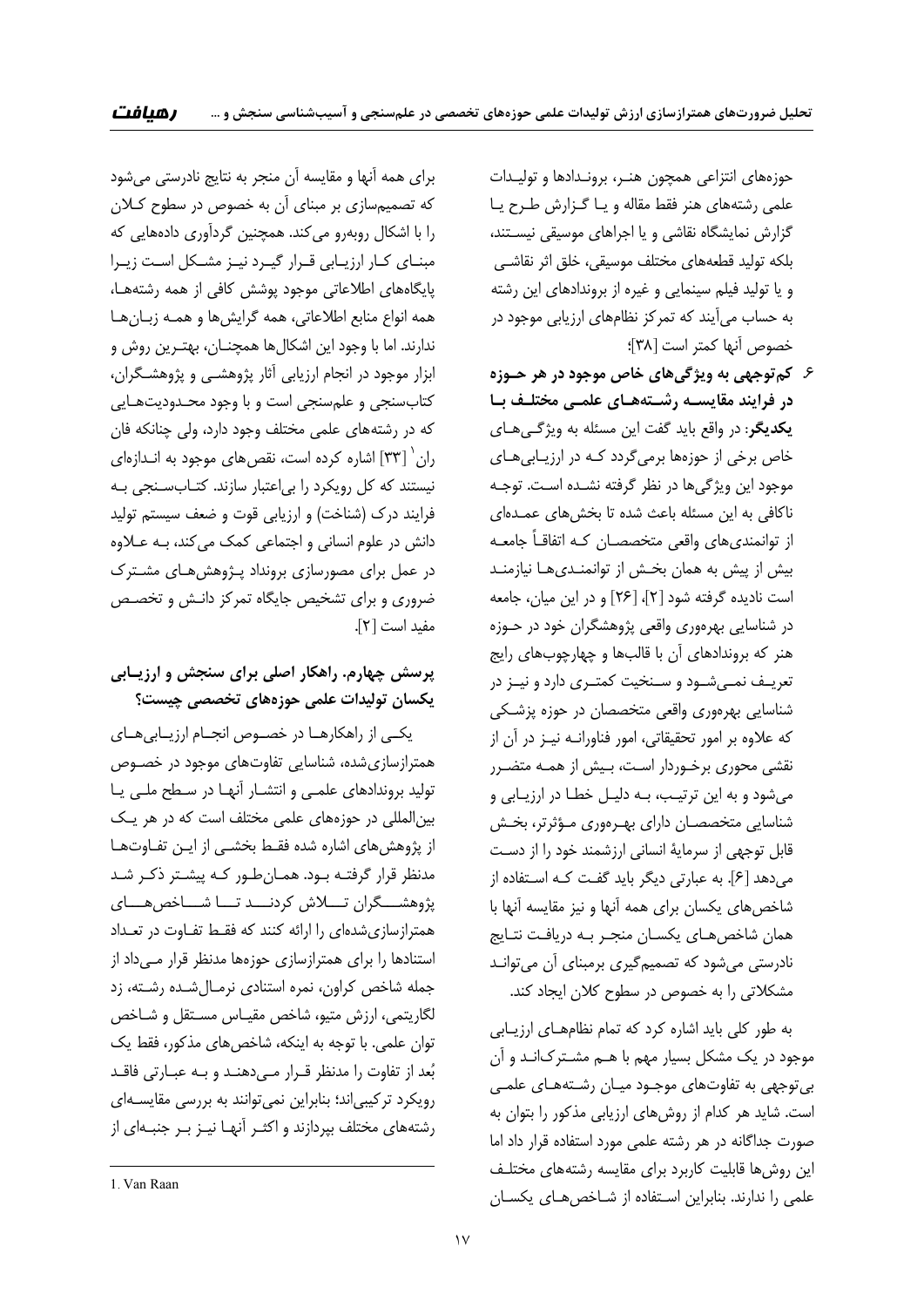ارزيابي برونداد علمي تكيه كردهاند. بنابراين شـاخصهـاي موجود، براي ارزيابي بهرهوري علمي پژوهشگران فقـط بـر دو مؤلفه تمركز دارند؛ مقاله و استناد. برخيهـا فقـط تعـداد استنادها را مدنظر قرار ميدهند مانند شاخص كراون، برخي ديگر با تركيب كردن تعداد انتشارات و تعداد استنادها به كار ارزيابي مشغولاند و برخي ديگر نيـز ماننـد شـاخص تـوان علمي، عوامل اثرگذار بر استنادها و تعداد انتشارات از جملـه دوره زماني استناد، حتي استناد نشدهها را در فرمول ارزيابي لحاظ كردند؛ اما نكته مهم اينجاست كه هيچكـدام بـر ايـن موضوع متمركز نشدهاند كه برخي از حوزههـا ماننـد حـوزه هنر بروندادهاي متنـوعي دارنـد و فقـط بـر توليـد مقالـه و توليدات متني متمركز نيستند، بنابراين در ارزيابي بهـرهوري علمي نميتوان اينگونه بروندادها را با مؤلفههايي همچـون مقاله و استناد ارزيابي كرد. همانگونه كـه گارفيلـد [5] نيـز بارها اشاره كرده كه صحيح اين اسـت كـه برونـدادها را بـا مقدار بار اطلاعاتي آنها مورد سـنجش قـرار داد، امـا چـون سنجش چنين چيزي اكنون امكانپذير نيسـت از اسـتنادها استفاده ميشود؛ پس اين موضـوع تأئيدكننـده ايـن مطلـب است كه به طور كلي استناد نميتواند ملاكي صحيح بـراي ارزيابي بهرهوري علمي باشد.

راهكار اصلي ديگري كه ميتوان بـراي انجـام ارزيـابي همترازسازي شده توليدات علمي به كار برد، بهـرهگيـري از رويكرد همساني است كه از اين رويكرد در علمسنجي براي همترازسازي تعداد استنادها استفاده ميشود. به اين معنا كه برخلاف شاخصهاي مذكور كه فقط بر يـك نـوع برونـداد متمركز بودند، با استفاده از رويكرد همساني ميتـوان تمـام انواع بروندادها را در تمام حوزهها با يكديگر مورد مقايسه و ارزيابي قرار داد. بـراي ايـن كـار بايـد عملكـرد تخصصـي پژوهشگران هرحوزه بـه صـورت جـامع گـردآوري و مـورد تجزيه و تحليل قرار گيرد و با بيان دقيق تفـاوتهـا از بعـد توليد بروندادهاي مختلف و رفتارهاي استنادي متفاوت، بـه ارائه مقادير وزني همترازشـده پرداختـه شـود. بـراي انجـام همترازسازي توليدات علمي رشتههاي تخصصي با اسـتفاده از رويكرد همساني بايد موارد زير را درنظر گرفت [38].

 ابتدا انواع بروندادهاي تخصصي رشتههـاي مختلـف را شناسايي و وزندهي كرد. اين موضوع بـه ايـن دليـل حائز اهميت است كه در ارزيابيهاي عملكرد پژوهشي

برخي از رشتههاي تخصصي به عنوان مثال حوزه هنر در سطح كشور فقط بروندادهاي عمومي ماننـد مقالـه، كتاب، همايش، طرح پژوهشي براي ارزيابي اين حـوزه مـورد نظـر قـرار دارنـد و سـاير برونـدادهاي آنهـا در ارزيابيها در نظر گرفته نميشوند و وزنـي بـراي آنهـا لحـاظ نمـيشـود. ايـن موضـوع باعـث مـيشـود تـا متخصصان آن حوزه كه در اين مثال هنرمندان هستند و تمركز خود را بر توليد بروندادهاي تخصصي در حوزه هنر معطوف داشتهانـد در ارزيـابيهـا امتيـازي كسـب نكنند؛

- مقــادير وزنــي بــراي هــر كــدام از توليــدات علمــي شناساييشده در هر رشته تخصصي را تعيين كرد و آن وزنها به اجماع نظر از سـوي جامعـه تخصصـي هـر حوزه برسد؛
- ارتباط ميان وزنهاي مشابه در دو حوزه مورد بررسـي  $\Diamond$ را برقرار كرد. به بياني ديگـر، مـواردي كـه بـه لحـاظ وزني به يكديگر شبيهاند، با يكديگر مشابه يـا همتـراز قلمداد ميشوند و با فراهم شدن امكـان همترازسـازي ميان آنها، امكان ارزيابي مقايسهاي حوزههاي متفـاوت با يكديگر فراهم ميآيد. به عنوان مثال ممكـن اسـت هنرمندي در رشته هنرهاي نمايشي، هيچ بروندادي از نوع مقالهاي نداشته باشد كه در مجلهاي به خصـوص مجله خارجي منتشر شده است. مقايسه اين هنرمند بـا كارشناس اقتصاد سلامت دچار مشكل خواهد شـد، در حـالي كـه اگـر از روش همترازسـازي اسـتفاده شـود، ميتوان سـه فعاليـت تخصصـي او را باتوجـه بـه وزن كسب كرده به عنوان مثال «كارگرداني تئاتر، بازيگري تئاتر و تهيهكنندگي فيلم و سريال» را با مقالـه مجلـه خارجي در رشته اقتصاد سلامت از لحاظ وزني همسان دانست. به عبارتي ديگر، اين سه برونـداد، همتـراز بـا مقاله مجله خارجي در رشـته اقتصـاد سـلامت اسـت. براي نمونه براي همترازسازي بروندادهاي پژوهشگران رشته هنرهاي نمايشي با هر يك از بروندادها در رشته اقتصاد سلامت، ميتوان تركيب هر يك از بروندادهاي زير را معادل و همسان با يك نـوع برونـداد در رشـته اقتصاد سلامت دانست [38].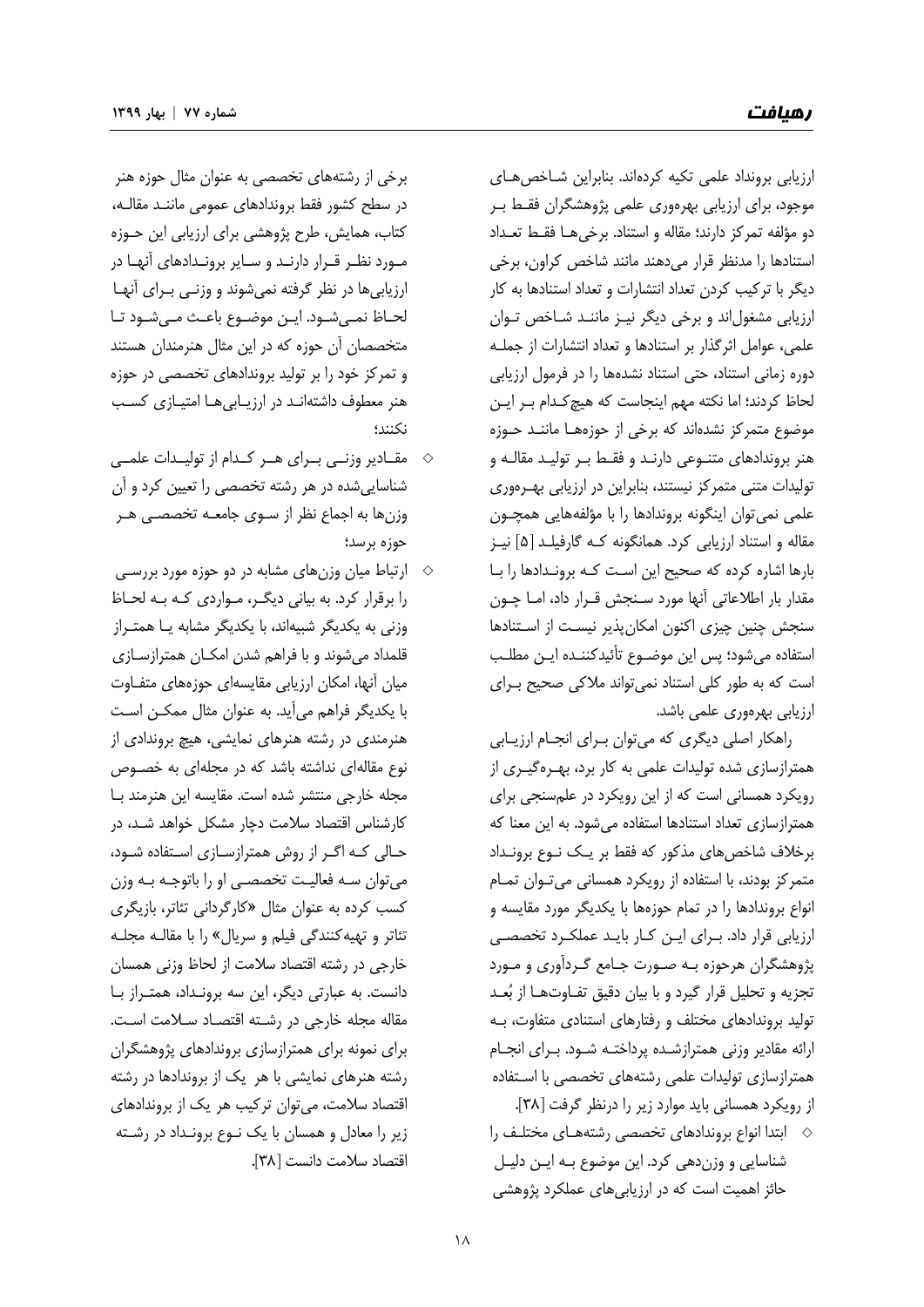- .1 يك نسخه فيلمنامه به علاوه يـك كـارگرداني فـيلم و سريال به علاوه يك بازيگري سـريال بـه عـلاوه يـك مقاله علمي پژوهشي برابر اسـت بـا يـك مقالـه مجلـه خارجي؛
- .2 يك بازيگري تئاتر به علاوه يك تأليف كتاب به عـلاوه يك بازيگري سينما برابـر اسـت بـا يـك مقالـه مجلـه خارجي؛
- .3 يك بازيگري تئاتر به علاوه يك بـازيگري سـريال بـه علاوه يك كارگرداني تئاتر برابـر اسـت بـا يـك مقالـه مجله خارجي؛
- .4 يك بازيگري تئاتر به علاوه يك درامـاتورژ بـه عـلاوه يك مقاله علمي پژوهشي برابر است با يك مقاله مجله خارجي؛
- .5 يك بازيگري تئاتر به علاوه يك تهيه كننـدگي فـيلم و سريال برابر است با يك مقاله مجله علمي پژوهشي؛
- .6 يك دراماتورژ به علاوه يك تأليف كتاب به علاوه يـك عكاسي فيلم به علاوه يك تصويربرداري برابر است بـا يك مقاله مجله علمي پژوهشي.

#### **نتيجهگيري**

بررسيها نشان داد ميان حوزههاي تخصصـي مختلـف تفاوتهايي وجود دارد كه بـيتـوجهي بـه ايـن تفـاوتهـا ميتواند آسيبهاي احتمـالي را هنگـام سـنجش و ارزيـابي بهرهوري پژوهشي پژوهشگران به همراه داشته باشد. يكـي از تفاوتهاي ميان حوزههـاي تخصصـي تفـاوت در تعـداد توليدات علمي است كه اين تفاوت را وينلوان [42]، هاملين و گوستافســون [12] و جعفــري و گلتــاجي [13] نيــز در پژوهشهاي خود نشان دادند كه رشـد توليـدات علمـي در حوزههاي علوم انساني با ساير حوزهها مثل حوزه علوم، هنر و مانند آن ناهمگن است. امـا بـيتـوجهي بـه ايـن تفـاوت موجب ميشود تا فقط به دليل توجـه بـه كميـت توليـدات علمي، كيفيت قرباني كميت شود و تعيين ميزان بهـرهوري پژوهشـي و سـنجش و ارزيـابي تطبيقـي را دچـار خدشـه ميكند. تفاوت ديگري كـه بسـيار زيـاد ميـان حـوزههـاي تخصصـي مختلـف مشـهود اسـت تفـاوت در وزن و نـوع استنادهاست كه اين تفاوت نيز در پـژوهشهـاي مختلفـي همچون سعادت و همكـارانش [36]، لارويـر و آرچامبولـت

[17] و البارن و همكارانش [1] مشخص شد. بيتوجهي بـه چنين تفاوتي باعث خواهد شد در حوزههايي كه اسـتنادهاي كتاب به كتاب از اهميت بالاتري برخـوردار اسـت، اگـر بـر اساس استنادهاي نشريه به نشريه آنها در خصوص كيفيـت بروندادهاي علميشان قضاوت شود، نتايج درستي را نشـان نخواهد داد. همچنين تفاوت در تعداد استنادهاي دريافتي به دليل ماهيت متفاوتي كه حـوزههـاي تخصصـي بايكـديگر دارند موجب ميشود هنگام سنجش و ارزيابي آن حـوزهاي كه مستعد دريافت استنادهاي بيشتري است در ارزيابيهاي مقايسهاي رتبـه بـالاتري بـه دسـت بيـاورد. آرچامبولـت و ويگنــولا گــاگن [2]، داورپنــاه [3] و نــدرهوف [26] بــه تفــاوتهــايي در خصــوص رفتــار انتشــاراتي و اســتنادي حوزههاي تخصصي مختلف دست يافتند. بيتوجهي به اين مسئله از دو بعد حائز اهميت است: نخست، برتـري داشـتن پژوهشهايي كه نتيجه همكاري گروهـي پژوهشـي اسـت نسبت به پژوهشهاي انفرادي؛ دوم، تعيين سهم دقيق هـر يك از پژوهشگران در كار پژوهشي گروهي. در حوزههـايي كه پژوهشهاي گروهي به دليل ماهيت آن حوزه تخصصي از اولويت برخوردار نيست در ارزيابيهاي مقايسـهاي اميتـاز كمتـري كسـب خواهـد كـرد. همچنـين در ارزيـابيهـاي پژوهشي اگر گروه ارزيابـان نتواننـد بـه طـور دقيـق سـهم هريك از نويسندگان را مشخص كند ميتواند مشـكلسـاز شود.

بررسيها حاكي از آن بود كه تعداد پژوهشـگران فعـال در هر حوزه تخصصي از لحاظ سن بهـرهوري نيـز بـا هـم متفاوتاند. بنابراين بيتوجهي به اين تفاوت موجب ميشود كه بين نرخ توليد علم دانشمنداني كه فعاليتهاي پژوهشي خود را استمرار ميبخشند و بـه عبـارتي در پـژوهش بـاقي ميمانند و نرخ توليد علم دانشمنداني كه بـه دليـل داشـتن مسئوليتهاي اجرايـي و صـنعتي از حـوزه پـژوهش خـارج ميشوند تفاوتي قائل نشود با توجه به اينكه ايدوسن [4] در پژوهشي نشان داد كه در فاصله سـني 40 تـا 50 سـالگي، بهرهوري علمي دانشمنداني كه فعاليتهاي پژوهشي خود را استمرار بخشيدهاند اندكي بيشتر از دانشمنداني خواهـد بـود كه وقت زيادي را بـراي امـور اجرايـي و مـديريتي صـرف ميكنند و در واقع از حوزه پژوهش خارج ميشوند. علاوه بر اين مشخص شد روشها و شاخصهايي كـه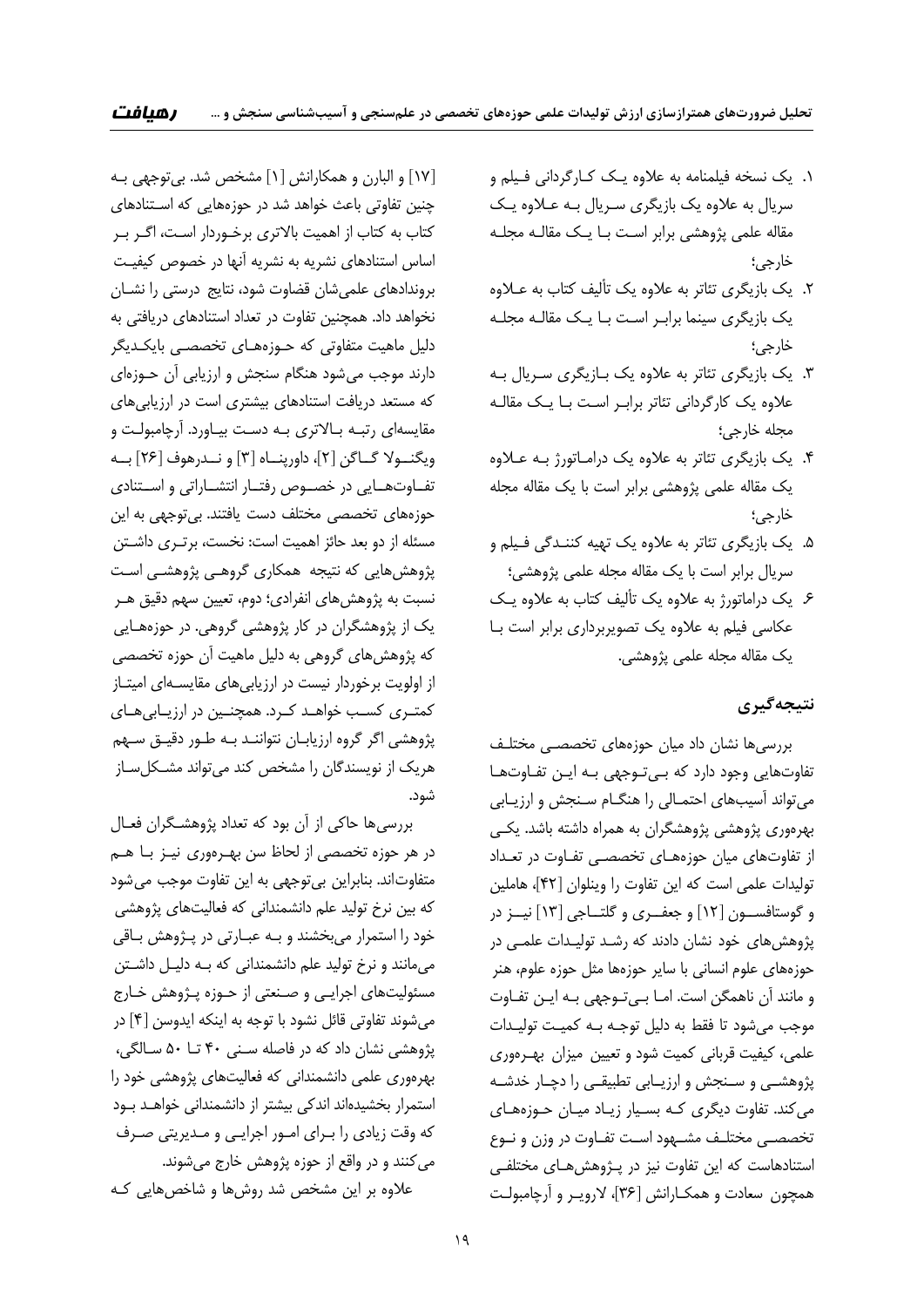براي ارزيابي توليدات علمي حوزههاي تخصصي وجـود دارد به دليل تك بعـدي بـودن و فقـط تأكيـد بـر يـك نـوع از بروندادها (يعني فقط مقاله) نميتوانند براي ارزيابي يكسـان توليدات علمي حوزههاي تخصصي مورد استفاده قرار گيـرد زيرا اين امكان را ندارنـد كـه بتواننـد اطلاعـات و نتـايجي واقعيتر را در اختيار سياستگذاران و برنامهريزان پژوهشـي قرار دهند و زماني اين امكان فراهم مـيشـود كـه بتواننـد تفاوتهاي موجود در ميان حوزههـاي تخصصـي را لحـاظ كننــد و پــس از همترازســازيهــاي لازم صــورت پــذيرد. بنابراين، با در نظر گرفتن اين رويكرد و مسائل و مشكلات مطرح شده در خصوص ارزيابي و مقايسه رشتههاي علمـي مختلـف- از جملـه «نـوع مـدرك غالـب (رايـج) در حـوزه تخصصي پژوهشگر»، «اندازه حوزه تخصصي متخصصان»، «قدمت حوزه تخصصي متخصصـان»، «مسـتقل بـودن يـا ميانرشتهاي بودن حوزه تخصصي متخصصان»، «وابستگي حوزه تخصصي متخصصان به مسائل بومي و بينالمللـي»، «وابستگي حوزه تخصصي متخصصان به زبانهاي بومي و بينالمللي»، «زيرساختهـاي موجـود بـراي توسـعه حـوزه علمـي تخصصـي متخصصـان» (ماننـد كميـت و كيفيـت مجلهها، پايگاههاي اطلاعـاتي الكترونيكـي دسـترسپـذير، دانشگاههاي پذيرنده دانشجو)، «رفتارهـاي مـؤثر بـر توليـد علـم (تحـرك علمـي، همكـاري علمـي)»، و «رفتارهـاي استنادي تخصصي»- همواره نياز به توسـعه شـاخصهـاي بيشتري است كه ضـمن در نظـر گـرفتن ايـن ملاحظـات، امكان ارزيابي همترازسازي شده عوامل و مؤلفههـاي درون حوزههاي موضوعي مختلف را نسـبت بـه يكـديگر فـراهم سازد. هرچند نميتوان انتظار داشت كـه فقـط بـا تكيـه بـر شاخصي منحصربهفرد بتوان ارزش فعاليتها، دسـتاوردها و آثــار علمــي، تخصصــي، هنــري و فنــاوري متخصصــان حوزههاي موضوعي مختلف را مشخص كرد و بـه شـيوهاي همترازسازي شده و بدون اينكه نوع مدرك توليـد شـده يـا نوع فعاليت انجام شده در نتايج ارزيابي تأثيرگـذار باشـد بـه ارزيابي بهرهوري واقعي پرداخت، اما ميتوان انتظـار داشـت با استفاده از مجموعهاي از شاخصها بتوان به ارزيابي ابعـاد بهرهوري علمي حوزههاي موضوعي پرداخت. علاوه بر ايـن مشخص شد هيچكدام از شـاخصهـاي مـورد بررسـي بـه بررسي جايگاه رشته در ميان ساير رشتههـا نمـيپردازنـد و

اكثر آنها بر يك جنبه از ارزيابي برونداد علمي تكيه كردهاند. به عنوان مثال با وجود اينكه در شـاخص تـوان علمـي كـه داورپنــاه [3] نيــز در پــژوهش خــود بــه آن اشــاره كــرد، همترازسازي در سطوح انتشار و استناد صـورت مـيگيـرد و نتيجه به دست آمده از آن تحت تأثير حجـم فعاليـت يـك رشته و يك يا چند مقاله پراستناد نيست، اما به دليل اينكـه تابع شيوه طبقهبندي موضوعي و دستهبندي رشتهها اسـت، فقط رشتههاي درون يـك حـوزه مشـخص مـيتواننـد بـا استفاده از اين شاخص با يكديگر مقايسه و ارزيـابي شـوند. بنابراين، ميتوان گفت اكثر شاخصهاي ارائه شده به نوعي همترازسازي شاخصهاي قبلي است. اين همترازسـازي بـه منظور كنترل تفاوتهاي موجود در تعداد اسـتنادهاي مـورد انتظار در سطح رشته است كه به دليل رفتارهـاي اسـتنادي متفاوت در رشتههاي مختلف رخ ميداد.

نتــايج بررســيهــا نشــان داد تــاكنون شــاخصهــاي همترازسازي شدهاي براي ارزيابي به وجود آمده اسـت كـه فقط تفاوت در تعداد استنادها را براي همترازسازي حوزههـا مدنظر قرار ميداد از جمله شاخص كـراون، نمـره اسـتنادي نرمالشده رشته، زد لگاريتمي، ارزش متيو، شاخص مقيـاس مستقل و شاخص توان علمي كه ميزان استناد را مورد توجه قرار داده بودند. با توجه به اينكه، شاخص هاي مذكور، فقـط يك بعد از تفاوت را مدنظر قرار ميدهند و به عبارتي فاقـد رويكرد تركيبياند؛ بنابراين نميتوانند به بررسي مقايسـهاي رشتههاي مختلف بپردازند و اكثر آنها نيز بـر يـك جنبـه از ارزيابي برونداد علمي تكيه كـردهانـد. بـه عنـوان مثـال در شاخص توان، با وجود اينكه همترازسازي در سطوح انتشـار و استناد صورت ميپذيرد و نتيجـه آن تحـت تـأثير حجـم فعاليـت يـك رشـته و يـك يـا چنـد مقالـه پـراسـتناد (در رشتههايي كه استناد زيادي دريافت نميكنند) قرار نميگيرد و امتياز به نسبت درستي ارائه ميدهد اما محـدوديتهـايي دارد؛ از جمله اينكه نتايج عملكرد شاخص توان تـابع شـيوه طبقهبندي موضوعي يا مرزبندي و دستهبندي رشتهها است، و اينكه فقط رشتههاي درون حوزهاي مشخص ميتوانند بـا يكديگر مورد مقايسه قرار گيرند. به عنوان شـاخص كـراون كه والتمن [43] نيز در پژوهش خود به آن اشاره كرده بـود، فقط براي ارزيابي، استنادها را ملاك قرار ميدهـد. پـس از همترازسازي بين گروهها و مقايسه آن با ميـانگينهـاي بـه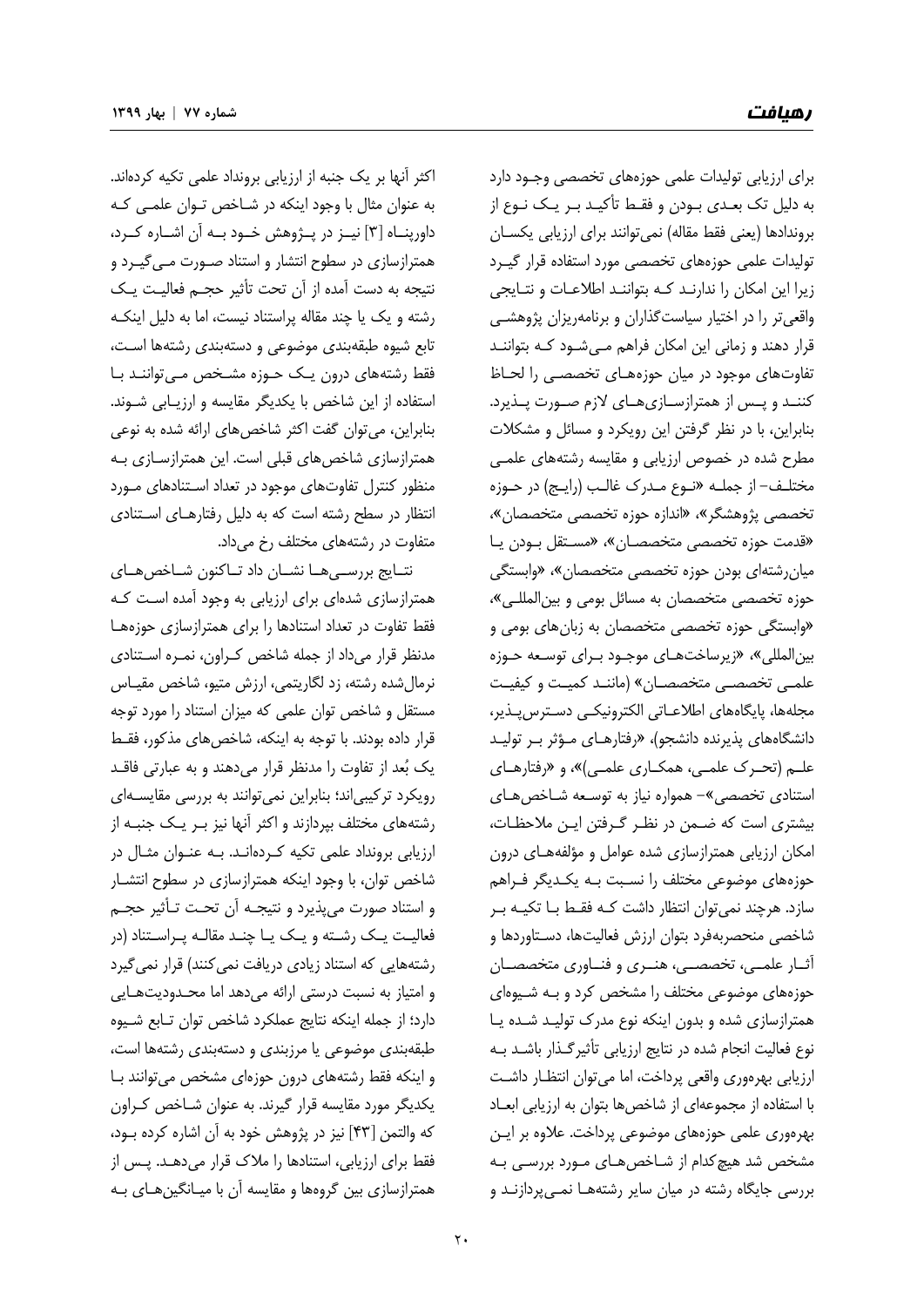دست آمده در جهان، نتايج دقيقتري به دست ميدهد ايـن شاخص پس از محاسبه تعداد استنادها، ابتدا استنادهاي هـر رشـته را تفكيـك و پـس از همترازسـازي، حـوزههـا را بـا يكديگر و با ميانگين جهاني مقايسه ميكند. اما با توجه بـه تفاوت عملكرد استنادي حوزههاي مختلف، مبنـاي مقايسـه شايد نتايج چندان دقيقي ارائه ندهد.

چالشهاي مهمي كه هر كدام از اين شاخصها با خـود به همراه دارند را ميتوان در مقولههاي زير دستهبندي كرد:

- .1 نحوه تعريف و دستهبندي موضوعها؛
- .2 نحوه همترازسازي مجلههاي هر حوزه؛
- .3 عملكرد استنادي متفاوت در حوزههاي مختلف؛
- .4 تعداد نويسندگان همكار و نحوه محاسبه استنادي آنها؛
- .5 متمركز بودن نظامهاي ارزيابي موجود بر توليدات علمي ناشي از پژوهش اعم از مقاله علمي، گزارش طرحهـا و پروانههاي ثبت اختراع؛
- .6 كمتوجهي به ويژگيهاي خاص موجود در هر حـوزه در فرايند مقايسه رشتههاي علمي مختلف با يكديگر.

با توجه به تمـام مسـائل و چـالشهـاي ذكـر شـده در خصوص هر كدام از شاخصها پيشنهاد اسـتفاده از رويكـرد همســاني مطــرح شــد. كــه صــمدي و همكــاران [ 38] در پژوهشي با استفاده از رويكرد همساني، راهكـاري را بـراي همتراز ساختن بروندادهاي علمي دو حـوزه علمـي مختلـف پيشنهاد كردند، بنابراين ميتـوان ايـن كـاربرد را بـه ديگـر كاربردهاي همساني در مطالعـات علـمسـنجي افـزود و آن «همتراز ساختن بروندادهاي دو حوزه علمي مختلف» است. براي همترازساختن برونـدادهاي علمـي دو حـوزه مختلـف، ابتدا بايد وزن هر يك از بروندادها درون هر رشته نسبت به سـاير برونـدادهاي همـان رشـته مشـخص شـود. سـپس بروندادهايي كه داراي وزنهـاي مشـابه و يكسـانانـد، بـه عنوان برونداد همسان در نظر گرفته شوند. از مزايـاي ايـن روش اين است كه:

.1 در ارزيابيهاي عملكرد پژوهشي در حوزههاي انتزاعـي همچون هنر كـه معمـولاً برونـدادهايي از نـوع مقالـه، كتاب، همايش، طرح پژوهشي براي ارزيابي مـورد نظـر بودند و ساير بروندادهاي آنها در ارزيابيها درنظر گرفته نميشدند و وزني براي آنها لحاظ شود؛

.2 بر اساس اين رويكرد مـيتـوان تركيـبهـاي مختلفـي پيشنهاد داد تا بروندادهاي دو حوزه را با يكديگر همتراز كرد. به عنوان مثال ممكـن اسـت هنرمنـدي در رشـته هنرهاي نمايشي، هيچ بروندادي از نوع مقالهاي نداشته باشد كه در مجلهاي به خصوص مجله خـارجي منتشـر شده باشد، اگر بر اساس مدل ارزيابي رايج اين فرد مورد ارزيابي قرار گيرد، در بخش برونداد از نوع مقالـه، هـيچ امتيازي را نميتواند كسب كند، در حـالي كـه در مـدل حاضر، چنانچه شخص مذكور به جاي داشتن يك مقاله مجله خارجي، سه فعاليت تخصصـي ماننـد كـارگرداني تئاتر، بازيگري تئاتر و تهيـهكننـدگي فـيلم و سـريال را انجام داده باشد، ميتواند امتياز لازم را كسـب كنـد بـه اين صورت كه ميتوان مجموع اين سه فعاليتها را بـا يك مقاله مجله خـارجي در رشـته اقتصـاد سـلامت از لحاظ وزني همسان دانست. به عبارتي ديگر، ايـن سـه برونداد در اين مدل، همتراز با يك مقاله مجله خـارجي در رشته اقتصاد سلامت است.

# **پيشنهادهاي اجرايي حاصل از پژوهش**

- استفاده از راهكار ارائه شده در پـژوهش حاضـر بـراي ارزيابي بهـرهوري همترازسـازي شـده در حـوزههـاي علمي مختلف به خصوص سازمانها و وزارتخانههـايي كه به كار ارزيابي پژوهشگران عضـو هيئـت علمـي و غيرهيئت علمي مشغول اند؛
- ايجاد پايگاه اطلاعاتي جامع ملـي بـه منظـور پوشـش  $\diamond$ انواع بروندادهاي تخصصـي همـه حـوزههـا بـه طـور متوازن، به خصوص حوزه هنر؛
- تعيين بروندادهاي غالب رشتههاي حوزههاي انتزاعـي همچون هنر به منظور به كارگيري راهكار ارائـه شـده براي ارزيابي هاي مقايسهاي.

## **پيشنهاد براي پژوهشهاي آتي**

- مطالعـه ارزشگـذاري و همتـرازسـازي شـاخصهـاي ارزيابي بهـرهوري پـژوهش در حـوزههـاي تخصصـي مختلف در سطح بينالمللي؛
- مطالعه تفاوتهاي بين رفتارهاي استنادي و انتشـاراتي  $\diamond$ پژوهشگران در رشتههاي مختلف حوزههـاي انتزاعـي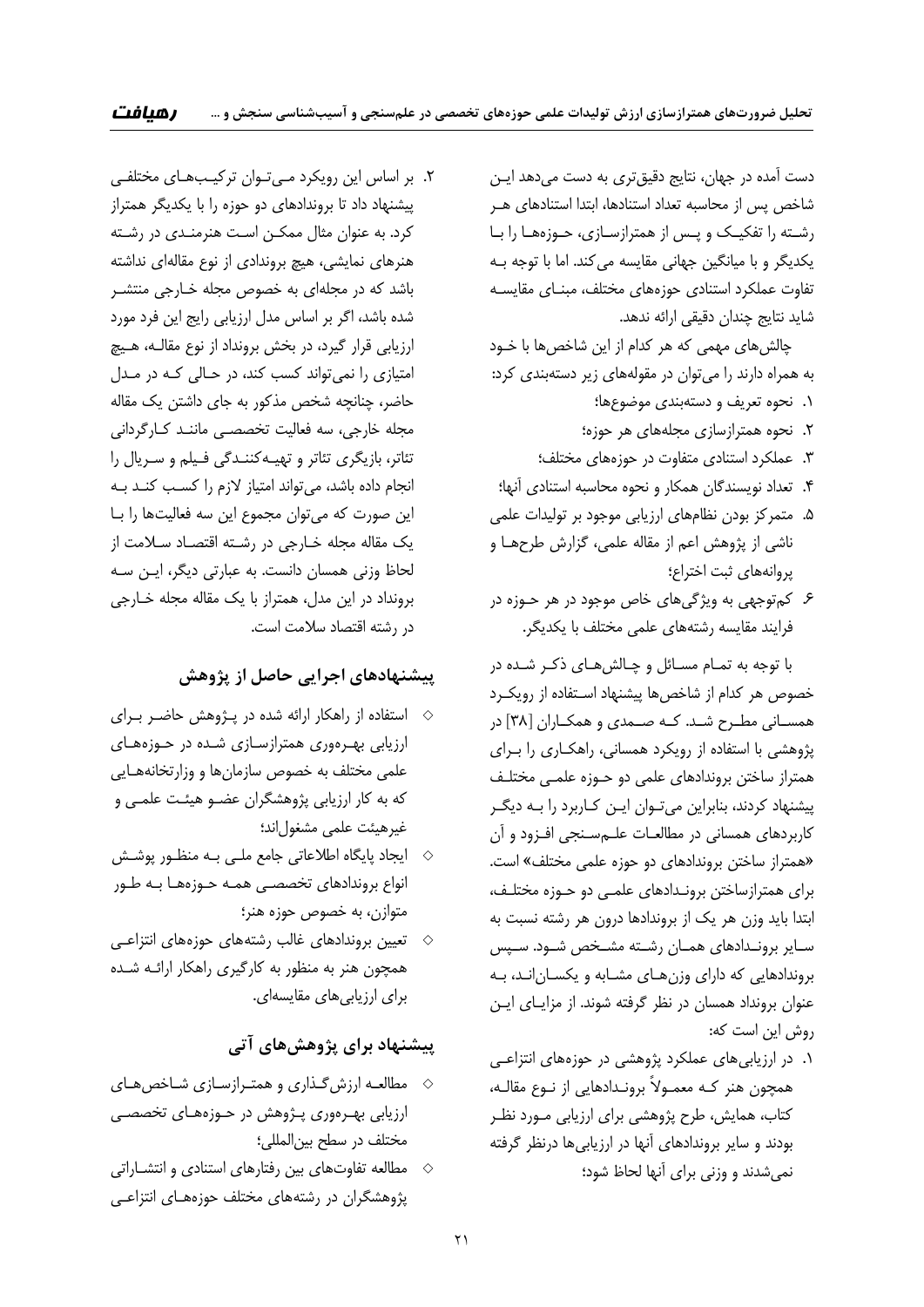همچون هنر در سطوح مختلف (دانشـگاه، پژوهشـگاه، وزارتخانه، كشور و غيره)؛ مطالعــه تــلاشهــاي صــورت گرفتــه در كشــورهاي پيشرفته براي اسـتقرار پايگـاهي بـا پوشـش مـدارك داخلي كشور (ملي) در حوزههاي انتزاعي مانند هنر؛ تعيين ساير عوامل اثرگذار بر سـنجش عادلانـه توليـد بروندادهاي علمي در حوزههاي انتزاعي همچون هنـر بـا سـاير حـوزههـاي علـوم (زيرسـاختهـا، خروجـي، مسؤوليتهاي اجرايـي، عوامـل فرهنگـي، اقتصـادي، سياسي، مديريتي و غيره)؛ شناسايي مشكلات و موانع توليد علـم در رشـتههـاي مختلف به خصوص حوزههاي انتزاعي همچون هنر.

#### **منابع** \_\_\_\_\_\_\_\_\_\_\_\_\_\_\_\_\_\_\_\_\_\_\_\_\_\_\_\_\_\_\_\_ \_\_\_\_\_\_\_\_\_\_\_\_\_\_\_\_\_\_\_\_\_\_\_\_ **References**

- [1] Albarra´n, P., Crespo, J. A., Ortun~o, I., and Ruiz-Castillo, J. The skewness of science in 219 sub-fields and a number of aggregates. Scientometrics. 2011, (88), 385-397.
- [2] Archambault, Eric; Gagne, Etienne Vignola. Science Metrix final report: The use of bibliometric in the social Sciences and Humanities. Prepared for the Social Sciences and Humanities Research Council of Canada (SSHRCC). 2004, [Online]. Abailable at: www.science-metrix.com, visited: 2013-11-12.
- [3] Davarpanah, Mohammad Reza. Scientific Capacity Index: A model for measuring and comparing the scientific fertility of disciplines. Library and Information Quarterly, 2010, 13 (3), 20-30.
- [4] Eiduson, Bernice T. Productivity rate in research scientists. American Scientist,1966, 54.
- [5] Garfield, Eugene. Citation Analysis as a tool in journal evaluation. Science, 1972, 178 (Nov.3). 471-479.
- [6] Ghazavi, Roghayeh. Validation, normalization and evaluation of research evaluation indicators in different fields of science in Iran, with emphasis on the differences between disciplines (Master Thesis). Department of Information Science and Knowledge, Shahed University. 2013.
- [7] Mohammadi, A. And Mojtahedzadeh, Rita. Database and ranking of Iranian medical schools in general medicine. Tehran: Ain Mohammadi; Rita Mojtahedzadeh. 2001.
- [8] Glanzel, Wolfgang. Overview: Development of bibliometrics. Berlin: European summer school for scientometrics (ess). 2010, [Online]. Available at: www.scientometrics-school.eu/images/ISSInewsletter23. pdf, visited at 2015- 05-24.
- [9] Hamshahri Online. Age is not just a number: increasing the average age of Oscar winners. 2018, Available at: https://www.hamshahrionline.ir/news
- [10] Hejazi, Yousef and Behravan, Jaleh. Investigating the relationship between individual and organizational factors with research productivity of agricultural faculty members. Iranian Agricultural Extension and Education Sciences, 2009, 5 (1), 47-60.
- [11] Hemlin, S., and Gustafsson, M. Research production in the arts and humanities: A questionnaire study of factors influencing research performance. Scientometrics, 1996, 37 (3), 417-432.
- [12] Jafari, F. and Goltaji, M. Study of the status of scientific productions of the faculty members of the faculties of humanities and arts and social sciences of the state universities during the years 2000-2008. Iranian Journal of Information Science and Technology Research Quarterly, 2012, 27 (3), 561-575.
- [13] Jamali Mahmoui, Hamidreza, Saeed Asadi and Shahram Sedghi. Assessing the research effect in medical sciences, patterns and methods. Tehran: Academy of Medical Sciences of the Islamic Republic of Iran. 2012.
- [14] Katz, J. S. Scale-independent bibliometric indicators. MEASUREMENT. 2005, 3 (1). P. 24-28. [online]. Available at: www.sussex.ac.uk/SIB-Katz.pdf, visited 2015-01-12.
- [15] Kyvik, s. Productivity differences, fields of learning, and Lotka's law. Scientometrics, 1989, 15(3), 205- 214.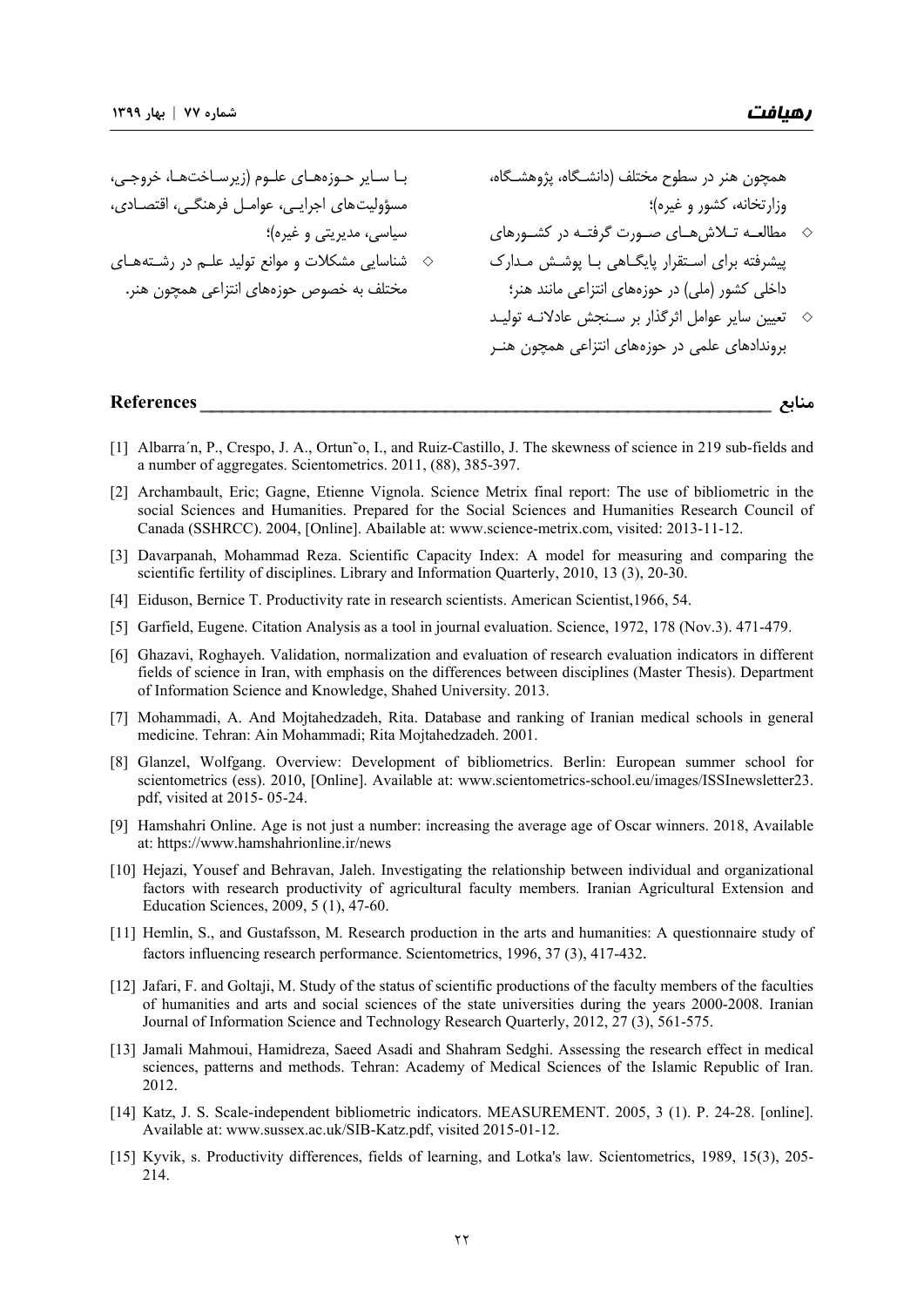- [16] Larivière, V., Archambault, É ,.Gingras, Y., and Vignola-Gagné, É. The Place of Serials in Referencing Practices: Comparing Natural Sciences and Engineering With Social Sciences and Humanities. Journal Of The American Society For Information Science And Technology, 2006, 57 (8), 997-10
- [17] Lariviere, V., Gingras, Y., and Archanbault, E. Canadian collaboration networks: A comparative analysis of the natural sciences, social sciences and the humanities. Scientometric, 2006, 68 (3), 519-533.
- [18] Lehman, Harvey C. The Creative Production rates of present versus past generations of scientists. Journal of Gerontology. 1962, 17. 411.
- [19] Leydesdorff, Loet and Opthof, Tobias. Normalization, CWTS indicators, and the Leiden Rankings:Differences in citation behavior at the level of fields. Journal of Informetrics, 2010, 4 (4), 644– 646.
- [20] Lundberg, J. Bibliometrics as a research assessment tool- impact beyond the impact factor. Karolinska Institute, Stockholm. 2006.
- [21] Moed, H. F. CWTS crown indicator measures citation impact of a research group's publication oeuvre, Journal of Informetrics. 20104, (3), in print.
- [22] Moed, Hank. Citation analysis in research evaluation. Translated by Abbas Mirzaei and Heidar Mokhtari. Tehran: Chapar Publishing. 1387.
- [23] Moed, Henk. New developments in the use of citation analysis in research evaluation. Arch. Immunol. Ther. 2009, Exp, 57, 13–18.
- [24] Narin, Francis. Evaluative bibliometrics: the use of publication and citation analysis in the evaluation of science activity. Washington: computer Horizons. 1976.
- [25] Nederhof, A. J. Bibliometric monitoring of research performance in the social science and the humanities. Scientometrics, 2006, 66 (1). 81-100.
- [26] Noroozi Chakli, Abdolreza. Familiarity with scientometrics (basics, concepts, relationships and roots). Tehran: Organization for the Study and Compilation of University Humanities Books (Position); Shahed University, Printing and Publishing. 2011.
- [27] Noroozi Chakli, Reza and Samadi, Laleh. Normalization is a fundamental necessity in measuring and evaluating the specialized factors and components of science and technology. In the Proceedings of the First National Conference on Science Assessment, 2015, Vol. 2. 793-808.
- [28] Ouhadi, Vahid Reza. University Ranking Criteria. Rahyaft, 2007, 41.
- [29] Oxford university Press (2003).Oxford Advanced learner's Dictionary. Under "equate". [Online]. Available at: www.oxforddictionaries.com/definition/ learner/equate.Visited 2015-11-23.
- [30] Oxford University Press. Oxford Advanced learner's Dictionary. Under Similarity. 2003, [Online]. Available at: www.oxforddictionaries.com/definition/learner/equate. Visited 2015-11-23.
- [31] Price, Derek J. De solla. Networks of Scientific Papers. Science, 1969, 149 (July 30).
- [32] Raan, A. F. J. v. The use of bibliometric analysis in research performance assessment and monitoring of interdisciplinary scientific developments Technikfolgenabschätzung, 2003, 12 (1), 20-29.
- [33] Rezaei, Mina. Identification and validation of research productivity evaluation indicators of researchers and universities in the country. Tehran: Shahed University. Master Thesis. 2012.
- [34] Ruiz-Castillo, Javier and Ludo Waltman. Field-normalized citation impact indicators and the choice of an appropriate counting method. Journal of Informetrics, 2015, 9, (1), 102-117.
- [35] Saadat, Rasool, Shabani, Ahmad and Asemi, Atefeh. Examining the citation rate of ISI web of science articles to DOAJ free access journals in the fields of health and medical sciences and basic sciences. Health Information Management, 2011, 8 (9), 165-175.
- [36] Samadi, Laleh. Alignment of productivity evaluation indicators of Iranian art and medical researchers. (PhD Thesis). University of Tehran. 2016.
- [37] Samadi, Laleh, Nakhoda, Maryam, Novarzi Chakli, Abdolreza, Asadi, Saeed. Alignment model for